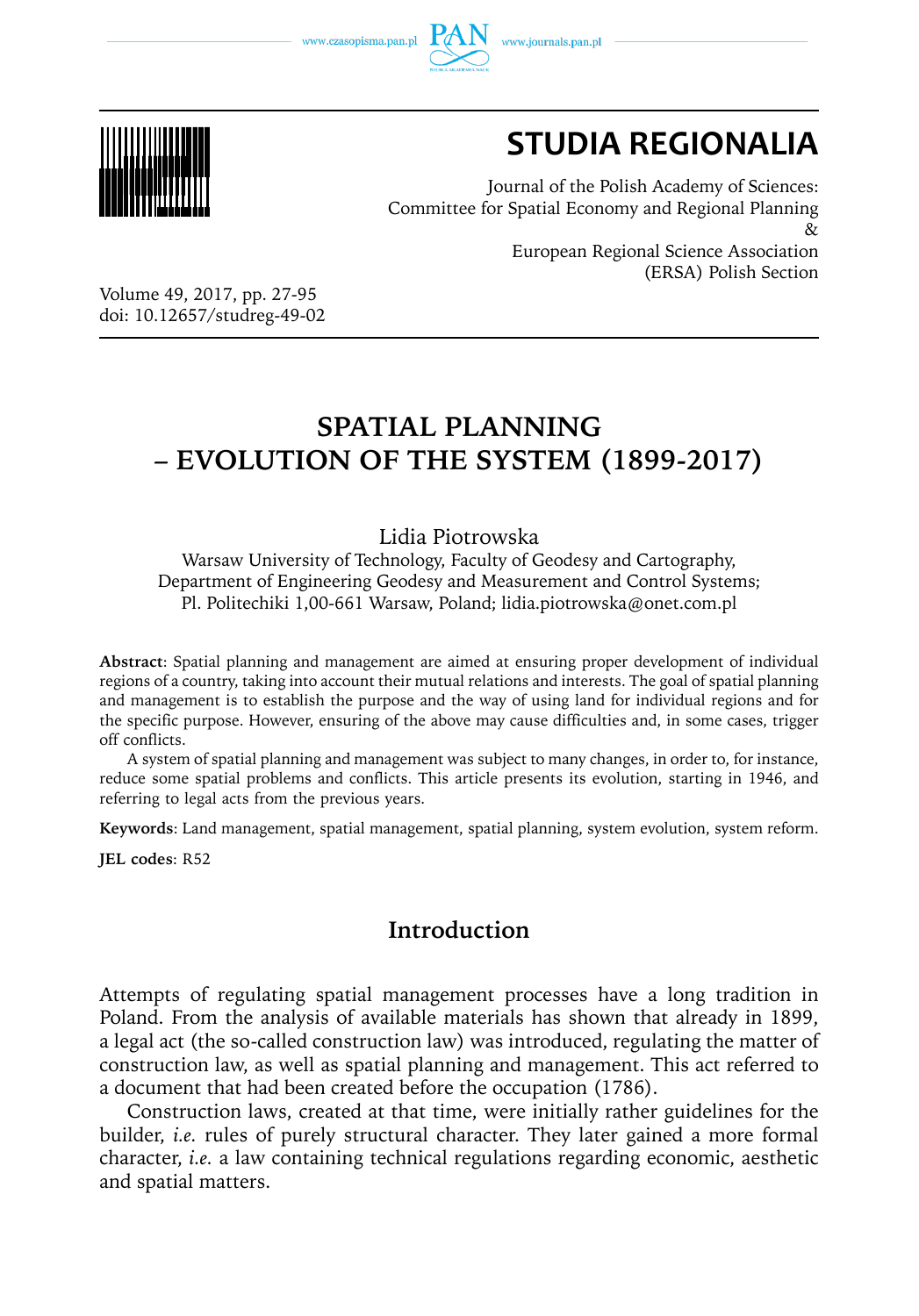www.journals.pan.pl

Some people believe that it is not the above-mentioned law that began spatial planning and management in Poland. In literature, it is possible to come across views according to which modern planning and spatial planning in Poland dates back to the period of regaining independence (1918), when the regulation *on building law and housing estate* appeared. In the assessment of the author, when discussing the history of spatial planning and management in Poland, it is necessary to take into account the earlier act, *i.e.* the building law of 1899.

During the period subject to analysis, not only laws were created but also decrees, norms, ordinances and regulations were issued. They standardized the technical, legal and organizational issues of spatial planning and management.

Is the system<sup>1</sup> of spatial planning and management in the analyzed period (historical and present) legible and understandable and gives the possibility to implement the principle of spatial order and sustainable development? This question can be answered after the analysis of legal texts discussed in this article, which were subject to many changes.

This article presents selected legal regulations relating to spatial planning and management prior to 1939 and following this year until modern times. When analyzing legal acts, their original wording was invoked (some words do not occur in the modern Polish language). Analysis of the historical aspect of the spatial and planning management system in Poland, presented in this manual may constitute a basis for further analyzes by competent authorities in the scope of attempts undertaken to change the current system.

# **1. History of spatial planning in Poland**

### **1.1. Legal regulations before 1939**

#### *1.1.1. Building act for rural areas and smaller towns and cities (1899)*

On October 13, 1899, in the Journal of Laws and National Regulations of the Kingdom of Galicia, Lodomeria together with the Grand Duchy of Krakow, the *building act for rural areas and smaller towns and cities* <sup>2</sup> was published**.**

The law was issued in accordance with the resolution of the Parliament of the Kingdom of Galicia and Lodomeria with the Grand Duchy of Cracow.

The act in question<sup>3</sup> regulated construction work requiring permission and the building permit associated with it (then called a "consensus"), the content of the

<sup>1</sup> *The system is a set of mutually connected entities, sometimes it is added that the state of each unit is enforced, conditional or dependent on the state of the other units, or in a more operational manner it is determined that it is a system that meets the formal network conditions* (Miller 1969).

<sup>2</sup> [http://jbc.bj.uj.edu.pl/dlibra/plain-content?id=193405].

<sup>3</sup> *Building law for villages and smaller towns and cities* from October 13, 1899: (Journal of Laws of 2002 and No. 1899 Part 14 N. 133). The amendment to this Act of 15 May 1907 N. 57: Journal of Laws and of June 22, 1909, Journal of Laws Issue 91.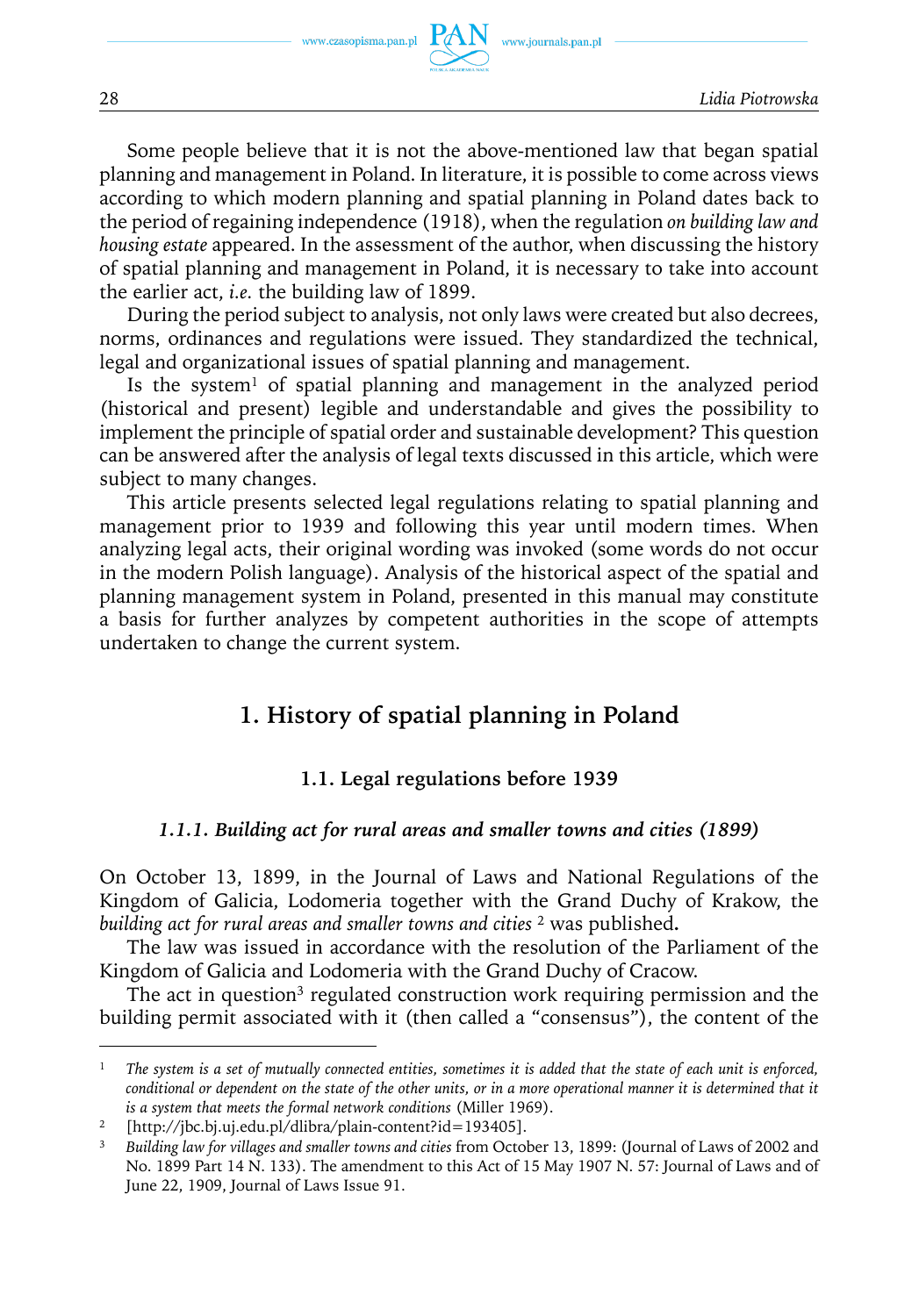www.czasopisma.pan.pl  $PAN$  www.journals.pan.pl

*Spatial Planning – Evolution of the System (1899–2017)* 29

construction plan and the distance between buildings. It can be said that it covered not only the subject of construction law, but also spatial planning, although the title of the act only points to building matters.

All localities of the country were subject to the provisions of this law<sup>4</sup> with the exception of cities: Lviv and Cracow, and rural municipalities for which the *building law* of April 28, 18825 was issued and major cities subject to the *building law* of April 4, 18896.

The discussed act refers to a document that was created prior to the occupations, i.e. *fire act for cities and towns* from 1786.

This act was made up of VII chapters. The structure of the legal act is presented in Table 1.

| Chapter<br>number | Chapter title                  | Regulation scope                                                                                                                |
|-------------------|--------------------------------|---------------------------------------------------------------------------------------------------------------------------------|
| Chapter I         | On the                         | Buildings or works requiring consensus                                                                                          |
|                   | building permit<br>(consensus) | Minor changes                                                                                                                   |
|                   |                                | Application for consensus and construction plan                                                                                 |
|                   |                                | Plan study                                                                                                                      |
|                   |                                | Getting an application for consensus                                                                                            |
|                   |                                | Private rights                                                                                                                  |
|                   | Construction start             |                                                                                                                                 |
|                   |                                | Expiry and renewal of consensus                                                                                                 |
|                   |                                | Construction for industrial purposes                                                                                            |
|                   |                                | Railroads and constructions nearby railways                                                                                     |
|                   |                                | Public construction performed by state, country or district                                                                     |
|                   |                                | Construction alongside roads and squares, on the mining field,<br>on the border of the monarchy and in the fortification region |
|                   |                                | Rebuilding damaged parts of the village                                                                                         |

Table 1. Structure of the Building Act for rural areas and smaller towns and cities

<sup>4</sup> *The first mention of spatial planning dates date back to the end of the nineteenth century, when a law for the construction of villages and smaller towns and cities was published in October 1899 in the Journal of Laws and Regulations of the Kingdom of Galicia, Lodomeria and the Grand Duchy of Cracow which defined amon all other building*  work requiring permission, the content of the construction plan and the distance between buildings. However, most *often historical sources state that the normalization of spatial management processes began in the 1920s. In 1928 a legal regulation was established, which was the Regulation of the President of the Republic of 16 February 1928 on building law and housing estates, where the spatial planning system was divided into a regional and local level and two building plans were distinguished, general and detailed plans* (Szumska, *Space Management Issues…*).

<sup>5</sup> Journal of Laws No. 77.

Journal of Laws No. 70.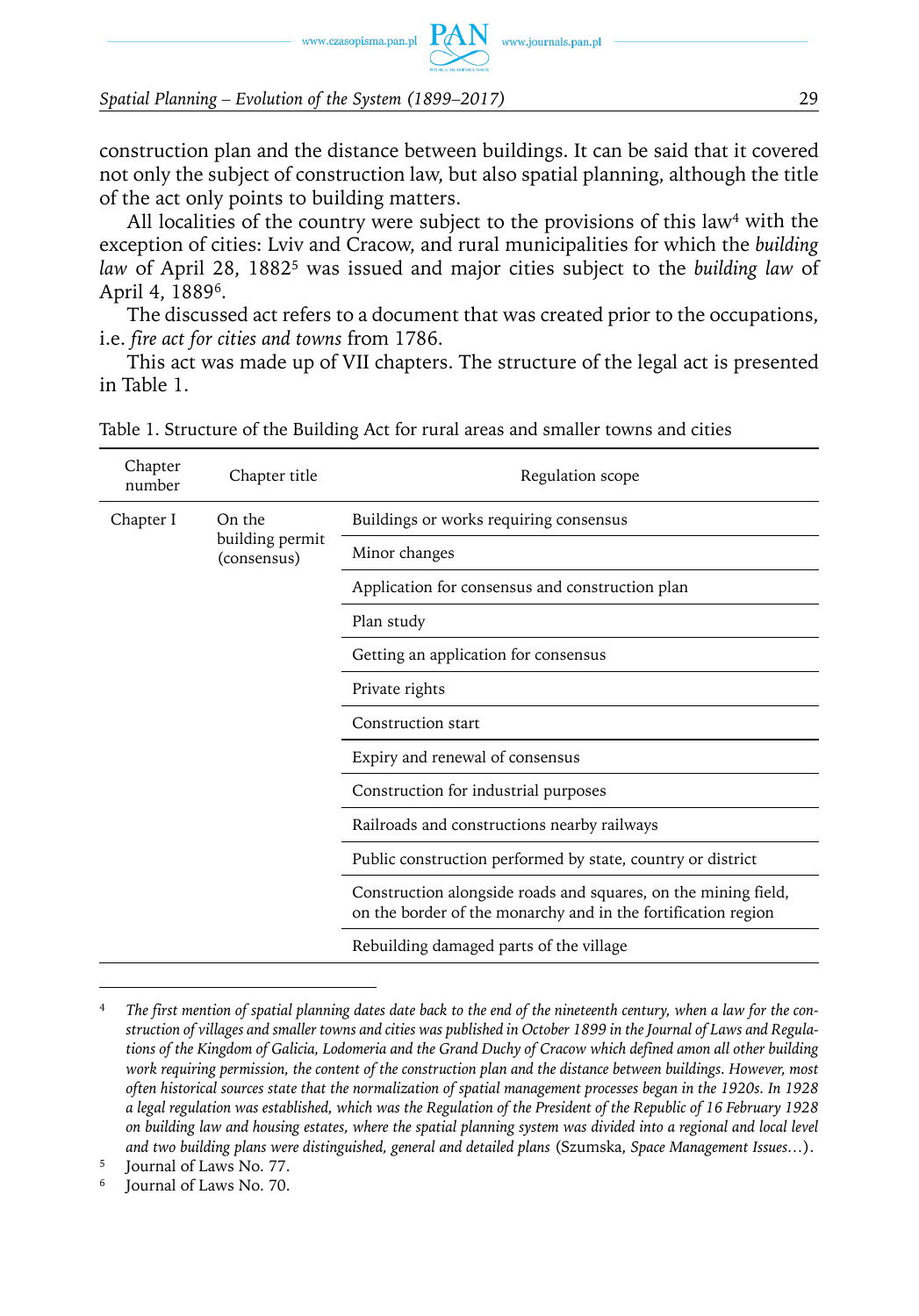| Chapter<br>number | Chapter title           | Regulation scope                                   |
|-------------------|-------------------------|----------------------------------------------------|
|                   |                         | Regulation of resorts or climatic stations         |
|                   |                         | Regulation of rapidly growing villages             |
|                   |                         | Regulation line designation                        |
|                   |                         | Regulation plan                                    |
|                   |                         | Expropriation                                      |
| Chapter II        | Detailed                | Management                                         |
|                   | building<br>regulations | Material and building distance                     |
|                   |                         | Walls                                              |
|                   |                         | Fire retardant walls                               |
|                   |                         | Roof bonding                                       |
|                   |                         | Stairs and staircase                               |
|                   |                         | Dimensions of chambers or rooms, windows and doors |
|                   |                         | Floor and ceiling                                  |
|                   |                         | Residence in basements and attics                  |
|                   |                         | Chimneys                                           |
|                   |                         | Furnaces in chambers, relatively rooms             |
|                   |                         | Kitchens                                           |
|                   |                         | Basements                                          |
|                   |                         | Outhouses and tanks for fertilizer                 |
|                   |                         | Discharge of impurities                            |
|                   |                         | Furnaces for industrial purposes, smokehouses      |
|                   |                         | Placing steam boilers                              |
|                   |                         | Buildings with larger furnaces                     |
|                   |                         | Building next to churches and orthodox churches    |
|                   |                         | Fencing etc.                                       |
|                   |                         | Wells                                              |
|                   |                         | Planting trees between buildings                   |
| Chapter III       | Residence in            | Permission for residence                           |
|                   | new buildings           | Term of residence                                  |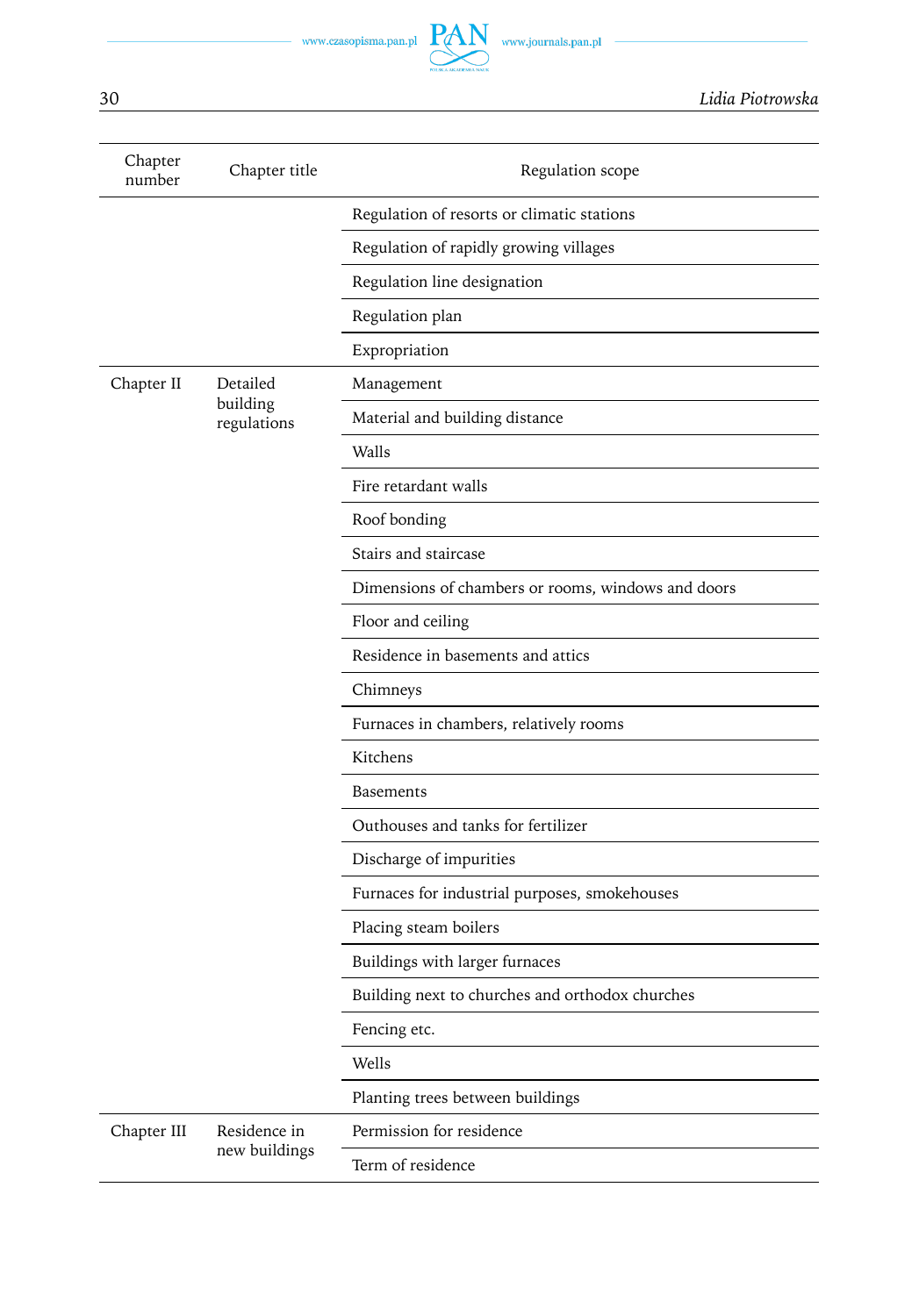www.czasopisma.pan.pl  $PAN$  www.journals.pan.pl

#### *Spatial Planning – Evolution of the System (1899–2017)* 31

| Chapter<br>number | Chapter title            | Regulation scope                                                                                  |
|-------------------|--------------------------|---------------------------------------------------------------------------------------------------|
| Chapter IV        | Maintenance              | Maintenance of buildings                                                                          |
|                   | of existing<br>buildings | Buildings threatened with collapsing                                                              |
| Chapter V         | Executive                | Communal sovereignty                                                                              |
|                   | authorities              | Municipal council                                                                                 |
|                   |                          | District department                                                                               |
|                   |                          | National department                                                                               |
|                   |                          | Political authorities                                                                             |
| Chapter VI        | Criminal                 | Breaches covered by criminal law                                                                  |
|                   | provisions               | Other exceedances                                                                                 |
|                   |                          | Appeals against criminal judgments                                                                |
|                   |                          | Buildings made without consensus or against consensus                                             |
|                   |                          | Executing valid commands                                                                          |
| Chapter VII       | Provisions on            | Essential provisions                                                                              |
|                   | court areas              | Building taverns, bibberies and buildings in the vicinity of the<br>municipality development etc. |

Source: Own elaboration based on the building act for rural areas and smaller towns and cities.

By analyzing the structure of the discussed act, presented in the above table, a division of this act into detailed and criminal provisions is noted. The law explicitly defined the conditions and elements of the consensus (building permit), detailed building regulations, conditions for residence in new buildings, rules for the maintenance of the existing ones or the appropriate executive authorities in the scope of these matters. Besides, the law, in a separate chapter, determined the provisions regarding court areas. It can be concluded that these areas were for some reason distinguished.

According to reports submitted at that time in the High Parliament, before the act was passed, its project was sent to district councils for seeking consultation (opinion). In response, these councils expressed their interest in the project and sent valuable advice on the attitude of their surroundings, expressing the wish that the act would meet rural needs. The above shows that consultations were of great importance when formulating provisions of legal acts.

This law was intended to function in various conditions and regulate various relationships. When evaluating the draft of this law, it was taken into account *how difficult it is to always have an eye on all the considerations taking place here and to not to exceed this measure, which is advised to on the one hand not require impossible things, and on the other hand, to provide some progress in construction matters and highlight the pursuance*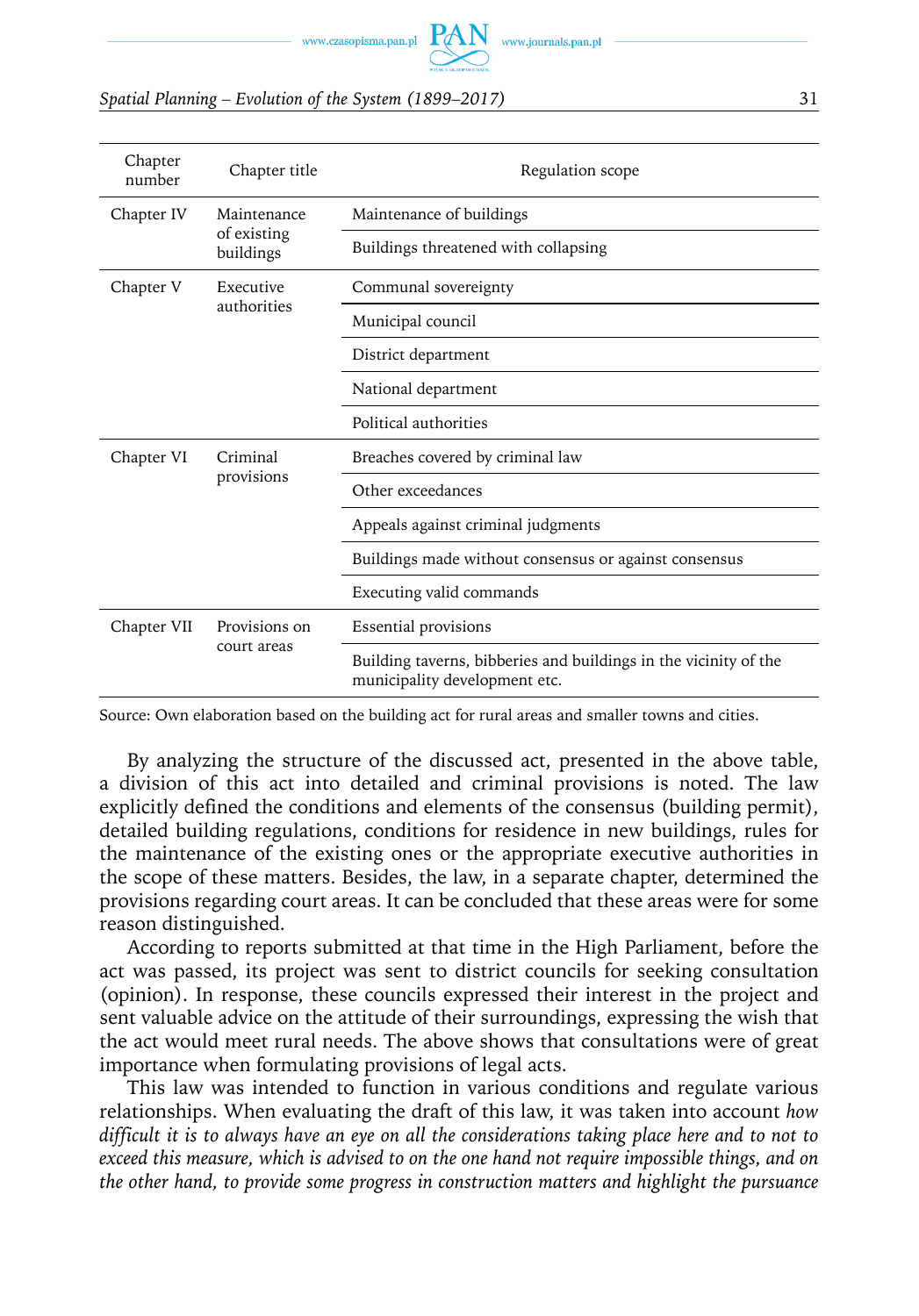

*to improve*<sup>7</sup>*.* As it results from the above, the functioning of the act was related to various types of conditions and objectives.

www.journals.pan.pl

### *1.1.2. Regulation on construction law and development of housing estates (1928)*

On February 16, 1928, on the basis of the *Constitution* and the Act of 2 August 1926 *on the authorization of the President of the Republic to issue regulations with the force of law,* a regulation was issued by the President of the Republic *on construction law and housing estates*8.

The provisions of this regulation were applicable for:

- 1) construction, construction alterations and maintenance:
	- a) all ground and underground buildings both in estates and beyond them,
	- b) equipment related to buildings and equipment which is auxiliary in construction;
- 2) creating new building plots in estates;
- 3) plants, management and change by the municipality within estates, streets and roads, squares and areas meant for public use.

The regulation was divided into III parts. Its structure is shown in Table 2.

By analyzing the structure of the regulation in question, indicated in the above table, the division of this act into parts is noted relating to substantive, criminal and general matters (final):

- 1) planning, merge, transformation and expropriation issues (part I);
- 2) construction, sanitation, supervision and competence of the relevant authorities, including penal provisions (part II);
- 3) date of entry into force of the regulation and loss of power of other regulations (part III).

Title II of the regulation deserves special mention (POLICE-BUILDING REGULATIONS). This part of the Regulation refers to, among others police and construction supervision according to art. 378 of this regulation: *Authorities appointed to perform police and construction supervision should ensure that construction works are carried out in accordance with the regulations in force and with the generally recognized principles of the art of building, and that in carrying out these works there is no danger to life and human health.* As the above indicates, construction supervision was linked to police supervision. Currently, police surveillance is associated with police custody, that is the so-called preventive measure used against an accused or a suspect, and not with police supervision of matters related to construction law or with planning and spatial development.

Under this regulation, the requirement to approve a subdivision plan of private land should was introduced in the event that their owners intend to divide the land plot into building plots.

<sup>7</sup> *Report of the administrative commission on submitting of the National Department on Construction of the Act for Smaller Towns*; L. S. 922/93; Aleg. 265.

<sup>8</sup> [http://isap.sejm.gov.pl].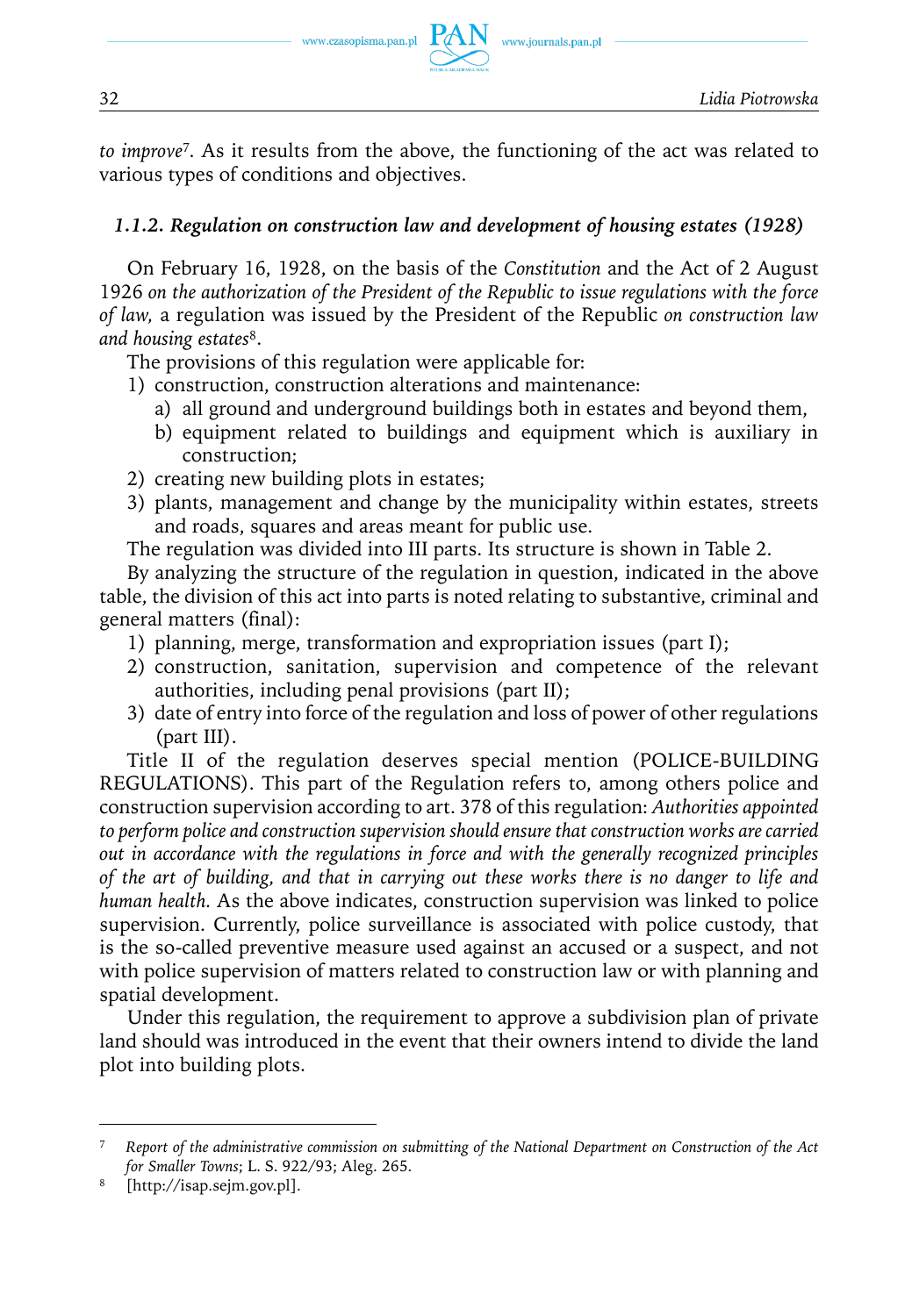| i<br>J                                                                                      |
|---------------------------------------------------------------------------------------------|
|                                                                                             |
|                                                                                             |
| į                                                                                           |
|                                                                                             |
| trictive of the regulation on construction law and housing estat                            |
| ֧֦֦֪֪֧֧֧֧֧֧֧֧֧֧֧֧֧֧֧֧֧֧֧֚֚֚֚֚֚֚֚֚֚֚֚֝֝֝֝֬֝֝֝֝֝֝֝֝֓֝֬֝֓֝֬֝֓֝֬֝֓֝֬֝֓֝֬֝֬֝֬֝֬֝֬֝֬֝֬֝֬֝֬֝֬֝֬֝֬֝ |
|                                                                                             |
|                                                                                             |
|                                                                                             |
| )<br>1<br>$\overline{\phantom{a}}$<br>Ò                                                     |

|                   |                   | Table 2. Structure of the regulation on construction law and housing estates |                   |                                                                                      |
|-------------------|-------------------|------------------------------------------------------------------------------|-------------------|--------------------------------------------------------------------------------------|
| number<br>Section | Section<br>title  | sub-title<br>Section                                                         | number<br>Chapter | Chapter title                                                                        |
| SECTION I         | ESTATE<br>HOUSING | Buildings plans                                                              | Chapter I         | Essence of the housing plan and the rules of housing estates                         |
|                   |                   |                                                                              | Chapter II        | Proceedings when preparing building plans                                            |
|                   |                   |                                                                              | Chapter III       | Construction of buildings at the time of preparing the building plans                |
|                   |                   |                                                                              | Chapter IV        | Effects of building plans approval                                                   |
|                   |                   |                                                                              | Chapter V         | Changes to approved building plans                                                   |
|                   |                   | Subdivision of                                                               | Chapter I         | Subdivision essence                                                                  |
|                   |                   | construction sites                                                           | Chapter II        | Approval of parcel plans                                                             |
|                   |                   |                                                                              | Chapter III       | Arrangement of streets and roads in areas covered by an approved<br>subdivision plan |
|                   |                   | Merge of building                                                            | Chapter I         | Merging essence                                                                      |
|                   |                   | plots                                                                        | Chapter II        | Third party rights                                                                   |
|                   |                   |                                                                              | Chapter III       | Proceedings                                                                          |
|                   |                   | Transformation of                                                            | Chapter I         | Transformation essence                                                               |
|                   |                   | defectively built-up<br>plots                                                | Chapter II        | Proceedings                                                                          |
|                   |                   |                                                                              |                   | Property expropriation                                                               |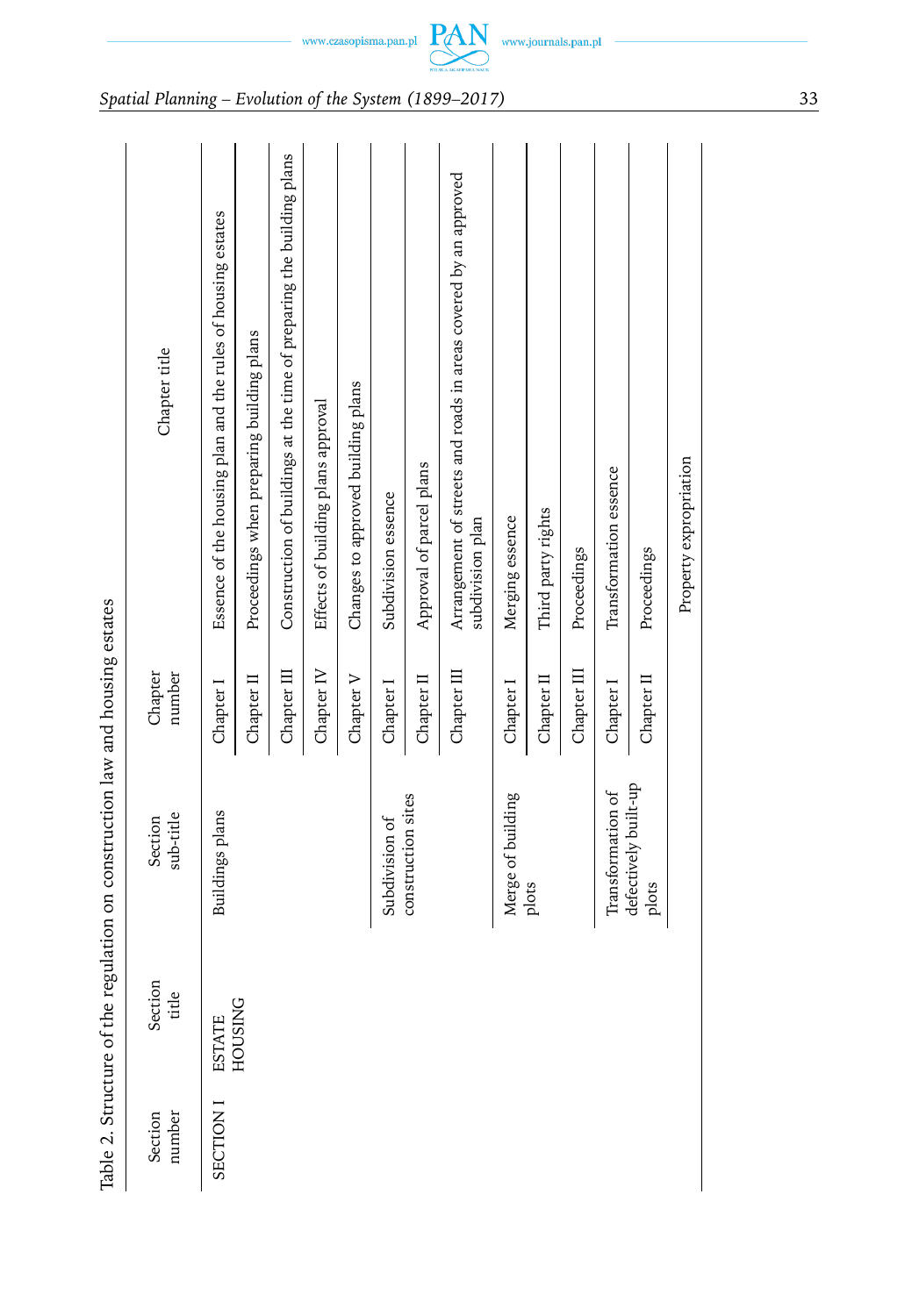| Chapter title                  | Streets           | Building-up plots                       | Height of buildings               | Refractory and non-refractory buildings | Fire-resistant walls | Foundations and walls | Stairs      | Skylights    | Stoves and chimneys | Premises meant for accommodation of people | Wells      | Passages    | Cowsheds, stables and pigpens | Exterior appearance of buildings | Buildings near public roads | Build-up of plots | Refractory and non-refractory buildings | Distance of buildings from borders and other buildings | Foundations |
|--------------------------------|-------------------|-----------------------------------------|-----------------------------------|-----------------------------------------|----------------------|-----------------------|-------------|--------------|---------------------|--------------------------------------------|------------|-------------|-------------------------------|----------------------------------|-----------------------------|-------------------|-----------------------------------------|--------------------------------------------------------|-------------|
| Chapter<br>number              | Chapter I         | Chapter II                              | Chapter III                       | Chapter IV                              | Chapter V            | Chapter VI            | Chapter VII | Chapter VIII | Chapter IX          | Chapter X                                  | Chapter XI | Chapter XII | Chapter XIII                  | Chapter XIV                      | Chapter I                   | Chapter II        | Chapter III                             | Chapter IV                                             | Chapter V   |
| sub-title<br>Section           | Regulations for   | spas deemed to be<br>municipalities and | of a public interest<br>character |                                         |                      |                       |             |              |                     |                                            |            |             |                               |                                  | Regulations for rural       | municipalities    |                                         |                                                        |             |
| Section<br>$\mathbf{Q}$<br>tid | POLICE-           | CONSTRUCTION<br><b>REGULATIONS</b>      |                                   |                                         |                      |                       |             |              |                     |                                            |            |             |                               |                                  |                             |                   |                                         |                                                        |             |
| number<br>Section              | <b>SECTION II</b> |                                         |                                   |                                         |                      |                       |             |              |                     |                                            |            |             |                               |                                  |                             |                   |                                         |                                                        |             |

 $-$  www.czasopisma.pan.pl  $\underbrace{PAN}_{\text{max-continuous}}$  www.journals.pan.pl  $-$ 

34 *Lidia Piotrowska*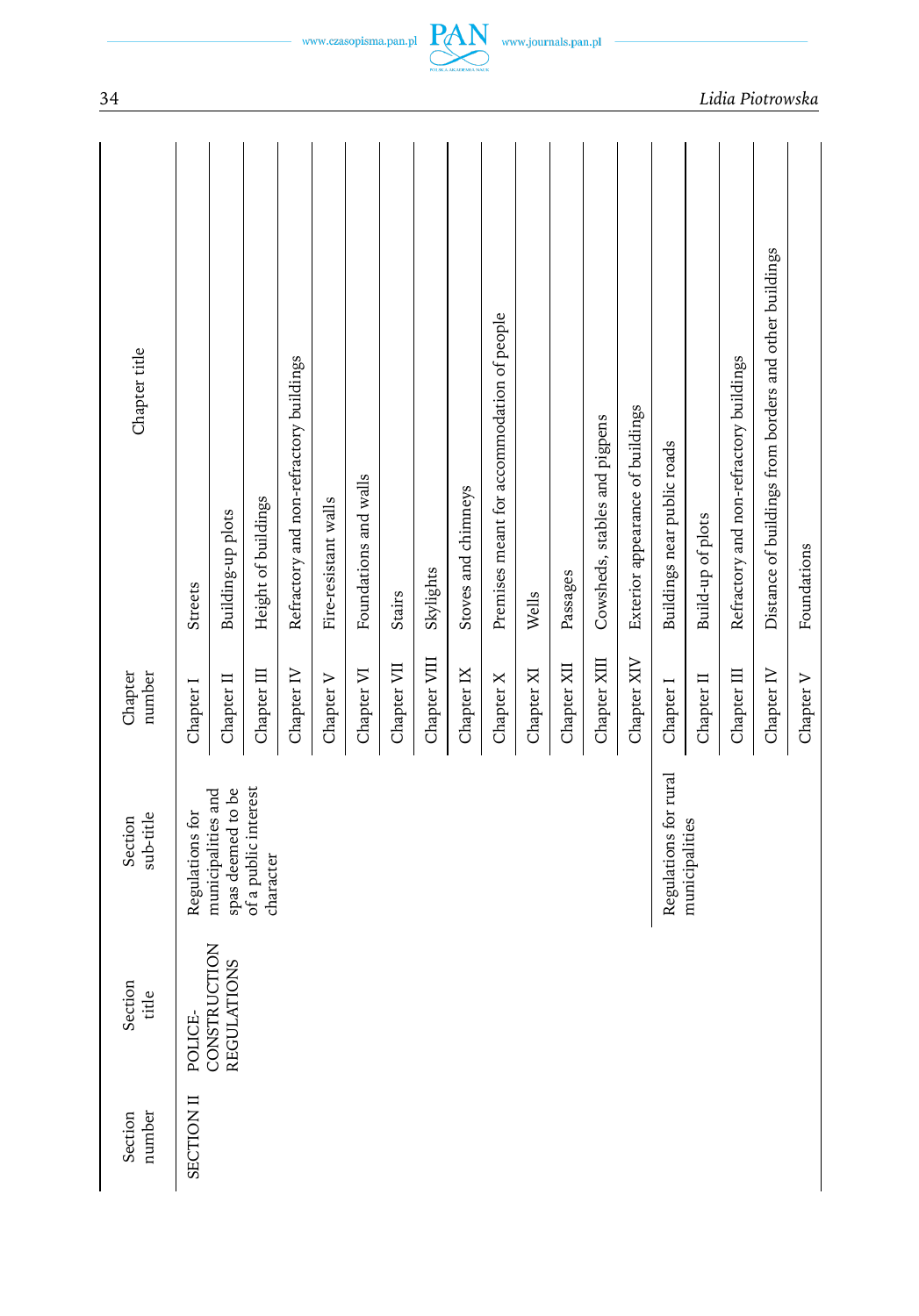| Chapter title        | Stairs     | Stoves and chimneys | Premises meant for accommodation of people | Wells      | Passages, manure pits and discharge of impurities | Bigger buildings | Buildings intended for public use | Industrial buildings | State and railway buildings | Sanitary regulations | Buildings subject to separate regulations | Building permit | Change of permit conditions          | Approval of state building projects | Permission to use buildings | Building plans and managing construction works | Execution of construction and maintenance of safety conditions | Maintenance of buildings | Supervision of the performance of works and maintenance of buildings |
|----------------------|------------|---------------------|--------------------------------------------|------------|---------------------------------------------------|------------------|-----------------------------------|----------------------|-----------------------------|----------------------|-------------------------------------------|-----------------|--------------------------------------|-------------------------------------|-----------------------------|------------------------------------------------|----------------------------------------------------------------|--------------------------|----------------------------------------------------------------------|
| Chapter<br>number    | Chapter VI | Chapter VII         | Chapter VIII                               | Chapter IX | Chapter X                                         | Chapter XI       | Chapter I                         | Chapter II           | Chapter III                 |                      |                                           | Chapter I       | Chapter II                           | Chapter III                         | Chapter IV                  | Chapter I                                      | Chapter II                                                     | Chapter III              |                                                                      |
| sub-title<br>Section |            |                     |                                            |            |                                                   |                  | Buildings meant for               | specific purposes    |                             |                      |                                           | Accession to    | commissioning of<br>construction and | buildings for use                   |                             | Performing                                     | construction works<br>and maintaining                          | existing buildings       |                                                                      |
| Section<br>title     |            |                     |                                            |            |                                                   |                  |                                   |                      |                             |                      |                                           |                 |                                      |                                     |                             |                                                |                                                                |                          |                                                                      |
| Section<br>number    |            |                     |                                            |            |                                                   |                  |                                   |                      |                             |                      |                                           |                 |                                      |                                     |                             |                                                |                                                                |                          |                                                                      |

 $\begin{picture}(120,110) \put(0,0){\dashbox{0.5}(120,0){ }} \put(15,0){\circle{10}} \put(15,0){\circle{10}} \put(15,0){\circle{10}} \put(15,0){\circle{10}} \put(15,0){\circle{10}} \put(15,0){\circle{10}} \put(15,0){\circle{10}} \put(15,0){\circle{10}} \put(15,0){\circle{10}} \put(15,0){\circle{10}} \put(15,0){\circle{10}} \put(15,0){\circle{10}} \put(15,0){\circle{10}} \put($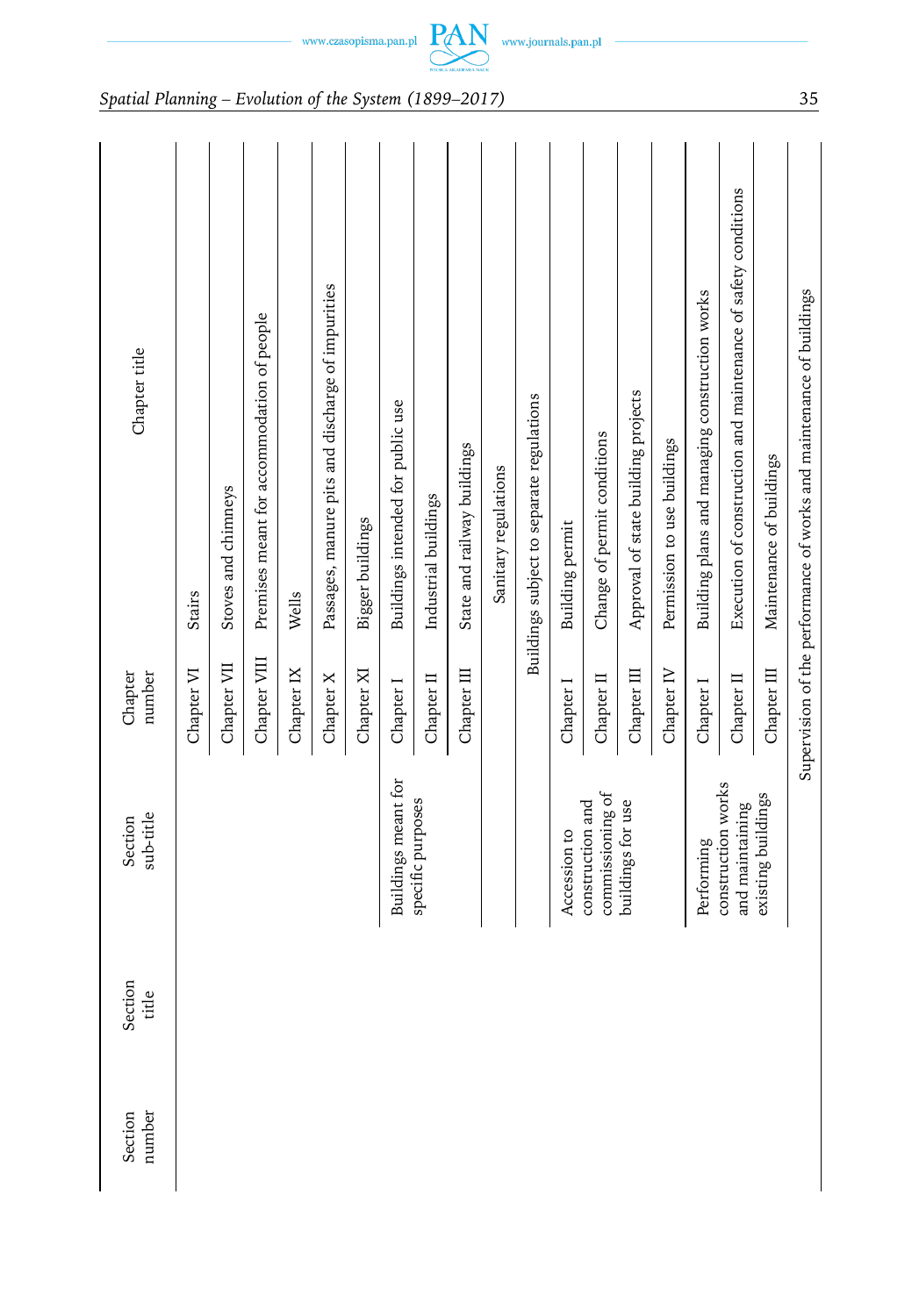| Chapter title        | Property of authorities |                    | Criminal provisions | Local regulations |                  |                                                                                                 |
|----------------------|-------------------------|--------------------|---------------------|-------------------|------------------|-------------------------------------------------------------------------------------------------|
| Chapter<br>number    | Chapter I               | Chapter II Appeals |                     |                   |                  |                                                                                                 |
| sub-title<br>Section | Authorities             |                    |                     |                   |                  | Source: Own elaboration on the basis of the regulation on construction law and housing estates. |
| Section<br>title     |                         |                    |                     |                   | FINAL PROVISIONS |                                                                                                 |
| Section<br>number    |                         |                    |                     |                   | SECTION          |                                                                                                 |

PAN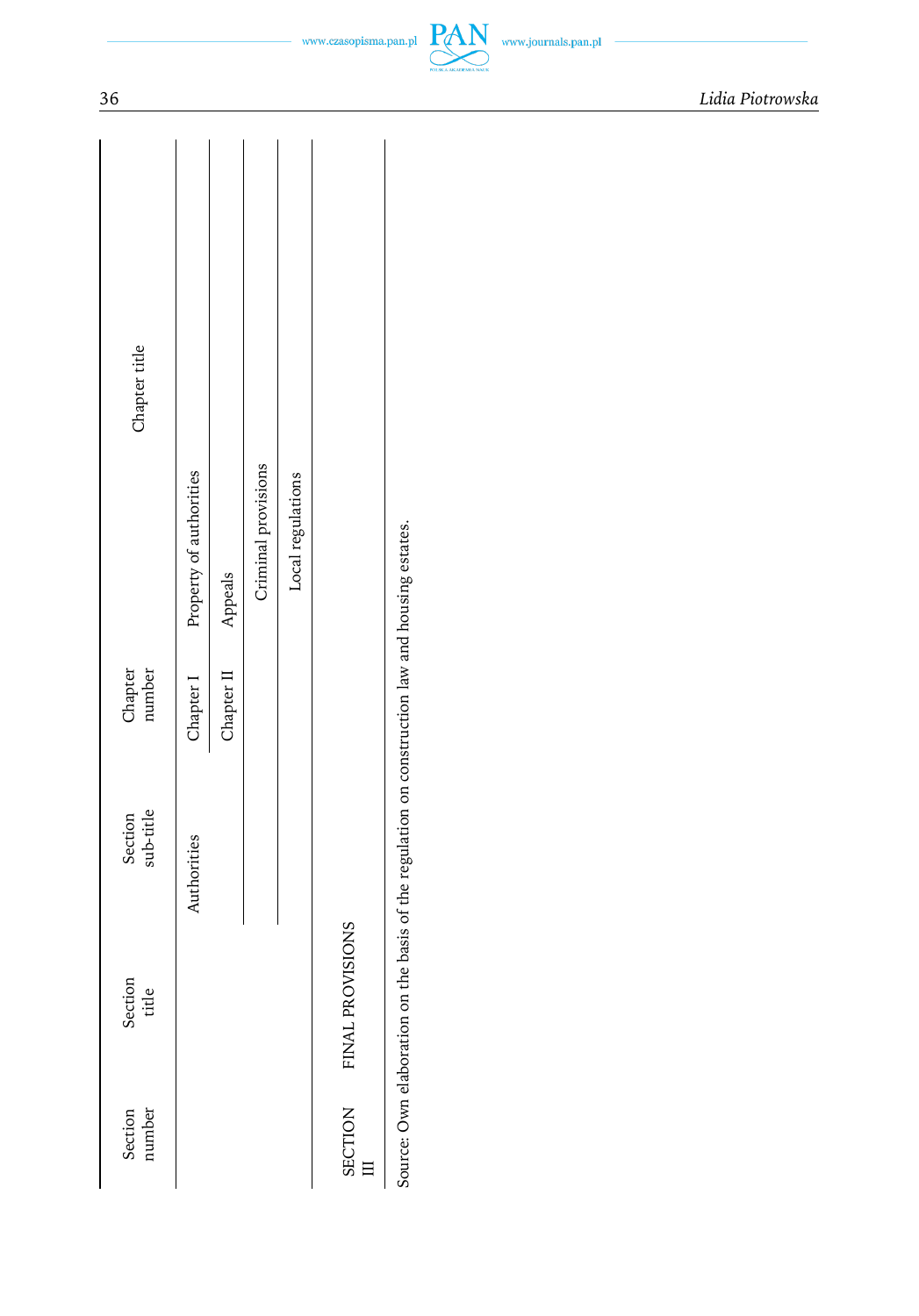www.czasopisma.pan.pl  $PAN$  www.journals.pan.pl

*Spatial Planning – Evolution of the System (1899–2017)* 37

The provisions of the regulation also provided for the possibility of performing a merge of undeveloped plots if their size, shape or location prevented development in accordance to the building plan. The merged plots were to be subjected to a new division, corresponding to the housing plans valid in the given spot.

In the light of the discussed provisions of the regulation, it was also possible to modify the boundaries of the defectively built-up plots (the regulation devotes as much as two chapters to this matter in part I).

By comparing the regulation with Prussian legislation on regulatory lines that have an essential reference to individual plots of land under development and even with slightly later German construction legislation, it should be stated that this regulation constituted a legal instrument that was quite innovative for these times. First of all, the authorization to cover even whole towns with the housing plans speaks for such an evaluation. In addition, apart from authorizing public administrative bodies to define forward-looking visions of spatial development of specific areas, the discussed regulation envisaged a number of instruments enabling the realization of these visions (Leoński *et al.* 2013).

In the papers devoted to the history of spatial planning in Poland, the innovativeness and maturity of this regulation are emphasized, pointing out that they were a reflection of the views and expectations of the urban planner environment emerging at that time. It should be emphasized that these were not just innovative ideas, but groundbreaking as well, as they significantly influenced the development of spatial planning in postwar Poland (Zawadzki 1990).

This regulation is considered as a basic legal act, covering in a comprehensive and uniform manner the matter of spatial development issues of the entire area of the state, except for the Silesian province, which was exempted. The regulation regulates in a uniform manner only those issues towards which uniform rules in reference to the entire territory of the country could be adopted (Gondorek 1949).

This regulation became the basis for the elaboration of general and detailed plans for the development of towns and estates (Leśniak 1985).

When coming into force, the provisions of this regulation repealed a number of provisions of the former partitioners, Polish regulations from the period of partitions and legal acts coming from the first years of the emerging Polish state. The scope of the regulation was extended in subsequent years, and it consequently governed two basic areas:

1) spatial development,

2) building law (Brzezicki *et al.* 2013).

As indicated above the issues of spatial planning and management and building law were combined, not separated after many legal acts.

#### *1.1.3. Act amending the regulation on building law and housing estates (1936)*

On July 22, 1936, the act of July 14, 1936 was announced *on the amendment of the Regulation of the President of the Republic of February 18, 1928 on building law and housing estates.*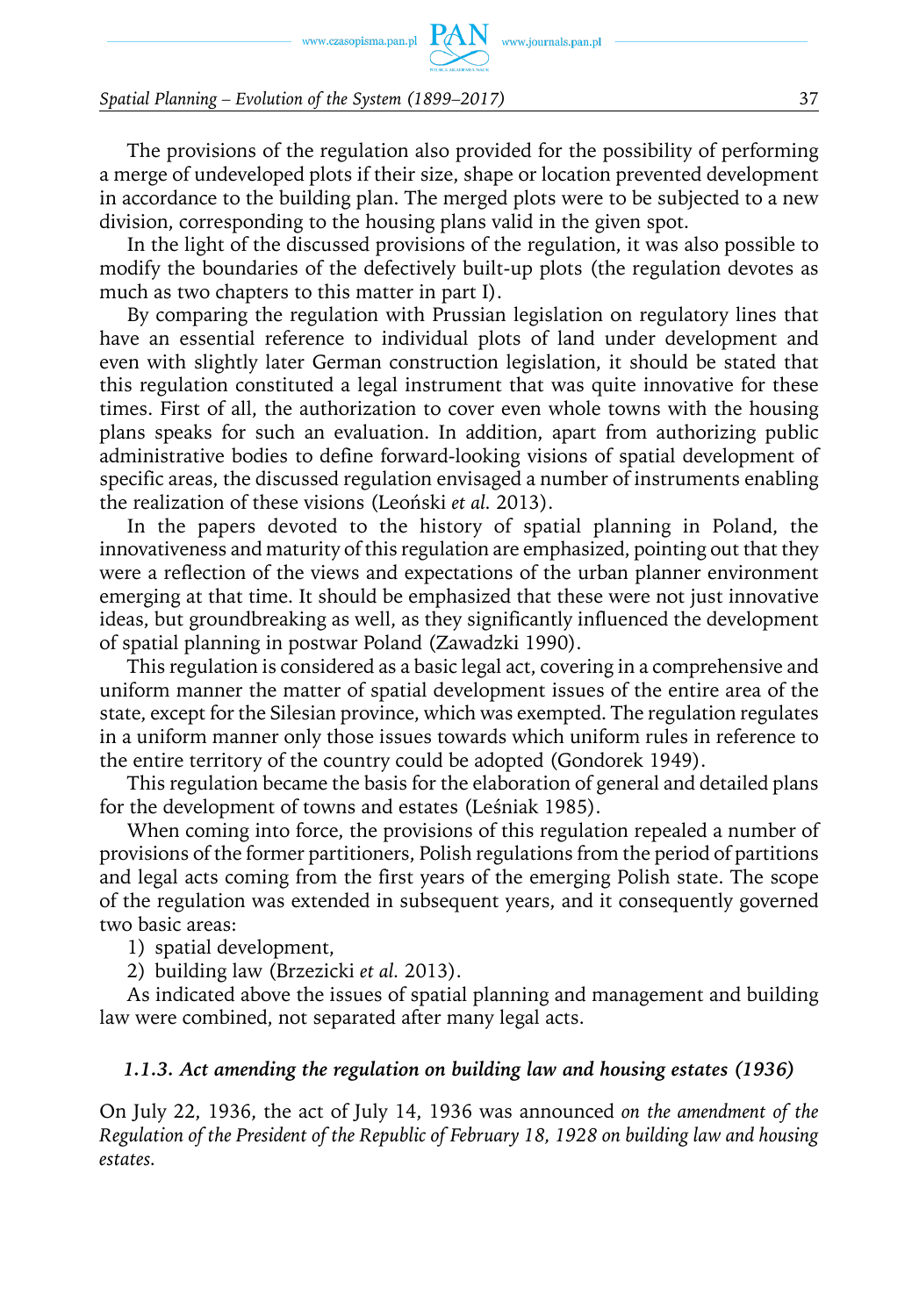

This law is recognized as a major breakthrough in the scope of development of spatial planning regulations. The provisions of this law envisaged the adoption of housing plans not only for towns, but also for contemporary voivodships (*Regional housing plans and joint housing plans for two or more settlements will be prepared in the cases referred to in art. 8 sec. 4* – section 3 added to art. 7 of the regulation of the discussed law). Regional building plans were prepared when, when at the discretion of the Minister of the Interior, economic conditions, housing development needs, or public interest required this.

In addition to starting so-called "regional planning", this law has also created grounds for extending the subject matter of the building plans in question. These plans were supposed to take into account investment intentions of national importance, such as airports or ports (Leoński *et al.* 2012).

The law was in effect on the area of the whole state except for the Silesian province.

#### *1.1.4. "The first" and "second" regulation on the way of elaboration of housing plans (1930, 1936)*

The "first" ordinance of the Minister of Public Works dated April 23, 1930 *on the way of development of housing plans* was announced on 31 May 1930 and repealed on 7 November 19369.

This regulation was issued on the basis of the regulation of the President of the Republic *on building law and housing estates*.

The structure of this regulation was as follows:

- 1) project basis,
- 2) initial program,
- 3) way of carrying out projects of housing plans,
- 4) general housing plan,
- 5) detailed plan,
- 6) changes in the project of the housing plan,
- 7) annotations on plans.

When analyzing the discussed regulation, it can be stated that it constituted a special act against the principal act, *i.e.* the regulation *on building law and housing estates*. This regulation closely standardized the technique (method) in which construction plans should be drawn up.

"The "second" regulation of the Minister of the Interior of October 13, 1936 on the way of elaboration of housing plans came into effect on November 7, 1936.

This regulation was also issued on the basis of the President of the Republic *on building law and housing estates*, amended by the Act of 14 July 1936 and pursuant to the Regulation of the President of the Republic of Poland of 21 May 1932 *on the abolition of the office of the Minister of Public Works*10.

Its structure was built of points, related to:

<sup>[</sup>http://isap.sejm.gov.pl].

<sup>&</sup>lt;sup>10</sup> Journal of Laws of the Republic of Poland No. 51, item 479.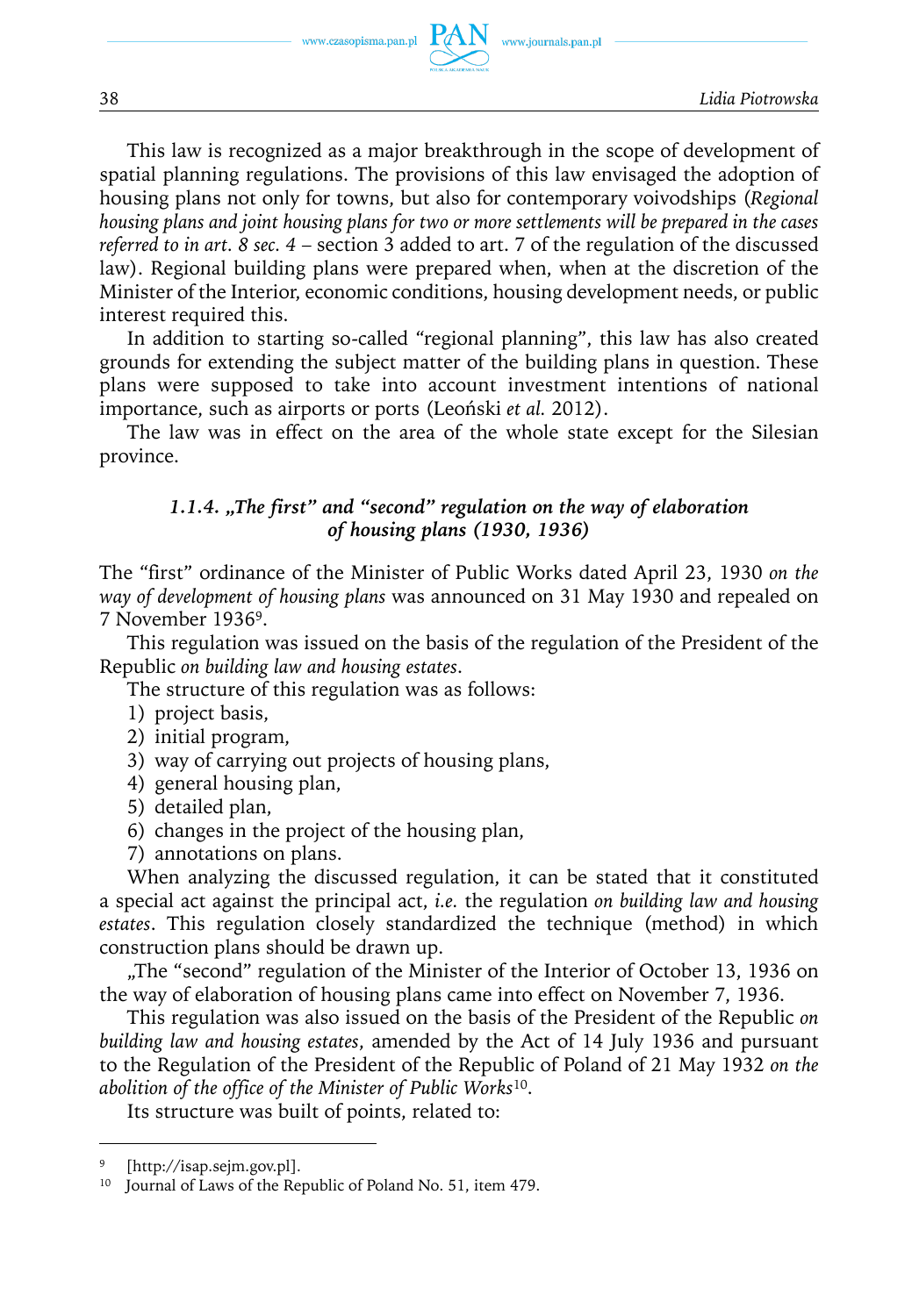# www.czasopisma.pan.pl  $PAN$  www.journals.pan.pl

#### *Spatial Planning – Evolution of the System (1899–2017)* 39

- initial explanations,
- y general regulations,
- general building plan (components of the program, components of the housing plan),
- detailed housing plan prepared for the entire estate or a substantial part of it without the prior general plan being prepared (components of the housing plan program, components of the housing plan),
- detailed plan of the housing plan prepared without prior general draw up of a general plan and covering a small part of the estate (components of the housing plan program, components of the housing plan),
- detailed plan of the housing plan prepared on the basis of a legally valid general plan (components of the housing plan program, components of housing plan),
- technical description of the housing plan,
- marking and forms of plans,
- annotations on plans,
- final provisions.

As of the date of entry into force of the "second" regulation, the "first" regulation has been repealed. As far as in urban literature, the ordinance of the President of the Republic *on building law and housing estates* is often referred to*,* the two above mentioned regulations *on the way the development of housing plans* are less frequently mentioned and commented on*.* In the meantime, these executive acts are even more evident than the abovementioned main act, about the maturity of the methodical concepts of the time. It is important to pay attention first to the assumption that is adopted and exposed in the content, according to which the building plan is to be based on the program, which constitutes the initial planning stage of the planning process (Kolipiński 2015).

### **1.2. Legal regulations in the period of 1939-2002**

#### *1.2.1. Decree on the amendment of the regulation on building law and housing estates (1939)*

The decree of the President of the Republic of Poland dated August 25, 1939. *about the change of the President of the Republic of Poland's legislation on building law and housing estates* was issued on the basis of *a constitutional law* and the Act of 13 May 1939 *on the authorization of the President of the Republic to issue decrees*11.

One of the changes introduced by the discussed decree to the regulation was the provisions concerning the fulfillment of the requirements of state defense by building plans, particularly in the area of anti-aircraft and gas protection (building plans should provide for gaps between estates and building concentrations, as well as such a way of development and shaping of streets, squares and free spaces which would meet the needs of this defense). The above note deserves attention. This is a very important record from the point of view of spatial planning and management.

<sup>11</sup> [http://isap.sejm.gov.pl].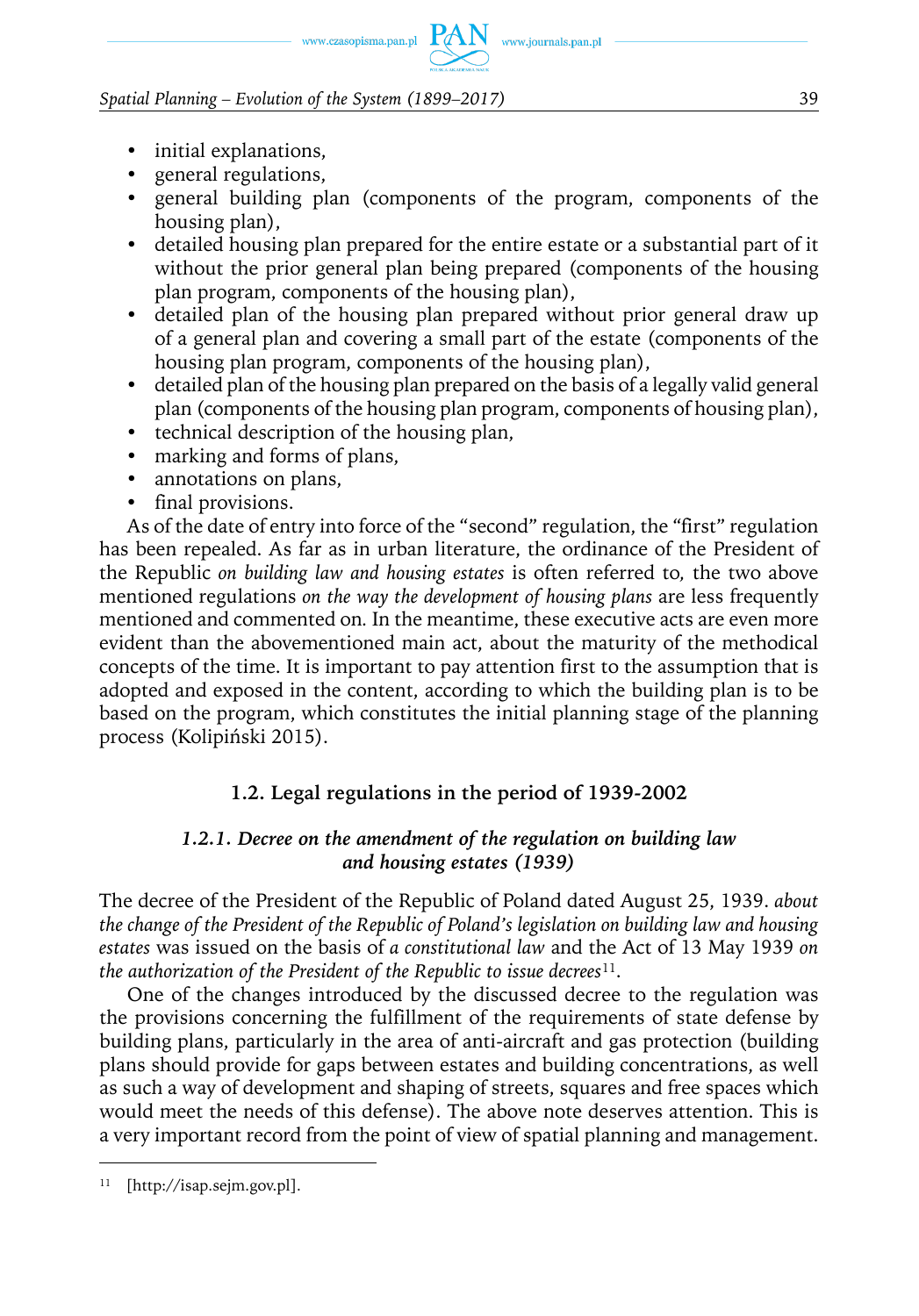

An important provision of the decree was also the provision in the scope of inadmissibility of derogations from provisions concerning the performance of construction works. This decree also did not apply in the Silesian voivodeship.

#### *1.2.2. Decree on the planned spatial development of the country (1946)*

Decree *on the planned spatial development of the country* was issued on April 2, 1946. It entered into force on 21 May 1946 and was repealed on 13 August 1961. This decree was issued on the basis of the Act of 3 January 1945 *on the mode of issuing statutory decrees.*

General provision of the discussed decree<sup>12</sup> indicated that all public and private activities in the scope of land use and population distribution should be aligned with the provisions of land use plans.

The planned land use was performed on the basis of:

a national plan,

- regional plans,
- local plans,
- developed in line with the economic policy guidelines of the State.

The decree<sup>13</sup> was divided into 9 chapters. The structure of the decree is shown in Table 3.

| Table 3. Structure of the decree <sup>14</sup> about the planned spatial development of the country |  |  |
|-----------------------------------------------------------------------------------------------------|--|--|
|                                                                                                     |  |  |

| Section number     |                                                       | Section title/chapter number/chapter title |                     |
|--------------------|-------------------------------------------------------|--------------------------------------------|---------------------|
| <b>SECTION I</b>   |                                                       | General provisions                         |                     |
| <b>SECTION II</b>  |                                                       | About spatial development plans            |                     |
| <b>SECTION III</b> |                                                       | Authorities                                |                     |
|                    |                                                       | Chapter I                                  | General regulations |
| <b>SECTION IV</b>  | Proceedings when drawing<br>up land development plans | Chapter II                                 | National plan       |
|                    |                                                       | Chapter III                                | Regional plans      |

<sup>12</sup> *The decree was partially implemented. Formally, it was repealed by the Act of 31 January 1961 on spatial planning. Actually, however, it ceased to be used when the Council Presidium passed Resolution no. 817 of 1 December 1951 on approval of urban and architectural projects (M.P.A No. 102, item 1481)* (Zalasińska 2010).

<sup>13</sup> *The decree played an important role in spatial planning after the Second World War* [Leoński *et al.* 2012].

<sup>14</sup> *After the Second World War, Poland's spatial planning system underwent another reform and in April 1946 a decree on spatial development in the country was issued, which abolished the provisions of the 1928 regulation and introduced a three-degree division of spatial planning through the creation of a national plan, regional and local plans. The decree functioned until 1984 when a law on spatial planning was created in July this year* (Szumska, *Space Management Issues*…).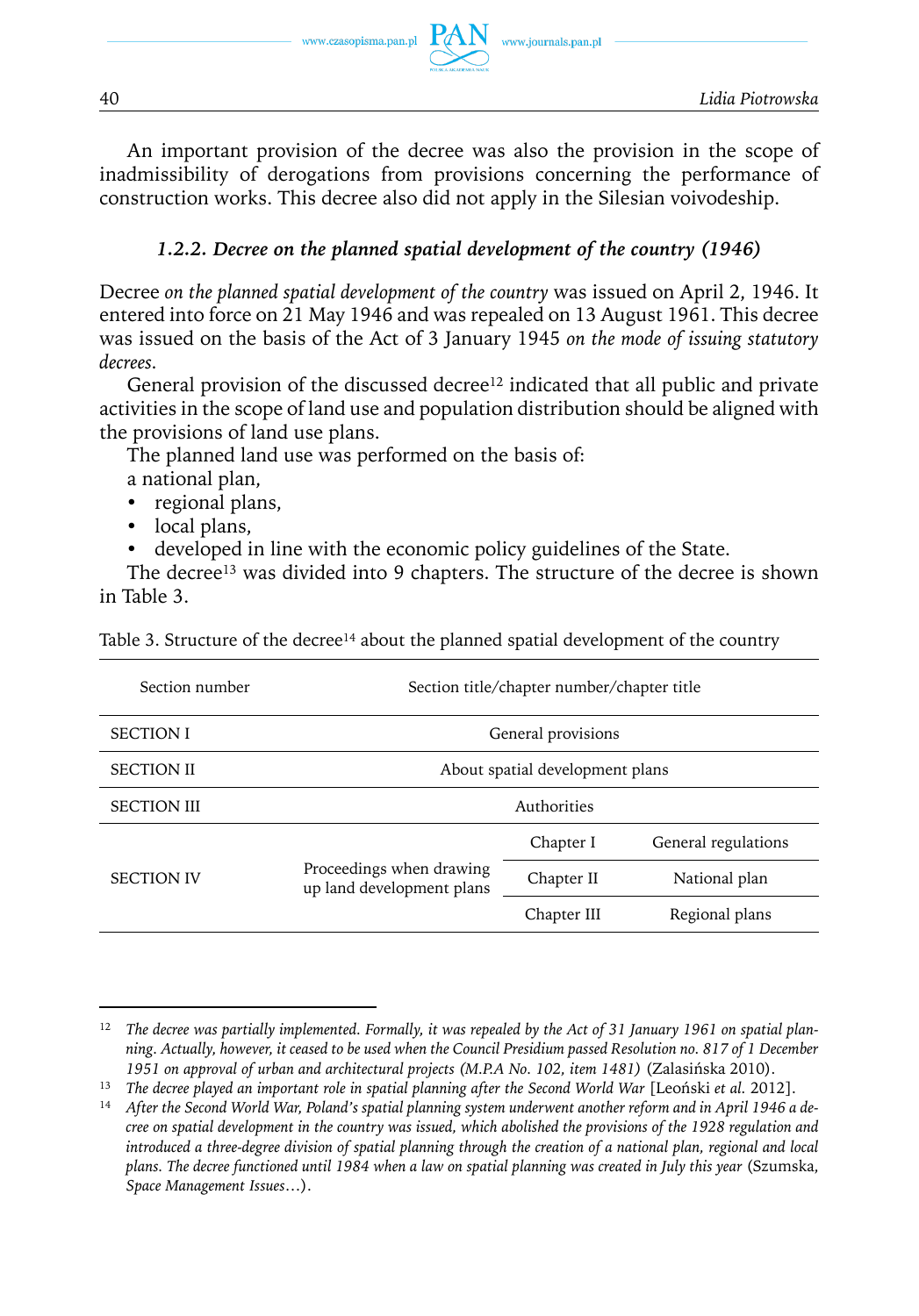www.czasopisma.pan.pl

*Spatial Planning – Evolution of the System (1899–2017)* 41

| Section number      |                                                                       | Section title/chapter number/chapter title |                      |  |  |  |
|---------------------|-----------------------------------------------------------------------|--------------------------------------------|----------------------|--|--|--|
|                     |                                                                       | Chapter IV                                 | Local plans          |  |  |  |
|                     |                                                                       | Chapter V                                  | Costs. Storing plans |  |  |  |
| <b>SECTION V</b>    | Abeyance of processing applications in the period of drawing up plans |                                            |                      |  |  |  |
| <b>SECTION VI</b>   | Effects of spatial development plans coming into force                |                                            |                      |  |  |  |
| <b>SECTION VII</b>  |                                                                       | Criminal provisions                        |                      |  |  |  |
| <b>SECTION VIII</b> |                                                                       | Transitional provisions                    |                      |  |  |  |
| <b>SECTION IX</b>   |                                                                       | Final provisions                           |                      |  |  |  |

Source: Own study based on the decree on the spatial development of the country.

The analysis of the structure of this decree shows that it was divided into a general, detailed and final section (criminal, transition and final provisions). The general part of the decree contained general provisions on the merits/substance of the decree. On the other hand, the detailed part of the decree concerned not only spatial development plans and their drafting, but also the effects of obtaining the binding force of these plans. These effects constitute a very important aspect.

This decree introduced the concept of spatial development plans. These plans were drafted instead of the existing building plans.

The various elements that contained the national, regional and local plans were presented in Figs. 1-3.



Fig. 1. National plan element

Source: Own study based on the decree<sup>15</sup> about the planned spatial development of the country.

<sup>15</sup> *This decree, together with the subsequent decrees, i.e. "the state investment plan" of 1946 and the "planned national economy" of 1947, laid down the general principles introduced after World War II, the so-called "system of socialist planned economy". The types of plans, the scope of their contents, the hierarchy and the reciprocal relation of plans, the procedural forms of their preparation, and the planning organization were defined. The fundamental importance of the Polish People's Republic (PRL) was that country taking over the means of production and, consequently – adopting the principle of central control of development* (Tölle *et al.* 2012), [www.arl-net.de].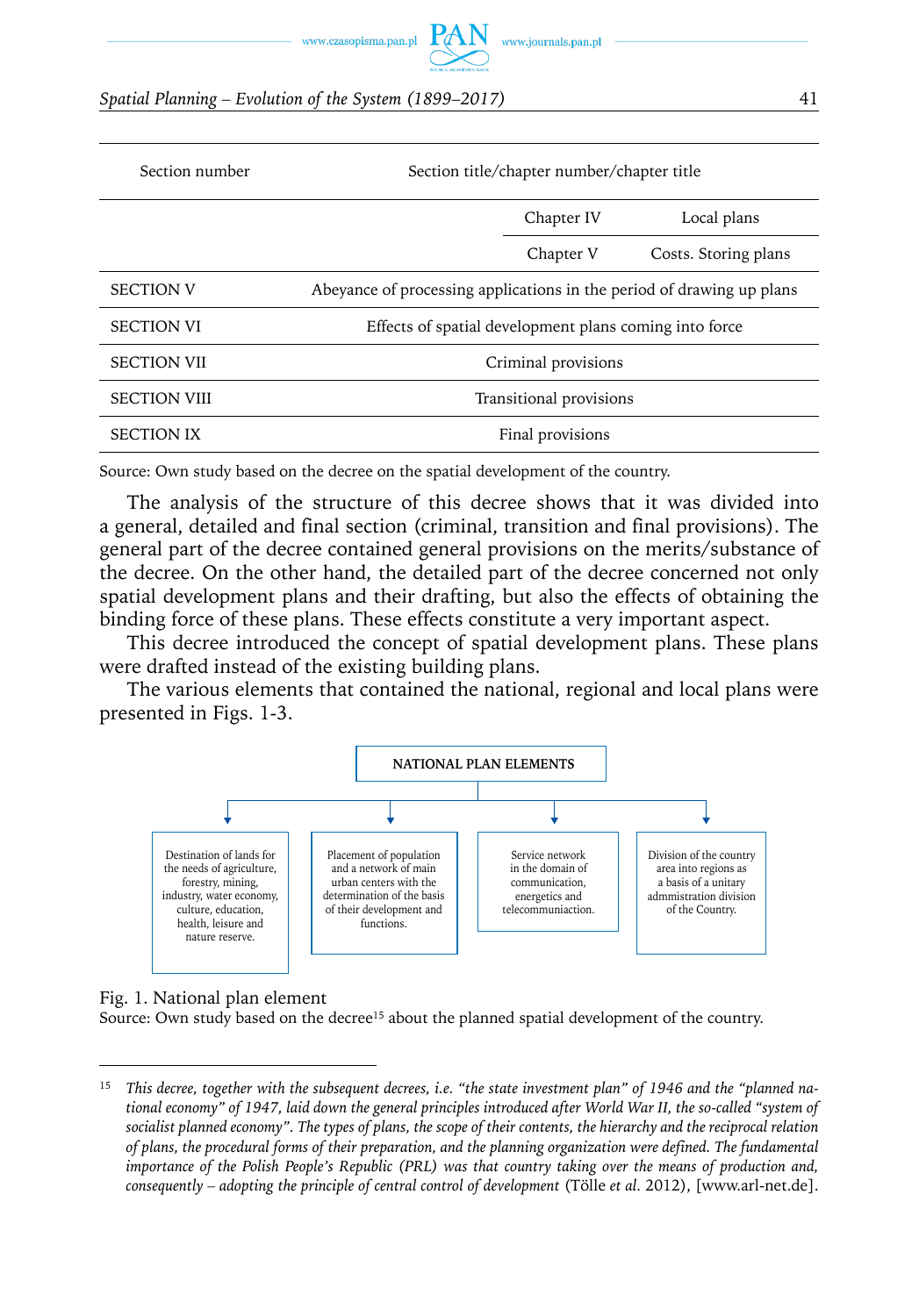

#### Fig. 2. Regional plan elements

Source: Own study based on the decree on the spatial development of the country.

The national plan could also be prepared for a part of the State area. As is clear from the above, there was no obligation to draw up a national plan for the whole country, which may now arise suprise. It is obvious that this part could not have been any small part of the State, since then the difference between the national and regional plans would have blurred. In any case, part of the area of the State in question should be so large that several regions may be within its borders (Szymkiewicz, Krakiewicz 1947).

Regional plans were drawn up on the basis of the national plan. National plans were therefore binding in drawing up regional plans.

The regional plan could also be drawn up for a part of the region. As in the case of the national plan, there was no obligation to draw up a regional plan for the whole region.

Based on the regional plan, local plans were drawn up. In the case of absence of a valid regional plan, the local plan was drawn up on the basis of the guidelines of the regional spatial planning directorate guidelines and also covered the issues of the regional plan – to the extent necessary to draw up a local plan.

Due to the fact that the drawing up of regional plans may have been delayed, and the needs of life, especially the need for reconstruction, may require the fastest possible preparation of the local plan, it was allowed to draw up such a plan without first drawing up a regional plan. In this case, the regional plan was replaced with the above-mentioned guidelines, and the drawn up local plan solved (and in principle it should have) the issues belonging to the regional plan, but only to the extent necessary for a rational drafting of the local plan (*ibidem*).

Local plans were prepared for individual housing estates existing or planned either for part of the estates or for several housing estates altogether.

All types of spatial plans, *i.e.* national plans, regional plans and local plans, were prepared in line with multiannual business and investment plans, determined in a mode provided by the applicable law.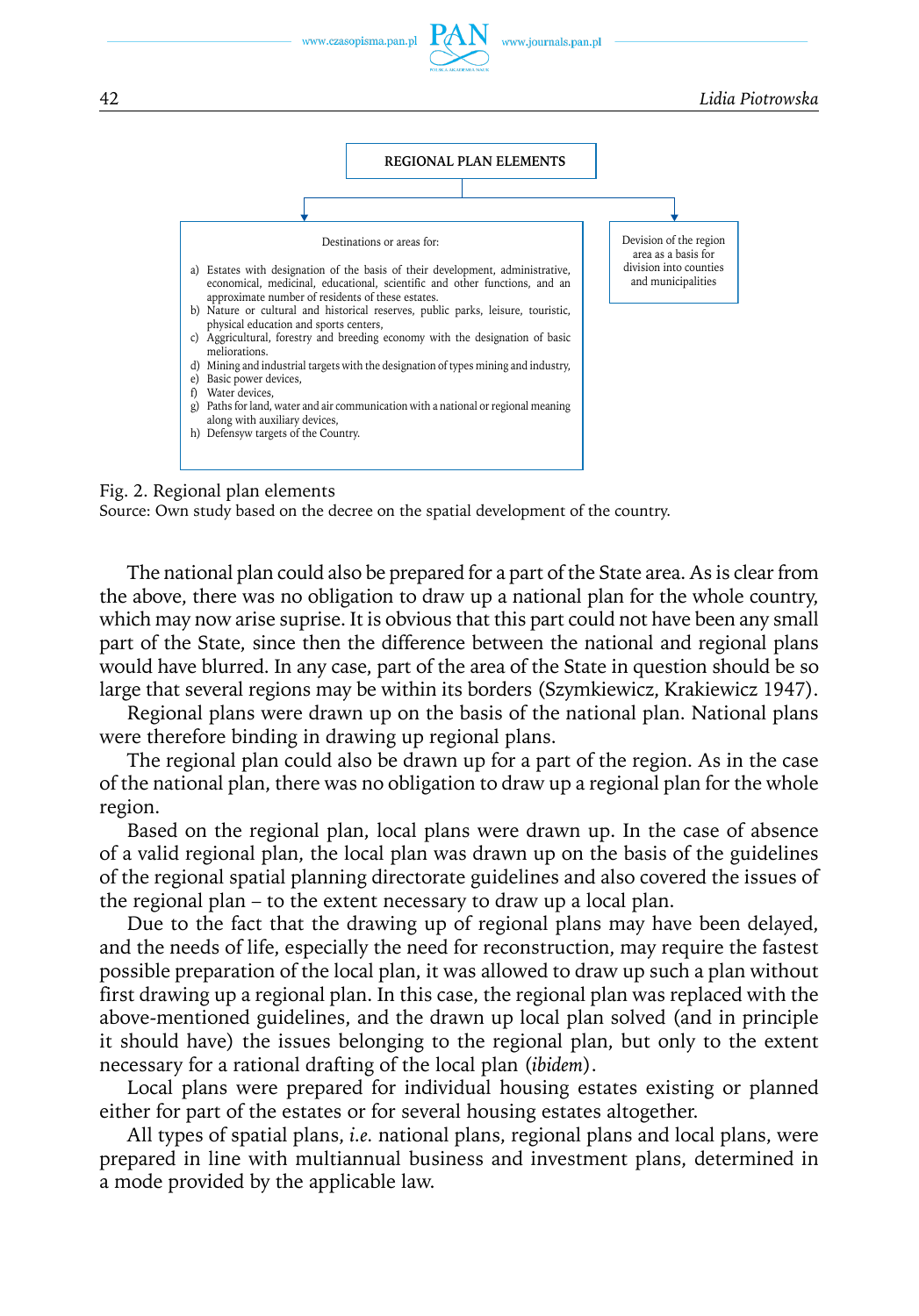www.czasopisma.pan.pl

#### *Spatial Planning – Evolution of the System (1899–2017)* 43



www.journals.pan.pl

Fig. 3. Local plan elements

Source: Own study based on the decree on the spatial development of the country.

The conditions to which the above-mentioned spatial development plans (all types) and regulations on how to prepare them were determined by the Minister for Reconstruction by regulation.

The decree<sup>16</sup> also stated that housing plans that had become valid prior to its entry into force could be amended within two years without compensation for those concerned.

<sup>16</sup> *In the conceptual phase, the planned economy was created with considerable support from some planners and urban planners. These groups, just before World War II, proclaimed the thesis that only a planned economy could create a framework for action that would enable rational development of the country, its regions and individual settle-*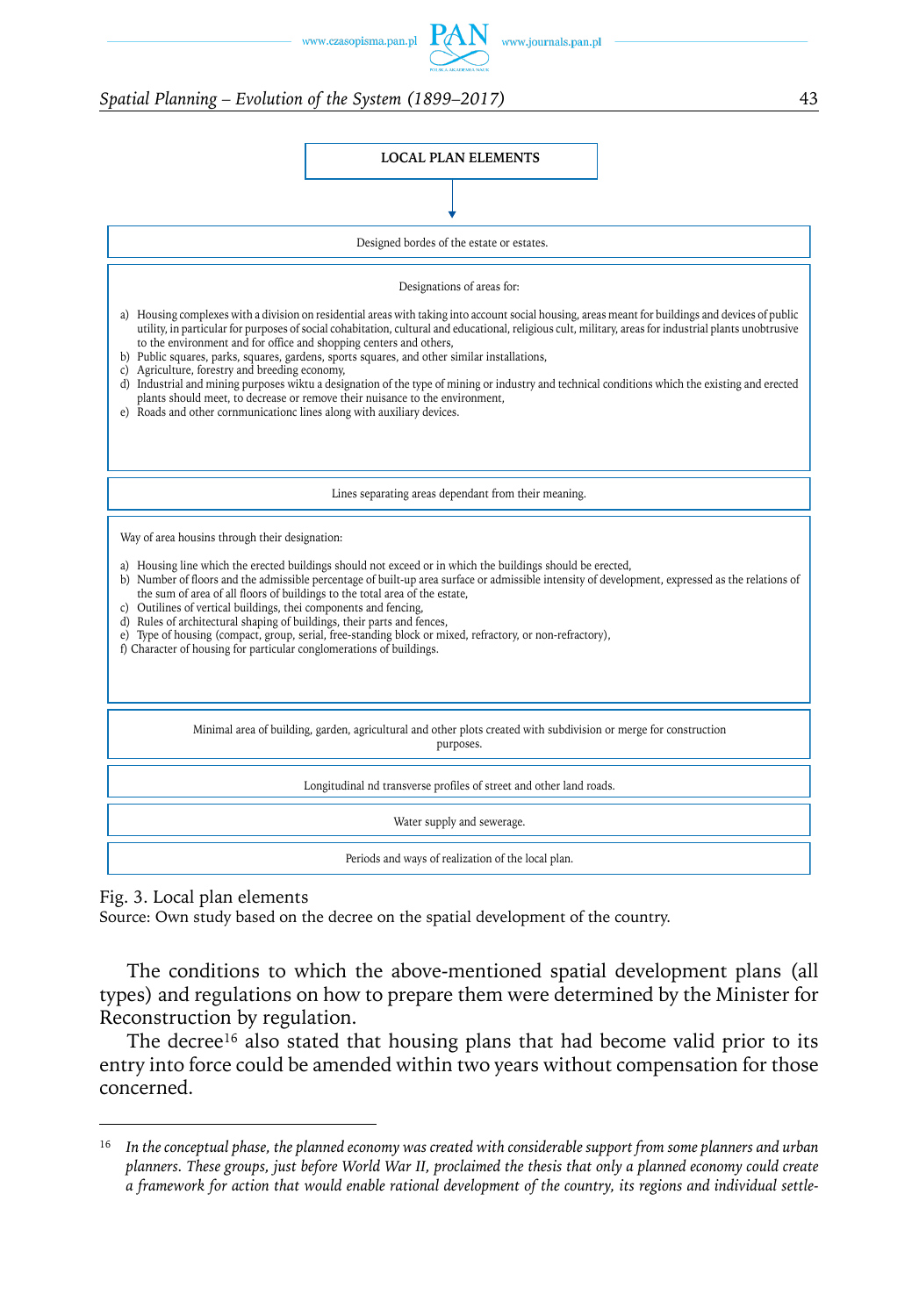

The competent authorities, which were then appointed to work on the spatial planning of the country, are presented in Fig. 4.



Fig. 4. Authorities appointed to work in the scope of spatial planning of the country Source: Own study based on the decree on the planned spatial development of the country.

By analyzing this decree, it should be noted that it has establ ished a hierarchical system of three-dimensional spatial planning, at the same time establishing its connections with economic planning.

This decree, with respect to local planning, largely referred to the solutions from the interwar period. However, the announcement of issuing executive regulations on the way of drawing up plans was not implemented. In general, its role, it may be said, was essentially episodic. As a result of the currency movement made in 1948, it has ceased to be practically effective. Spatial planning has undergone extreme centralization and etatisation. A period of so-called ZOR urbanism came<sup>17</sup>, which in methodological terms was closer to urban planning than to complex development planning (in this period the creation of local plans for general urban development was abandoned) (Kolipiński 2015).

### *1.2.3. Regulation on the cooperation of the authorities in the planned country development (1947)*

Based on the decree *about the planned spatial development of the country* a regulation of the Council of Ministers of 20 March 1947 was issued *About the cooperation of the authorities in the planned development of the country*18.

The regulation strictly referred to the aforementioned decree.

*ments. In practice, it soon became apparent that statutory norms were too rigid to regulate, with planning ahead, the stormy and often forcefully introduced socialist economy. The model that came with it had to be the guidelines coming from the Soviet Union. The issued decrees have become inconvenient tools for the execution of the tasks of the ruling political party. Consequently, they were either revoked or disregarded. This was a consequence of the directive management system, with little to do with planned planning. Economic planning in this situation was short-term. The system of five-year plans was established on the Soviet models, but it was the annual stage plans that had an instrumental rank, built on the basis of state budgets adopted by the Parliament* (Tölle *et al.* 2012), [www.arl-net.de].

<sup>&</sup>lt;sup>17</sup> The Workers' Settlement Plant was subordinated to the Ministry of Construction by a state-owned entity with a monopoly in the scope of multi-family residential housing.

<sup>&</sup>lt;sup>18</sup> Journal of Laws of the Republic of Poland, No. 34, item 152.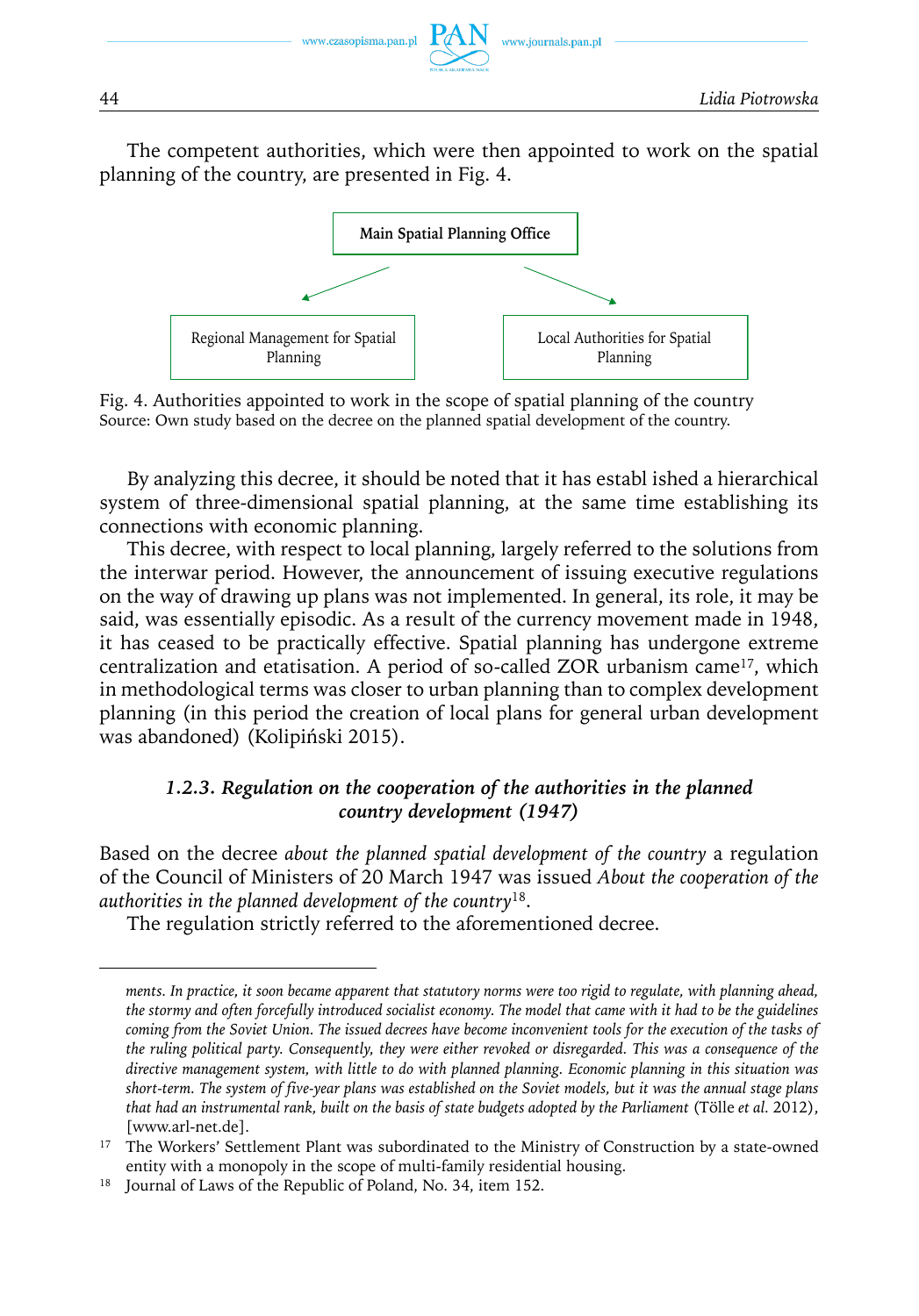

This legislative act envisaged, *i.a.,* the obligation to agree on, by offices of spatial planning, plans and guidelines with authorities and public authorities. This obligation consisted in:

1) agreeing on the planned principles of the plans before drawing up the plans,

2) agreeing on projects during their development,

3) agreeing on guidelines at the design stage.

The interaction of the authorities consisted mainly in:

- agreeing on the above-mentioned principles,
- agreeing on the views of the authorities,
- constant communication between the authorities.

Here, the *Temporary Organizational Statute of the Main Office for Spatial Planning* should be mentioned of December 5, 194619. This statute shows how important it was to separate responsibilities in the scope of planning and spatial planning (Table 4).

| Table 4. Organizational Structure of the Main Office for Spatial Planning |  |  |  |
|---------------------------------------------------------------------------|--|--|--|
|                                                                           |  |  |  |

|                 |               | Organizational and Administrative<br>Office (B.A.)       |                         |
|-----------------|---------------|----------------------------------------------------------|-------------------------|
|                 |               | Study Office (B.S.)                                      |                         |
|                 |               | National Plan Office $(B.P1_1)$                          |                         |
|                 |               | Regional Plan Office $(B.P12)$                           | DIRECTORS <sup>20</sup> |
| <b>CHAIRMAN</b> | VICE-CHAIRMEN | Urban Settlement Planning Office<br>(B.P1 <sub>3</sub> ) |                         |
|                 |               | Rural Planning Office (B.W.)                             |                         |
|                 |               | Scientific Secretariat (S.N.)                            |                         |
|                 |               | Independent Legal Office <sup>21</sup> (L.)              |                         |
|                 |               | Independent Department for Work<br>Programming (Pr)      | <b>MANAGERS</b>         |

Source: Own study based on the Temporary Organizational St-e of the Main Office for Spatial Planning.

What is also worth mentioning is the circular of the Minister of Reconstruction No. 7 of 18 January 1947 *on the setting of remuneration standards for the development of local spatial development plans*22, amended by the circular of 19 September 194723.

Journal of Laws of the Ministry of Reconstruction No. 7, item 106.

<sup>&</sup>lt;sup>20</sup> The President, when necessary, appointed associate directors who ex officio served as deputy office directors.

<sup>&</sup>lt;sup>21</sup> Independent papers were not part of the office. Heads of papers directly reported to the President.

Journal of Laws of the Ministry of Reconstruction No. 1, item 13.

<sup>&</sup>lt;sup>23</sup> Journal of Laws of the Ministry of Reconstruction No. 8, item 122.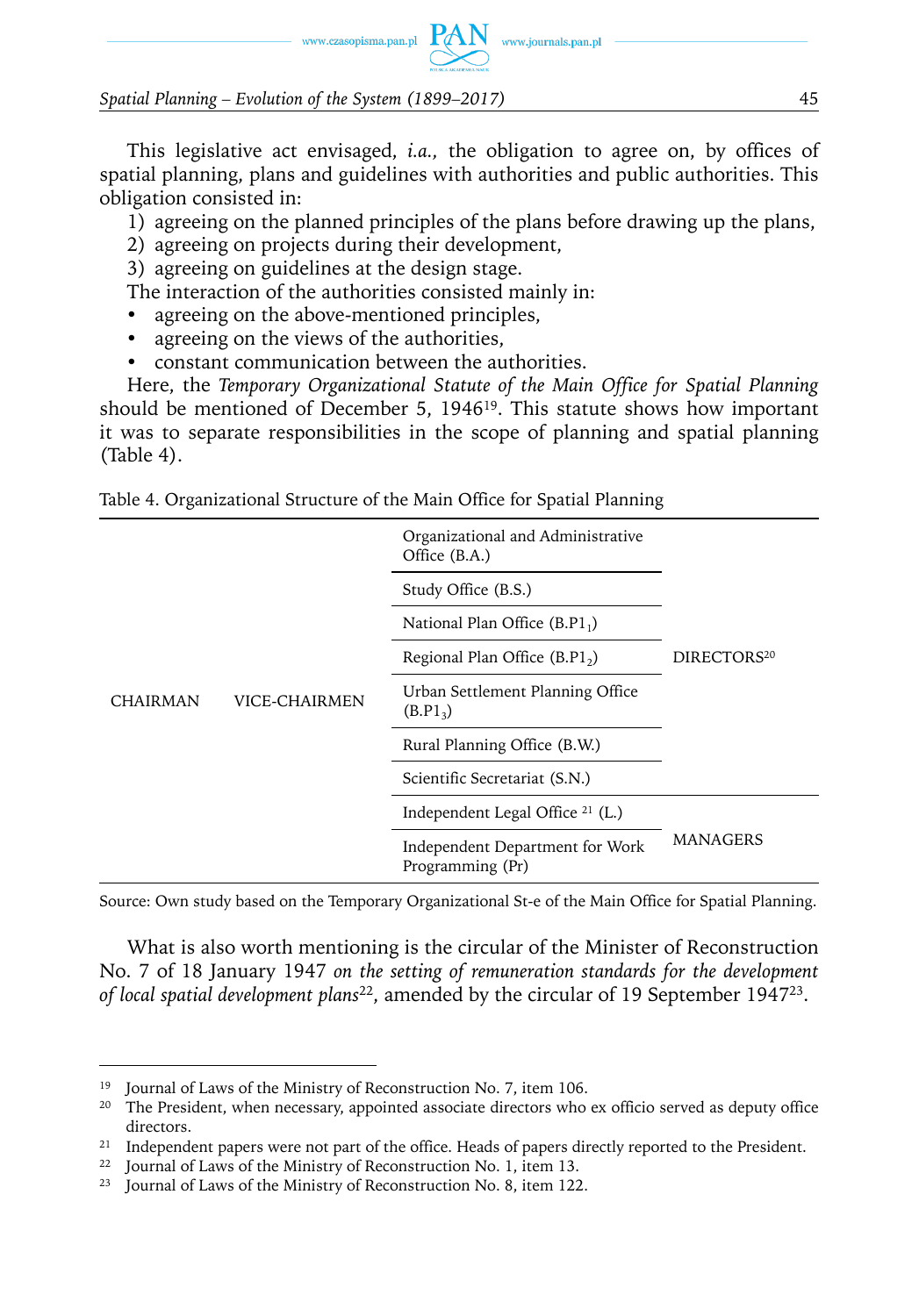

46 *Lidia Piotrowska*

| No. | <b>TYPES OF WORK</b>                                                                                                                                                                                                                                                                                                    | PERMANENT FEE | ADDITION FOR 1 HA |
|-----|-------------------------------------------------------------------------------------------------------------------------------------------------------------------------------------------------------------------------------------------------------------------------------------------------------------------------|---------------|-------------------|
| 1.  | Establishing a work program, management<br>when gathering data according to paragraph<br>9 and 10 of the Regulation of the Minister of<br>Internal Affairs from 1 October 1936**) and<br>a descriptive elaboration of this data in the<br>initial program of the general housing plan<br>along with charts in the text. | 1.500 PLN     | 2 PLN             |
| 2.  | Elaboration of a general housing plan<br>program (along with sketches) in a scale<br>of 1:10 000.                                                                                                                                                                                                                       | 1.500 PLN     | 8 PLN             |
| 3.  | Elaboration on the basis of the adopted<br>program project of a general housing plan<br>in a scale of 1:10 000.                                                                                                                                                                                                         | 1.500 PLN     | 8 PLN             |

Table 5. Fees for the types of planning work

Source: Annex No. 1 – Price-list of wage standards for the development of local spatial development plans.

The basic norms referred to a reference pricelist, containing the remuneration standards for the development of housing plans prepared by the Association of Polish Cities and accepted by the Society of Polish Town Planners (No. 1, 1937).

#### *1.2.4. Regulation on local spatial development plans for areas subject to redevelopment of the agricultural system (1947)*

On the basis of the decree *on the planned spatial development of the country* a Regulation of the Minister of Agriculture and Rural Reform and Reconstruction was issued on July 16, 1947 *on local spatial planning of areas covered by the redevelopment of the agricultural system*24.

This regulation stipulated that, until the date on which the local spatial development plans became effective, the issues falling within the scope of those plans, in the areas affected by the redevelopment of the agricultural system, were resolved by drawing up local spatial development plans for the area of conversion of the agricultural system.

This discussed regulation defined what is meant by "redevelopment of the agricultural system". It was an action based on:

- merging land,
- carrying out an agricultural reform,
- agricultural settlement,
- arrangement of ground communities,
- abolition of land easements,
- water meliorations,
- any other activities that have the character of redevelopment of the agricultural system, in accordance with the then applicable laws.

<sup>24</sup> Journal of Laws of the Republic of Poland, No. 52, item 284.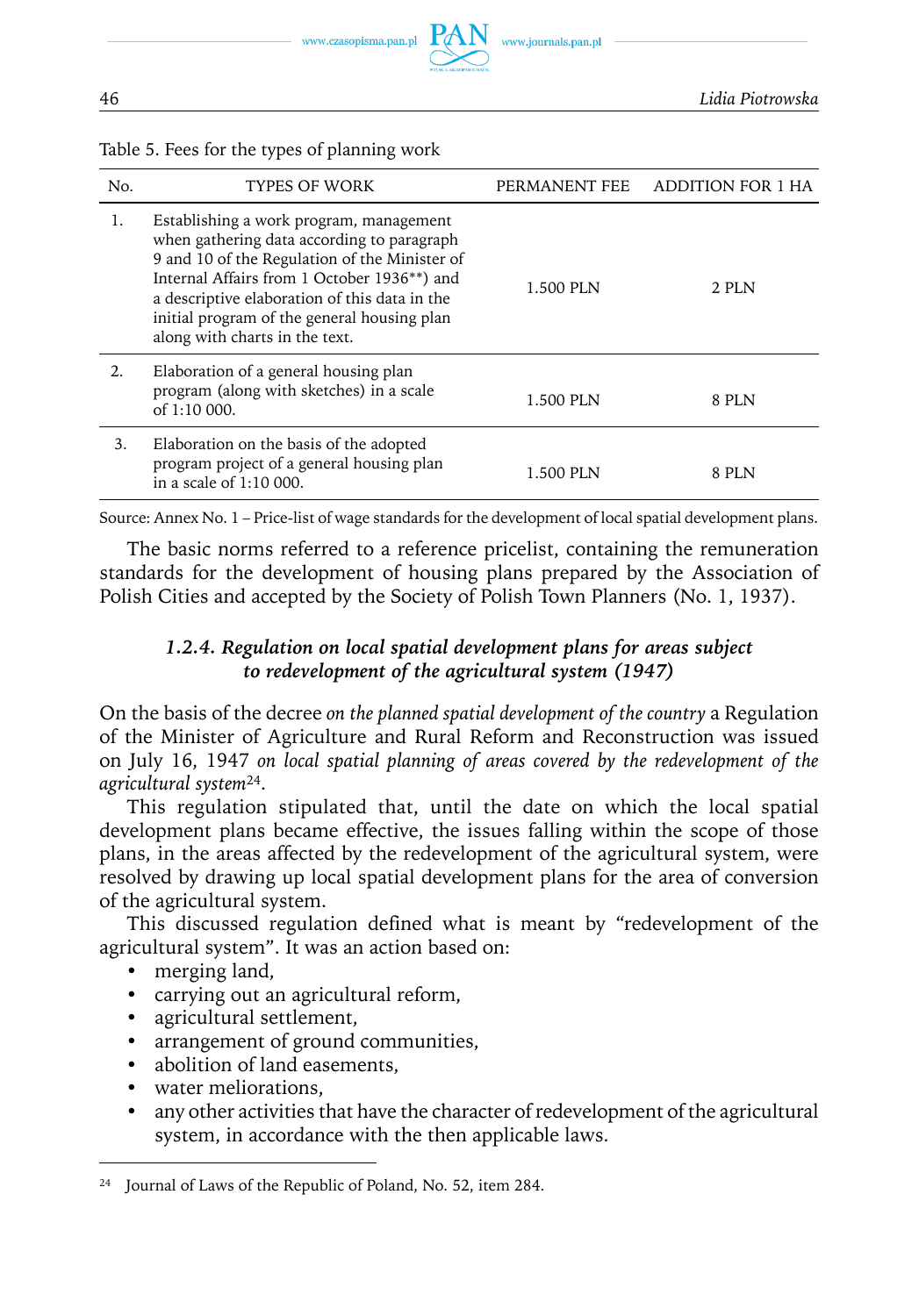

The plans were prepared for the areas indicated in the Fig. 5.



Fig. 5. Areas for which-cal spatial development plans were prepared Source: Own study based on the regulation on local spatial development plans of areas covered by the redevelopment of the agricultural system.

#### *1.2.5. Urban norm for low housing development (1957)*

On 28 August 1957, pursuant to the Regulation of the Council of Ministers of January 5, 1957 *on the detailed scope of activities of the Committee on Urban Planning and Architecture*<sup>25</sup> and Resolution No. 81 of the Council of Ministers dated March 15, 1957 *on State aid for housing development from the own resources of the population*26, the following was issued – in the form of an order of the President of the Committee on Urban Planning and Architecture – *an urban normative norm for low housing development*<sup>27</sup>*/*28.

The aforementioned resolution was adopted in order to intensify the initiative of the public and use of local resources of materials and building raw materials for the comprehensive development of housing development of various forms<sup>29</sup>.

This standard was to be used when developing spatial development plans in cities, settlements and other towns with urban development in areas designated for low housing development implemented as individual, workplace, cooperative and state-owned construction.

The provisions of the normative norm were governed by new housing developments, both benefiting and not benefiting from State aid.

The structure of the discussed normative is presented in the table below.

| Section number/point | Title           |
|----------------------|-----------------|
|                      | Introduction    |
| А.                   | Normative range |
| В                    | Basic concepts  |
|                      |                 |

| Table 6. Structure of the urban normative for low housing development |  |  |  |
|-----------------------------------------------------------------------|--|--|--|
|-----------------------------------------------------------------------|--|--|--|

<sup>28</sup> [http://isap.sejm.gov.pl].

<sup>25</sup> Journal of Laws, No. 4, item 16.

<sup>26</sup> M.P., No. 22, item. 157.

<sup>27</sup> M.P. 1957 No. 74, item 453.

<sup>&</sup>lt;sup>29</sup> [http://www.monitorpolski.gov.pl/MP/1957/s/22/157].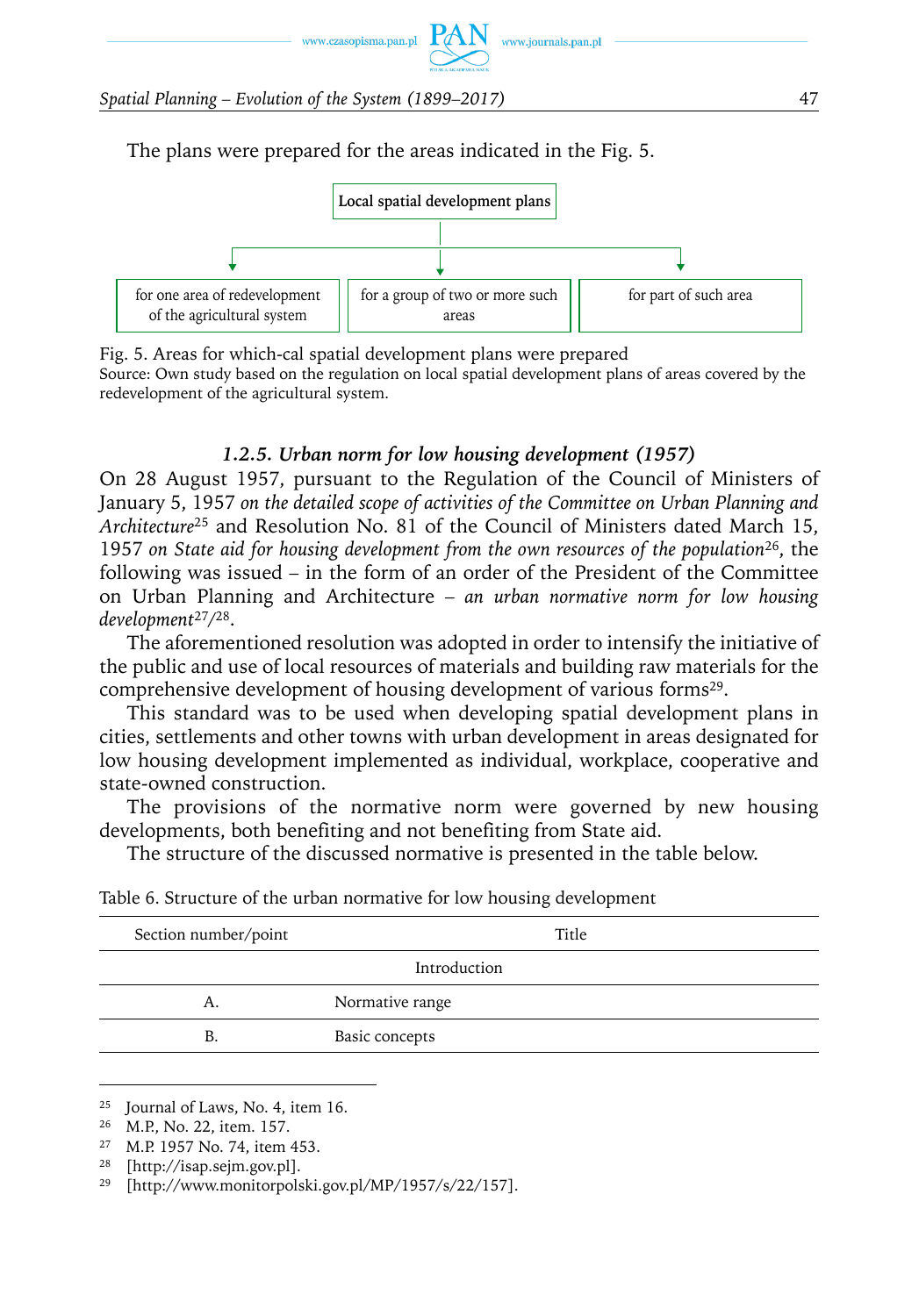

| Section number/point | Title                                                                                       |
|----------------------|---------------------------------------------------------------------------------------------|
|                      | I. The principles of spatial housing and development designated for low housing development |
| Α.                   | Spatial development rules for an area meant for single family homes<br>development          |
| B.                   | Spatial development rules for an area meant for development<br>of multi-family dwellings)   |
|                      | II. Communication                                                                           |
| Α.                   | Street network                                                                              |
| В.                   | Garages                                                                                     |
|                      | III. Services                                                                               |

Source: Own study based on the order of the President of the Committee on Urban Planning and Architecture.

When analyzing the structure of the discussed normative, it should be noted that it is divided into:

- 1) a general section containing the introduction, scope of normative and definition of basic terms to which the urban normative refers;
- 2) a detailed section containing rules for the development and management of particular areas and rules concerning communication or services.

Garages for communication are worth noting (Part II, point B).

It should be noted that the normative in question detailed the rules of development and management of particular areas. It constituted the so-called technical manual for urbanists. It was a valuable act in the scope of spatial planning and management.

#### *1.2.6. "The "first" law on spatial planning (1961)*

The "first" law *on spatial planning*<sup>30</sup> was issued on January 31, 1961. It entered into force on August 13, 1961 and was abolished on January 1, 198531.

The discussed act<sup>32</sup> in general regulations pointed out that the purpose of spatial planning was:

1) ensuring proper development of individual areas of the country taking into account their mutual relationships and national interests,

<sup>[</sup>http://isap.sejm.gov.pl].

<sup>31</sup> *The 1984 Law has survived the decade and was replaced by the Spatial Development Act on July 7, 1994, which increased the role of local government and social participation in spatial planning and created new planning documents to date, such as the concept of spatial development of the country, spatial development plan of the voivodeship, study of conditions and directions of spatial development and local spatial development plan* (Szumska, *Space Management Issues*…).

<sup>&</sup>lt;sup>32</sup> "This law treats spatial planning consistently as a tool for rational distribution of investments, laid down in *socioeconomic plans (Ways of obtaining cohesion in the planning of spatial and socio-economic development of the Lower Silesia;* seminar of EUROREG, Cathedral of UNESCO and the Polish RSA Section, Warsaw 22 March 2012).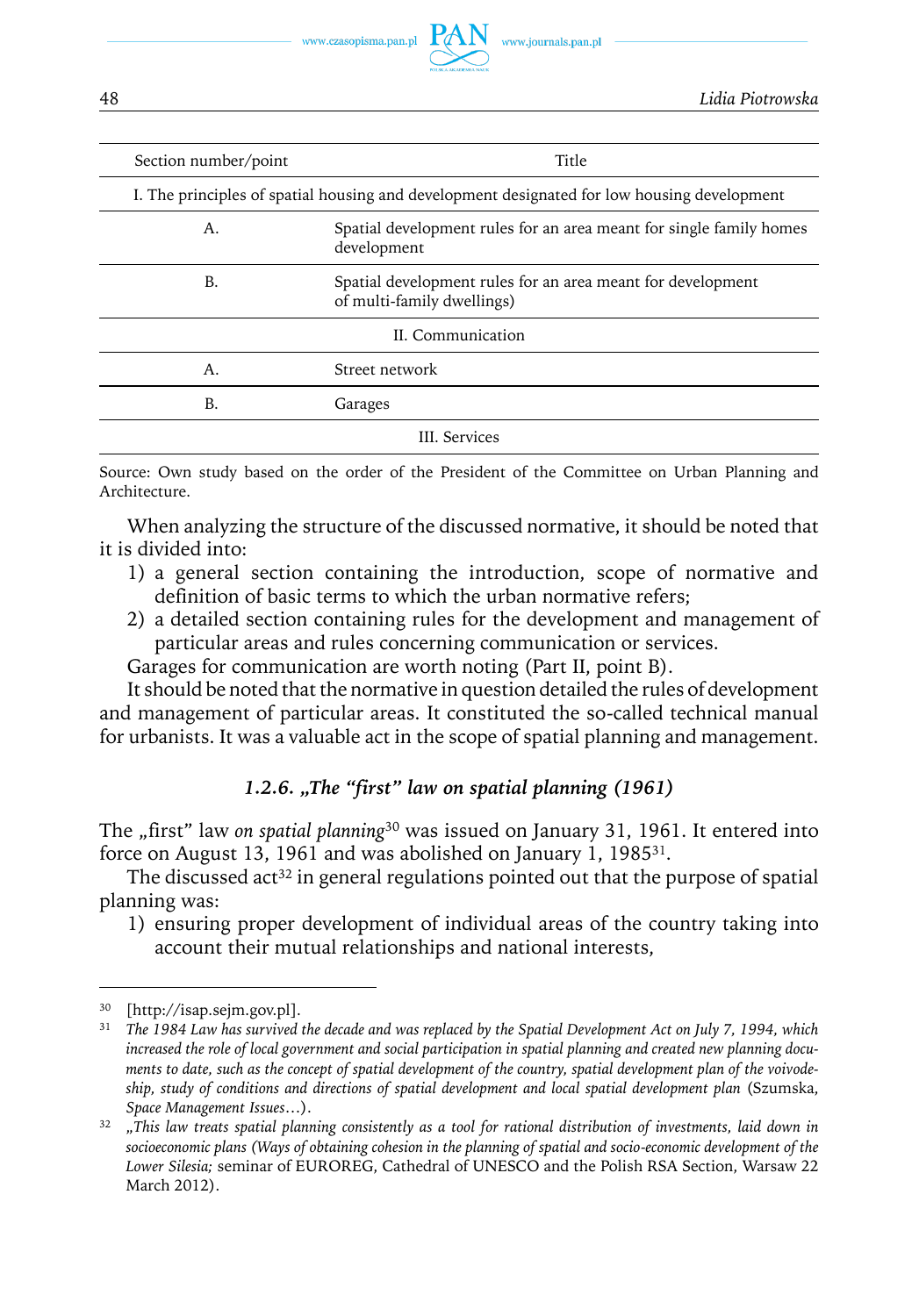www.czasopisma.pan.pl  $PAN$  www.journals.pan.pl

#### *Spatial Planning – Evolution of the System (1899–2017)* 49

- 2) establishing proper spatial interdependencies between production and service facilities in these areas,
- 3) creating conditions for the development of production, comprehensive satisfaction of the needs of the population and protection of natural resources and natural values of the country.

The task of spatial planning, according to this law, was to determine for each destination area and spatial development patterns for specific purposes, taking into account the current and future needs arising from the economic and social development program.

Spatial planning arrangements were developed on the basis of prospective plans for the development of the national economy, multiannual national economic plans and results of studies on the natural, demographic, economic and social conditions of the given area and necessary technical developments.

The structure of the discussed law is presented in Table 7.

| Chapter number | Chapter title                                                       |
|----------------|---------------------------------------------------------------------|
| Chapter I      | General provisions                                                  |
| Chapter II     | Regional plans                                                      |
| Chapter III    | Local spatial development plans                                     |
| Chapter IV     | Property of spatial planning authorities on the matters of land use |
| Chapter V      | Implementation plans                                                |
| Chapter VI     | Transitional and final provisions                                   |

Table 7. The structure of the "first" spatial planning law

Source: Own study based on the "first" spatial planning law.

The analysis of this law indicates the division of its structure into a general, detailed and final part (transitional and final provisions). The general part is the general provisions, that is the provisions concerning the substance/matter of the act. The detailed part is primarily the provisions concerning the different types of plans (regional, local and implementation) and the properties of the spatial planning authorities.

The spatial planning and land use system under the Act is presented in Fig. 6.

Between spatial planning and management and economic planning, there exist certain links. It was then assumed that the spatial development plan developed in the early 1970s would become an integral part of the prospective development plan of the national economy. A rule was also agreed on that regional plans and spatial development plans for urban agglomerations should be developed in parallel with the national plan. The above allowed the use of feedback between the different levels of spatial planning. This is evident in passing guidelines from a higher-level plan to a lower level plan and in submitting proposals and postulates resulting from analyzes conducted at the lower planning levels to a higher-level plan (Leśniak 1985).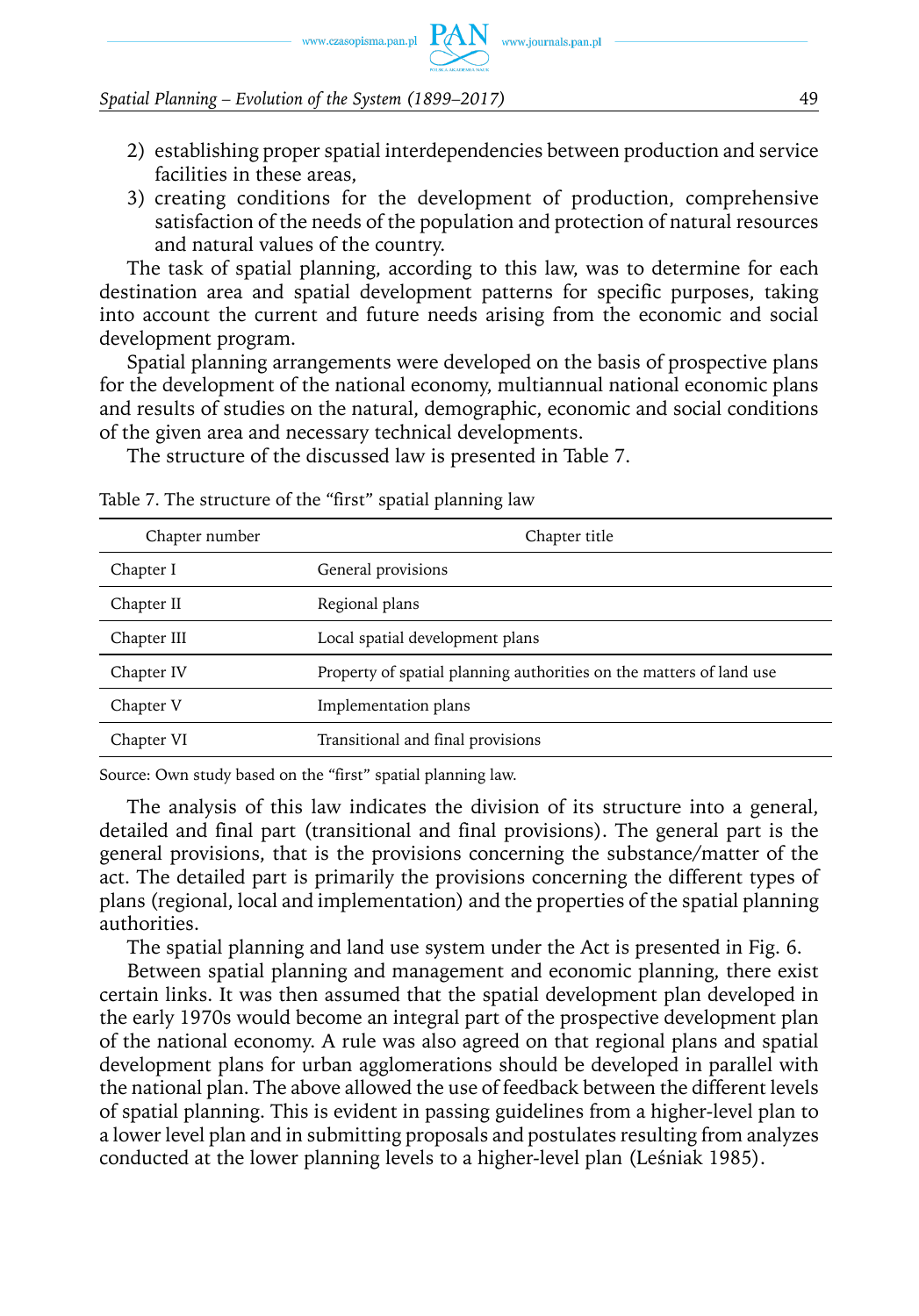



Fig. 6. Spatial planning and management system valid on the basis of the "first" spatial planning law

Source: Own study based on the "first" spatial planning law.



Fig. 7. Spatial planning system (according to J. Suligi) showing the role of spatial plans of different levels against the whole process of planning and implementation of the investment

Source: (Leśniak 1985).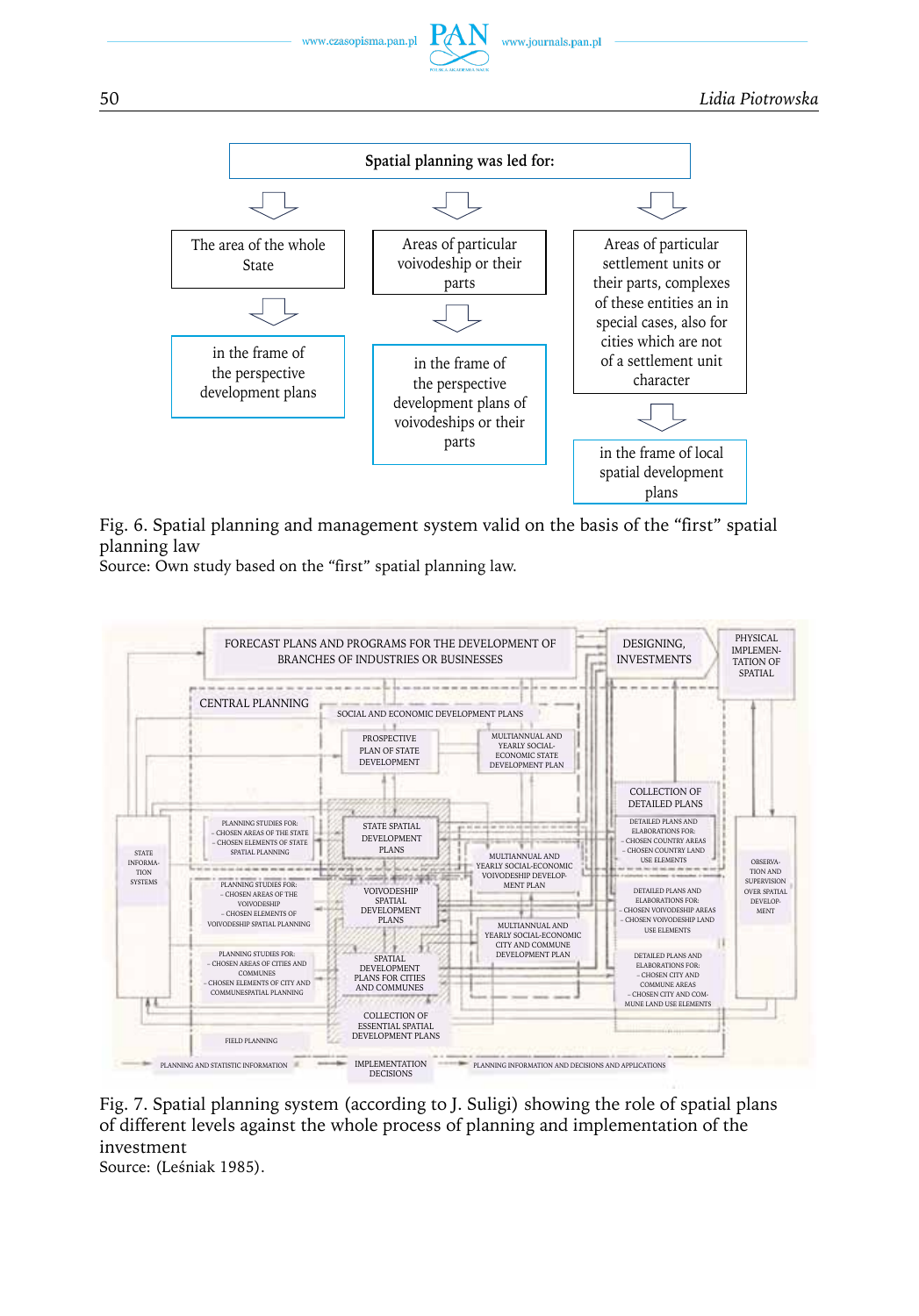

The degree of integration of spatial planning and management and economic development is presented in Fig. 7.

www.journals.pan.pl

Spatial development plans, based on the discussed law, could be drawn up (Fig. 8):

- for a period exceeding the plan of the prospective development of the national economy, with particular regard to the period of this plan and with the separation of the multiannual national economic plan,
- for a period corresponding to the period of the prospective development plans of the national economy, with particular regard to the period of the multiannual national economic plan,
- for a period corresponding to the period of the current and nearest multiannual national economic plan.



Fig. 8. Types of spatial development plans.

Source: Own study based on the "first" spatial planning law.

As indicated above, these plans were so-called horizontal plans. In addition to the above-mentioned plans, plans – including construction investment projects – were prepared for the development of building plots or areas where the execution of building investments was intended (the so-called implementation plans).

Regional plans defined the direction of the comprehensive economic and social development of a particular area, the road and the stages of their implementation, the principles of the deployment of production forces and service facilities, the formation of the settlement network and the distribution of the population, and the allocation of land to designated purposes. These plans were made as:

- general plans,
- detailed plans.

It is worth noting that the regional plan identified the allocation of land to designated purposes (now land allocation is defined in the local spatial development plan).

The general regional plan was prepared for each voivodship and covered in principle areas corresponding to the administrative boundaries of the voivodeship. With the consent of the Chairman of the Planning Commission at the Council of Ministers and the interested Presidencies of voivodeship councils, the general plan could be drawn up for a specific area not corresponding to the voivodship borders.

For the area of the city excluded from the voivodeship and the area adjacent to the voivodship, a general regional plan was prepared.

Detailed regional plans were drawn up for areas constituting part of the voivodship or parts of adjacent voivodships, where major investments or other economic activity was expected, affecting the economic development of the area.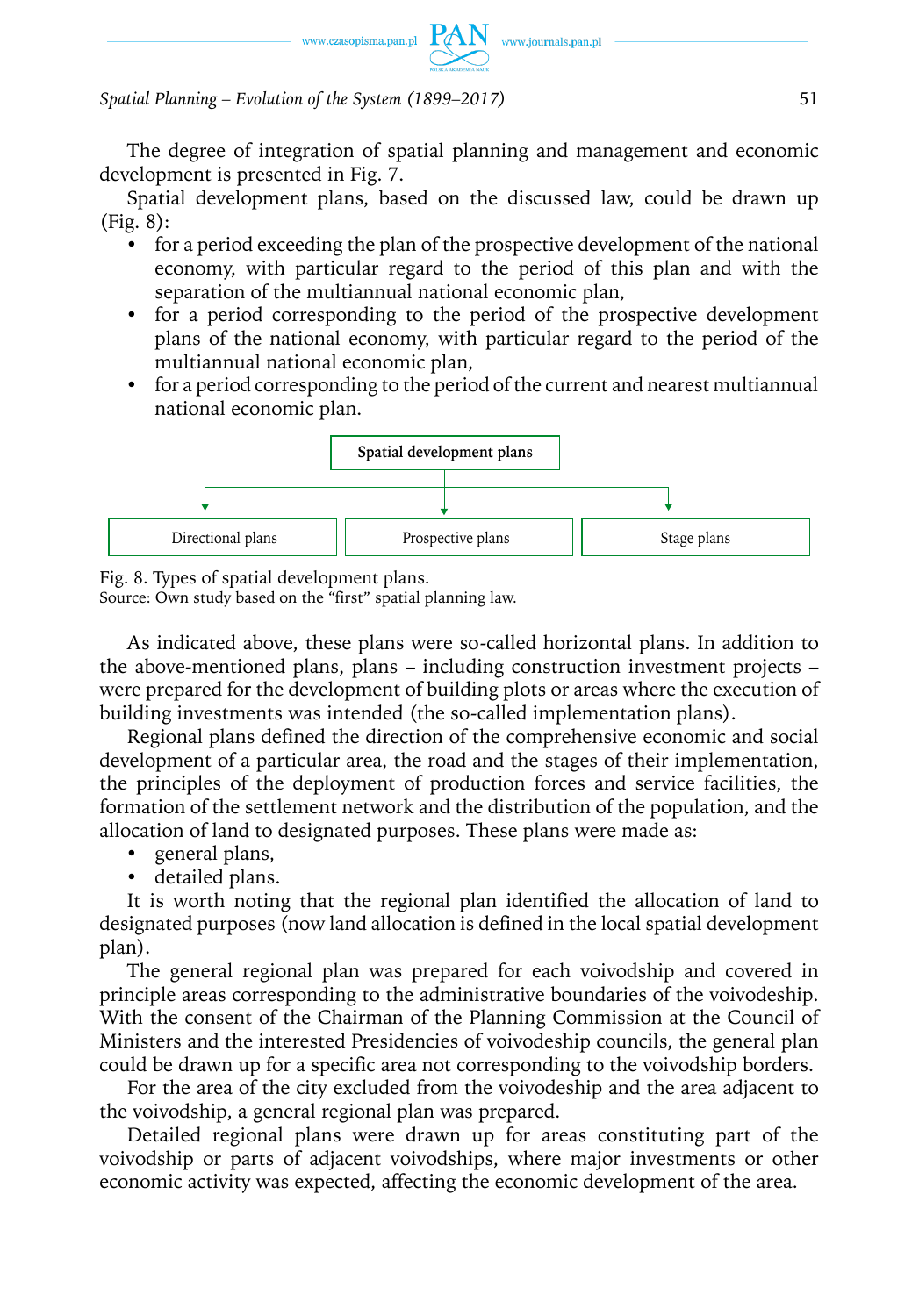

The local spatial development plans were:

- y general spatial development plans of settlement units (the so-called general plans) and spatial development plans of areas constituting groups of settlement units;
- detailed plans for the spatial development of parts of the settlement units and, in justified cases, the entire units (the so called detailed plans).

The general plan defined in a comprehensive manner the basic directions and scale of development and spatial development of the land throughout the whole period of the plan as well as the program and method of spatial development of the settlement unit during the next multi-annual national economic plan.

The general plan constituted the basis for managing the land and establishing investment needs in the area of the settlement unit. It included basic guidelines for the development of detailed plans in this area, defined areas requiring such studies in the right order.

The detailed plan defined the specific purpose of lands for specific purposes, defined the lines delimiting the land, set the rules of arming and land management, defined the lines of housing and the permissible height of housing, and if necessary also other conditions and guidelines for shaping the housing.

The detailed plan was based on the findings of the general plan.

As indicated above, both the regional plan and the local plan determined the purpose of lands for particular purposes.

The implementation plans were developed for:

- individual building plots land development plans or plans for the location of construction facilities,
- areas meant for development by a single investor or a team of cooperating investors – as part of a construction investment project.

The basis for the elaboration of the draft implementation plan was the approved detailed spatial development plan of the settlement unit and the determination of the location decision.

The Chairman of the Planning Commission at the Council of Ministers, in consultation with the Chairman of the Committee on Construction, Urban Planning and Architecture, set out the detailed mode and methods of developing and agreeing on general and detailed regional plans, as well as the rules and more of establishing the general location.

The Chairman of the Committee on Construction, Urban Planning and Architecture, in consultation with the Chairman of the Planning Commission at the Council of Ministers and interested ministers, issued detailed provisions on the drawing up of local spatial development plans determining:

- a detailed scope of local spatial development plans,
- the method, mode and form of elaboration of plans,
- indications, guidelines and norms for developing plans.

The detailed rules for drafting the implementation plans and the procedure for their reconciliation and approval were determined by the Chairman of the Committee on Construction, Urban Planning and Architecture in consultation with the ministers concerned.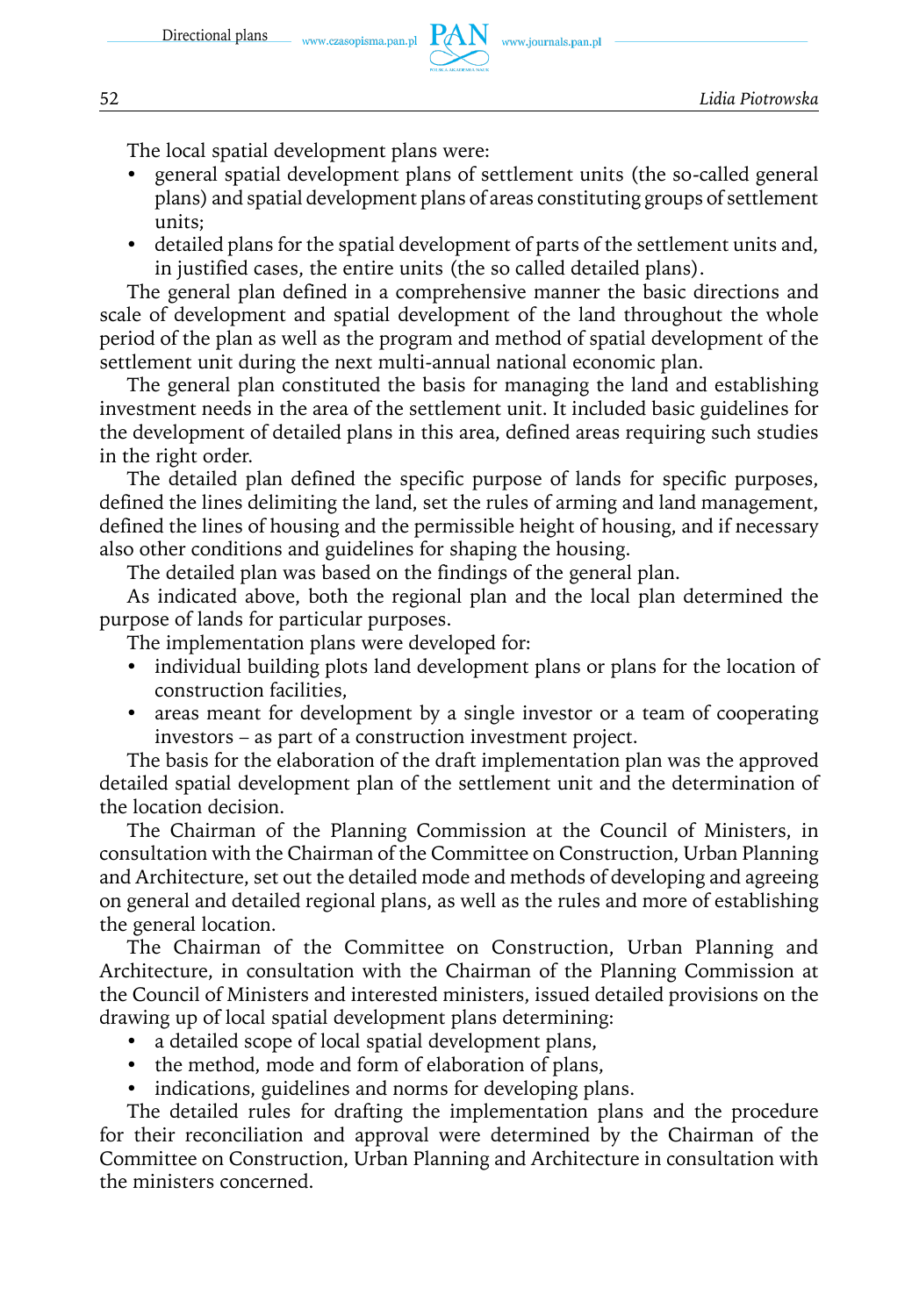

The main bodies of state administration set up for the implementation of spatial planning issues are presented in Fig. 9.

www.journals.pan.pl

The competent bodies of the presidiums of national councils have drafted regional plans and local plans on the basis of their own studies, as well as prime elaborations and field offices of state administration, relevant co-operative organizations and scientific institutions and research and scientific facilities.

The discussed law also provided that spatial development plans for towns, estates and villages approved before its entry into force became local spatial development plans within the meaning of this law.

Some say that this law, after years of collapse, reactivated spatial planning in a systematic approach. Work on it lasted several years and was conducted in the spirit of the post-October thaw.



Fig. 9. Supreme authorities of state administration in spatial planning matters Source: Own study based on the "first" spatial planning law.

It is possible to find both traces of pre-war concepts as well as new solutions in it, including the division of local plans according to the time horizon: directional, perspective and stage. It was an attempt to create a so-called model of spatial planning appropriate to the perspective system and multi-annual economic plans (Kolipiński 2015).

By analyzing the system of spatial planning and management discussed in this point, functioning from the period of entry into force of the "first" law *on spatial planning* until the entry into force of the "second" act *on spatial planning*, one should pay attention to the current forms of urbanization. Speaking of the city, new elements of the situation cannot be overlooked, which, though in principle, did not change the essence of the city, they have rather generally embraced in its spatial structure. This is primarily a matter of enormous territorial growth, which has become possible with the development of modern (for those times) communication techniques, including transport as well as technical infrastructure and information transfer systems. In place of the former, for a few millennia of the dominant image of the city as a very concentrated settlement with clear boundaries, settlement clusters intertwining into distant environments appeared in a way that was often difficult to identify unequivocally, with blurred boundaries, transitional forms on the periphery, in addition, not overlapping with more rigid and usually obsolete administrative divisions.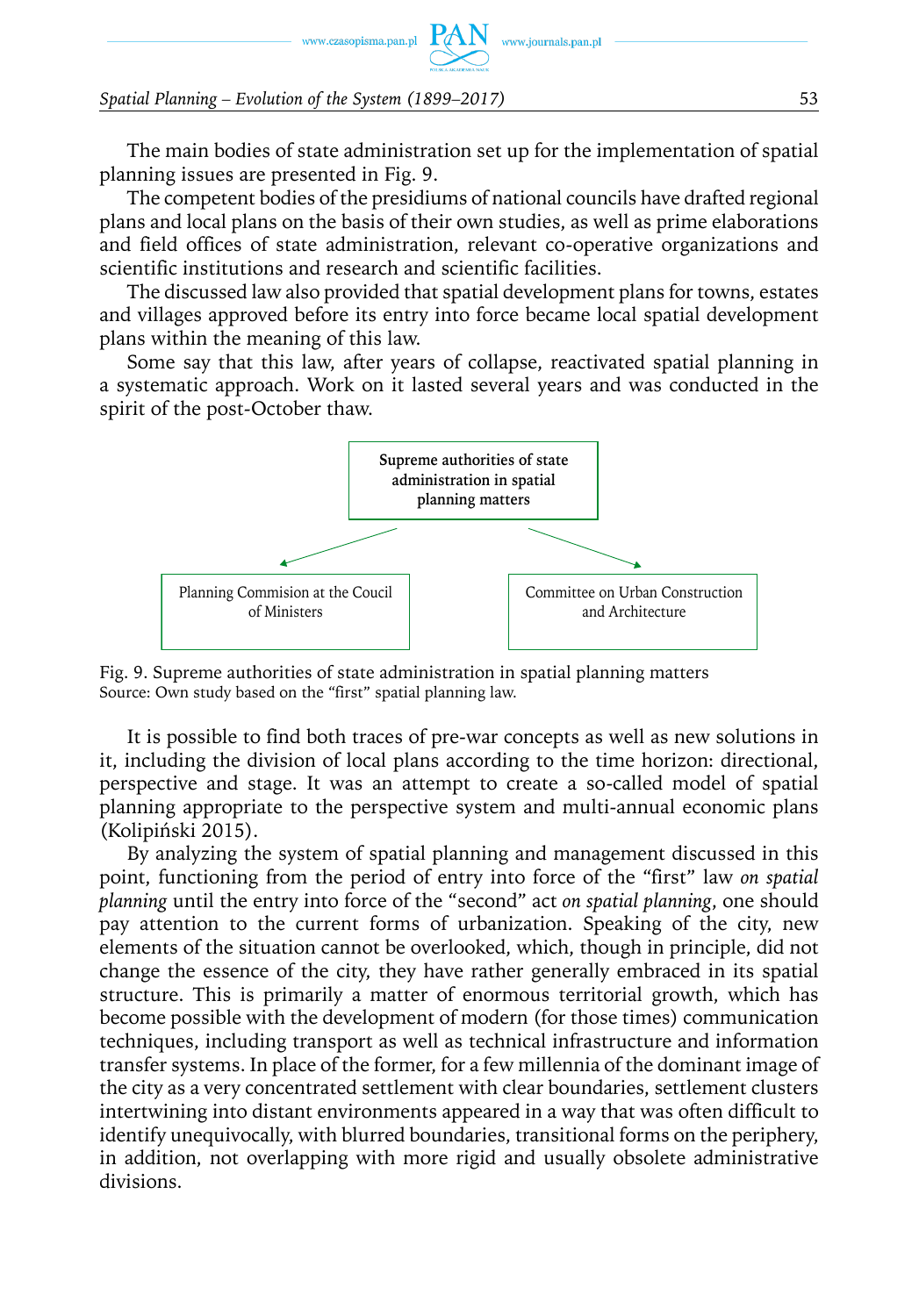The spreading territorial urbanized areas absorbed and transformed other settlement units or stimulated their transformation by their own proximity. Neighboring cities, growing more or less uniformly, came together in close spatial contact, sometimes even intertwined in the area of their expansion. In this way, new forms of urbanization emerged, such as:

- agglomerations<sup>33</sup>,
- conurbations $34$ .
- tracts of semi-urbanized settlements (often shapeless) (Zipser 1983).

Pointing to postulates in relation to new (at that time) solutions of spatial structure, it can be indicated, among others that the above-mentioned structure should:

- 1) allow the spatial development of the system as much as possible without overloading existing elements (among all providing polycentric development),
- 2) dispose of considerable flexibility in the sense of differentiation and changes in population density and in the sense of preserving the basic features of the structure with certain variations in the behavior patterns of users,
- 3) make it possible to adjust the new spatial layout to the average conditions of existing investment, especially to the existing settlement units and transport network,
- 4) allow for phased implementation and modernization,
- 5) in the least possible interference with the natural environment,
- 6) be cost effective in terms of investment and exploitation costs,
- 7) enable the realization of specific postulates of an aesthetic nature,
- 8) meet State defense requirements,
- 9) allow for the implementation of an investment between a village and town (the so-called mixed system).

At this point, other provisions related to spatial planning at that time should also be mentioned. They can be divided into rules regarding:

- y **civil law (Act of 23 April 1964**, *Civil Code*35);
- **construction** (act of 31 January 1961, *Building law*<sup>36</sup>; ordinance of the Minister of Construction and Building Materials Industry of June 29, 1966 *on the technical conditions to be met by building facilities of general construction*37; regulation of the Chairman of the Committee on Construction, Urbanism and Architecture of 27 July 1961 *on the state building supervision over the construction, demolition and maintenance of building facilities of universal construction*38; regulation of the Council

- Journal of Laws No. 7, item 46 and from 1965 No. 13, item 91.
- <sup>37</sup> Journal of Construction No. 10, item 41 and No. 10, item 69.
- <sup>38</sup> Journal of Laws No. 38, item 197, z 1963 No. 38, item 218 and from 1964 No. 21, item 143.

<sup>33</sup> *Around one central center, there is a concentration of particular urban centers strongly linked to the center, sometimes standing out as satellite towns, sometimes rather constituting culminations in a uniform mass of urbanization* (Zipser 1983).

<sup>34</sup> *Similar creations, in which, however, greater autonomy of components is observed, and which are rather cooperative and complementary groups of the centers, basing their independence on the existence of factors such as their own sources of raw materials, separate comfortable communication conditions or specialization of functions* (Zipser 1983)*.*

<sup>35</sup> Journal of Laws No. 16, item 93.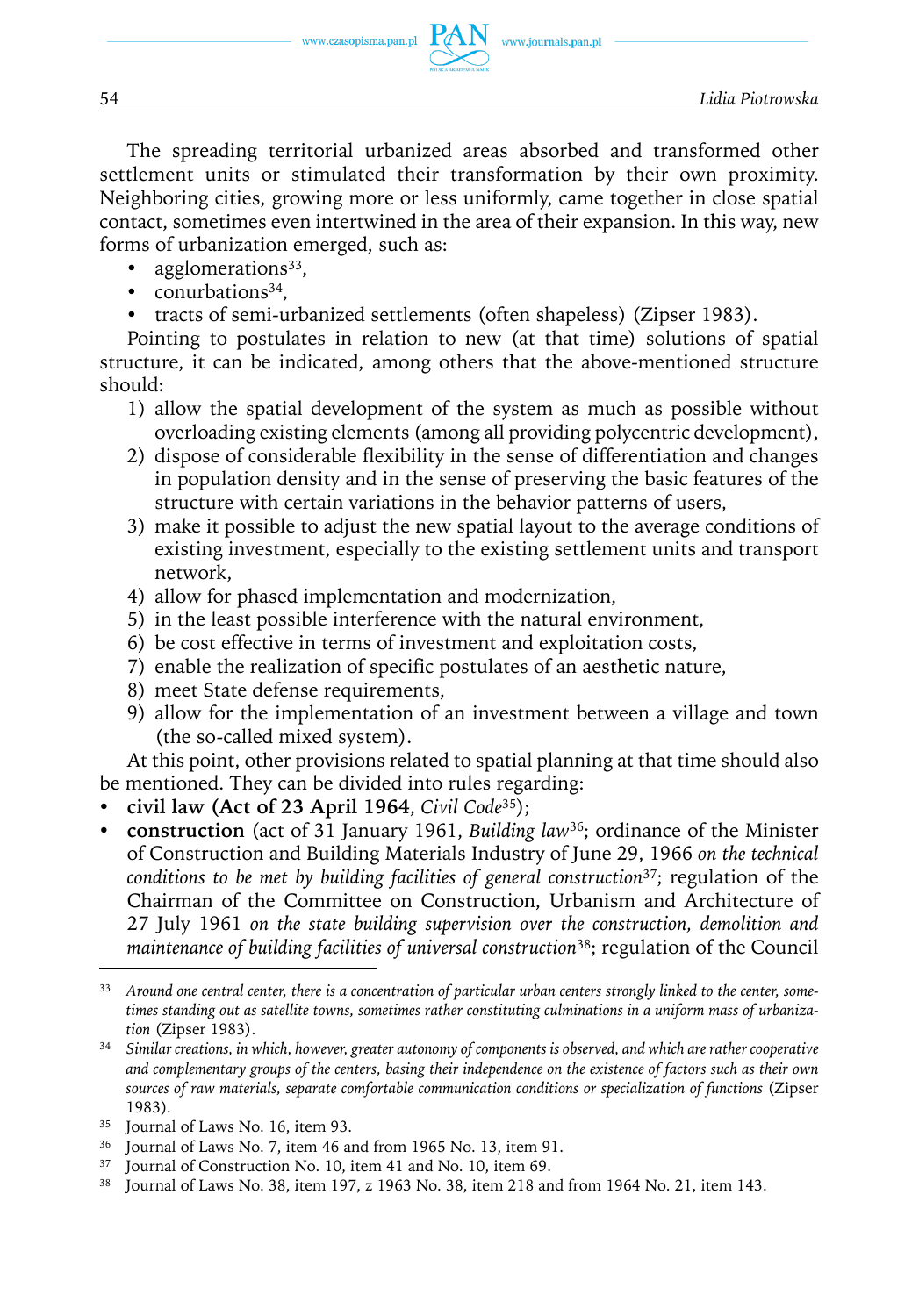www.czasopisma.pan.pl

#### *Spatial Planning – Evolution of the System (1899–2017)* 55

of Ministers of July 13, 1961 *on special construction*39; order of the President of the Central Office of Water Management and Chairman of the Committee on Construction, Urban Planning and Architecture of 31 December 1962*. On the construction, demolition and maintenance of buildings of special construction in the field of water management and on the construction of state constructional surveillance over these facilities40*; act of July 1, 1958 *on professional design permits in the scope of design in construction*<sup>41</sup>; regulation of the Minister of Construction and Building Materials Industry of October 10, 1958 *on the specification of professional qualifications for the preparation of projects in construction in the scope of specialties not covered by the law of construction and way of their determination*<sup>42</sup>; decree No. 98 of the Prime Minister dated May 17, 1958 *on the organization of design in state construction*43; resolution No. 320 of the Council of Ministers of October 7, 1964 *on the matter of formation of design services teams at the construction, urban planning and architecture departments of national councils presidiums*44);

- y **geodesy and cartography** (act of 13 June 1956 *on the state geodetic and cartographic service*<sup>45</sup>; order No. 36 of the President of the Central Office of Geodesy and Cartography of 18 October 1958 *on the rules of keeping records and use maps not intended for public use*46; order of the Minister of the Interior dated 8 December 1959 *on the reporting of geodetic and cartographic works and the transmission of materials resulting from these works to the authorities of the state geodetic and cartographic services*47);
- y **geology** (act of 16 November 1960 *about geological law*48; order of the President of the Central Office of Geology of February 15, 1958 *on the principles of preparation of geological-engineering documentation for construction investments*<sup>49</sup>; order No. 107 of the Prime Minister of September 10, 1963 *on the rules of preparation and procedure for approval of geological research projects*50);
- **mining** (decree of 6 May 1953 *Mining law*<sup>51</sup>; resolution No. 91 of the Council of Ministers of March 16, 1962 *on the determination of mineral resources for undertaking investment activities related to the exploitation of the mineral deposit or its processing*52; order of the President of the Central Council of Geology of 12 June 1963 *on keeping records of mineral deposits*53; act of 22 May 1958 *about the management of peat*

- <sup>43</sup> M.P. No. 41, item 233.
- <sup>44</sup> M.P. No. 72, item 336.
- <sup>45</sup> Journal of Laws No. 25, item 115.
- <sup>46</sup> Journal of laws of GUGiK No. 8, item 45.
- <sup>47</sup> M.P. No. 102, item 545.
- <sup>48</sup> Journal of Laws No. 52, item 303.
- <sup>49</sup> M.P. No. 15, item 97.
- <sup>50</sup> M.P. No. 71, item 349.
- <sup>51</sup> Journal of Laws 1961 No. 23, item 113.
- <sup>52</sup> M.P. No. 28, item 116.
- <sup>53</sup> M.P. No. 51, item 262.

<sup>39</sup> Journal of Laws No. 35, item 176.

<sup>40</sup> Journal of Construction 1963 No. 5, item 17.

<sup>41</sup> Journal of Laws No. 44, item 217.

<sup>42</sup> Journal of Laws No. 66, item 328, 1960 No. 46, item 280.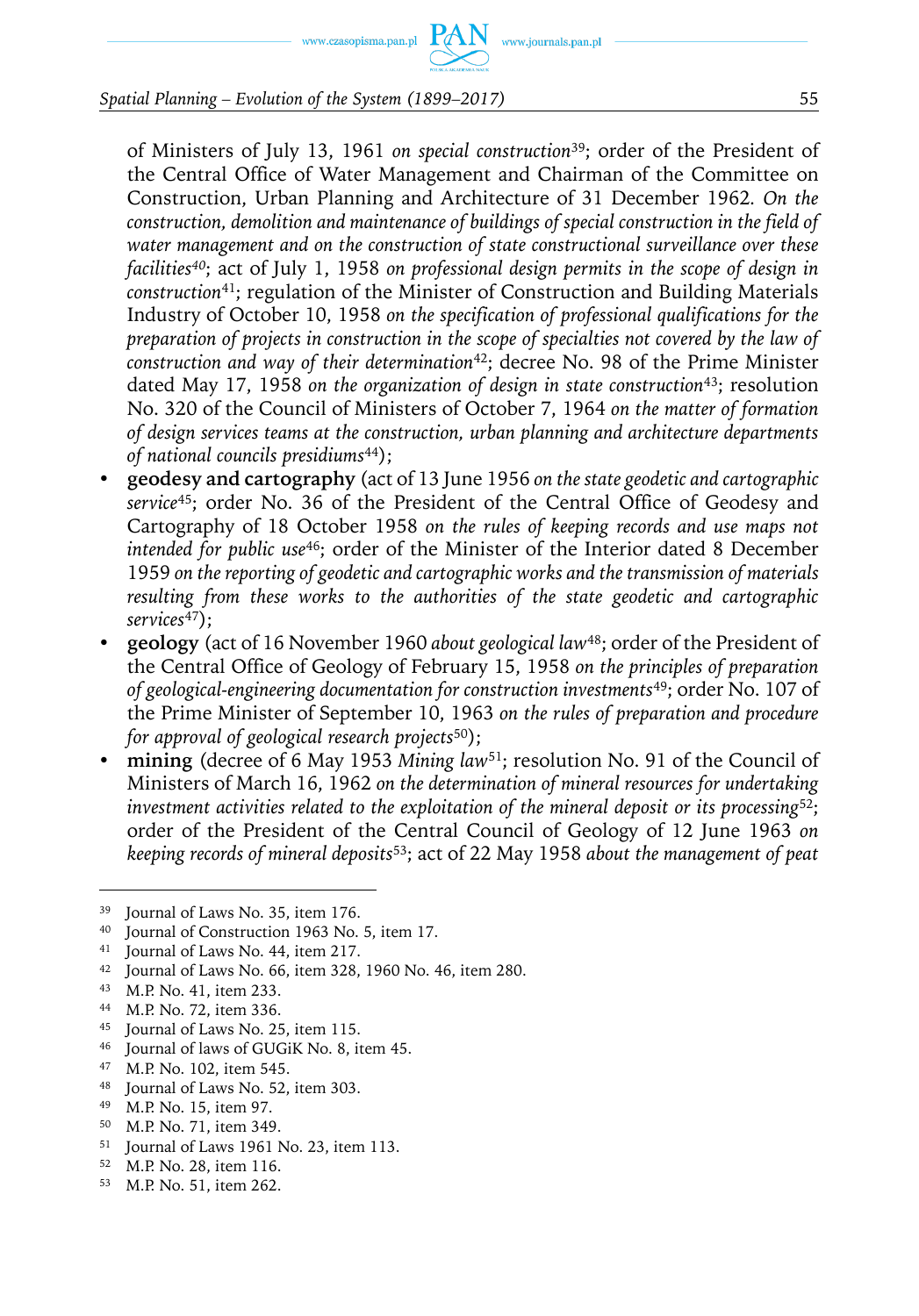56 *Lidia Piotrowska*

*areas*<sup>54</sup>; resolution No. 301 of the Council of Ministers Of September 6, 1966 *on the reclamation and management of transformed land in connection with the search for and exploitation of minerals*55);

www.journals.pan.pl

- y **municipal investment** (regulation of the Ministers of Construction and Municipal Economy of 9 October 956 *on water supply and plumbing and sewage equipment*56; act of April 22, 1959 *on maintaining cleanliness and order in cities and municipalities*57; ordinance of the Ministers of the Municipal Economy and Agriculture of July 14, 1966 *on the agricultural use of urban waste water*58);
- y **protection of monuments and nature conservation** (act of February 15, 1962 *about the protection of cultural goods and museums;* ordinance of the Council of Ministers of April 23, 1963*on keeping a register of monuments and central register of monuments*<sup>59</sup>; act of 7 April 1949 *on nature protection*<sup>60</sup>; ordinance of the Minister of Forestry of January 4, 1952 *on keeping records of work of nature subject to protection*61);
- y **spas** (act of 17 June 1966 *on spa and spa treatments*62);
- y **forests and trees** (act of December 20, 1949 *on the state forest holding*63; act of 14 June 1960 *on the management of forests and uncultivated wastes not owned by the State and some forests and state wastes*<sup>64</sup>; order of the Minister of Forestry and Wood Industry of August 7, 1961 *on cases where non-forest land intended for afforestation and forest land may be forested at the expense of the State*<sup>65</sup>);
- y **communication** (act of 2 December 1960 *about the railway*66; act of 29 March 1962 *about public roads*<sup>67</sup>; order No. 168 of the Minister of Communications dated August 16, 1965 *on the technical conditions to be met by construction facilities of communal special purpose buildings, classified as road construction*<sup>68</sup>; order No. 363 of the Minister of Construction and Building Materials Industry of 31 December 1965 *on guidelines for determining the width of roads (streets) in rural settlement units*69; law of 31 May 1962 *Aviation law*<sup>70</sup>; order No. 68 of the Minister of Construction and Building Materials Industry of March 23, 1966 *on the detailed location of certain buildings which may obstruct air traffic*71);

<sup>61</sup> M.P. No. A-27, item 376.

- $63$  Journal of Laws No. 63, item 494, 1950 No. 49, item 449.
- Journal of Laws No. 29, item 166.
- <sup>65</sup> M.P. No. 66, item 288.
- <sup>66</sup> Journal of Laws No. 54, item 311.
- <sup>67</sup> Journal of Laws No. 20, item 90.
- <sup>68</sup> Journal of Construction No. 14, item 60.
- <sup>69</sup> Journal of Construction Z 1966 No. 2, item 5.
- <sup>70</sup> Journal of Laws No. 32, item 153.
- <sup>71</sup> Journal of Construction No. 5, item 21.

<sup>54</sup> Journal of Laws No. 31, item 137.

<sup>55</sup> M.P. No. 50, item 247.

<sup>56</sup> Journal of Laws No. 48, item 216 and from 1961 No. 38, item 196.

<sup>57</sup> Journal of Laws No. 27, item 167 and from 1962 No. 62, item 158.

<sup>58</sup> Journal of Laws of MGK from 1966 No. 9, item 44.

<sup>59</sup> Journal of Laws No. 19, item 101.

<sup>60</sup> Journal of Laws No. 25, item 180.

<sup>62</sup> Journal of Laws No. 23, item 150.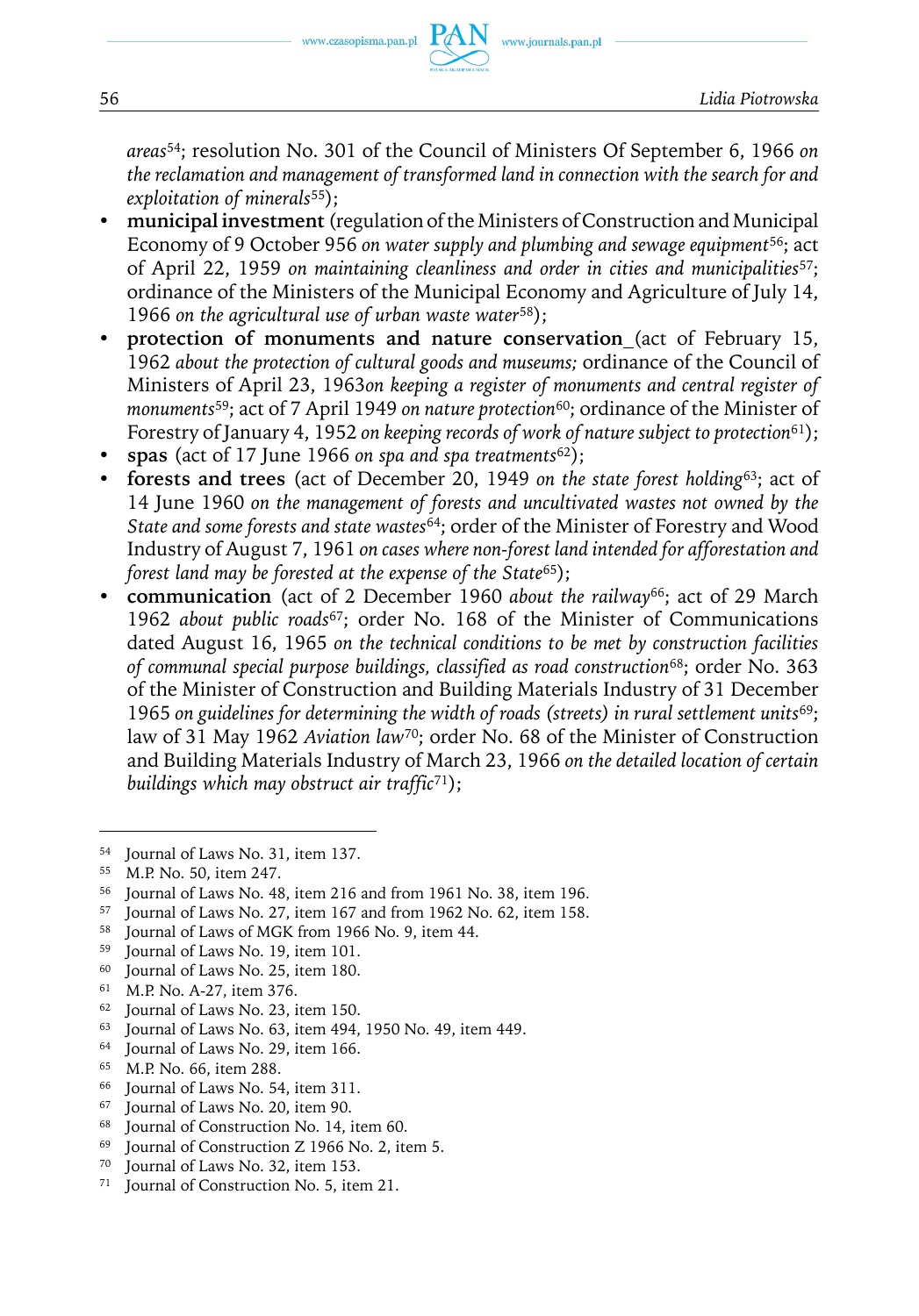www.czasopisma.pan.pl  $PAN$ 

### *Spatial Planning – Evolution of the System (1899–2017)* 57

- y **water management and atmospheric air protection** (act of 30 May 1962 *Water Law*72; ordinance of the Council of Ministers of March 24, 1965 *on the establishment of protection zones for water intakes and sources*73; act of 17 February 1960 *about supplying the population with water*74; order of the President of the Central Office of Water Management of 17 March 1964 *on works and activities that are prohibited in the vicinity of water management buildings*75; act of April 21, 1966 *about the protection of atmospheric air from pollution*76);
- y **boundaries of the State and fortified areas** (decree of 23 March 1956 *about the protection of state borders*77; decree of 6 September 1951 *on areas of particular importance for the protection of the country*78);
- y **state and business secret** (decree of 26 October 1949 *about the protection of state and business secrets*79);
- y **other** (resolution No. 357 of the Council of Ministers of 13 October 1960 *on organizing the reception and handling of complaints and requests*80; resolution no. 307 of the Council of Ministers of September 13, 1966 *on social activities and State aid in their organization and implementation*81).

The Act of July 14, 1961 *about the economy of the land in towns and estates*82can also be mentioned, it regulated the economy with areas within the administrative boundaries of cities and estates, and located outside the administrative boundaries of towns and estates with state-owned areas that – being included in the city's spatial development plan (estates) were transferred to implement the tasks of its economy. This law defined, inter alia, such a concept as an "urban area". According to its regulations, the area of cities, urban districts or parts thereof, in which the concentrated investment activity is to be carried out in accordance with the approved spatial development plan, may be recognized by the Council of Ministers decision at the request of the voivodeship council (national council of the city excluded from the voivodeship) – as an urban area.

For example, the regulation of the Council of Ministers of May 26, 1967 on *recognizing part of the North Praga area in Warsaw as an urban area*<sup>83</sup> can be indicated here. Below is a situational map of the urbanization area recognized with the above-mentioned regulation (in the Journal of Laws, the plan is given on a scale of 1:10000).

Based on the above-mentioned bill, among others a regulation of the Minister of Municipal Economy of 26 January 1962 was issued *on the change of certain rights to* 

<sup>72</sup> Journal of Laws No. 34, item 158.

<sup>73</sup> Journal of Laws No. 13, item 93.

<sup>74</sup> Journal of Laws No. 11, item 72, from 1962 No. 34, item 158 and 1965 No. 51, item 314.

<sup>75</sup> M.P. No. 20, item 90.

<sup>76</sup> Journal of Laws No. 14, item 87.

<sup>77</sup> Journal of Laws No. 9, item 51, 1959 No. 27, item 168.

<sup>78</sup> Journal of Laws No. 46, item 341.

<sup>79</sup> Journal of Laws No. 55, item 437.

<sup>80</sup> M.P. No. 80, item 367.

<sup>81</sup> M.P. No. 56, item 272.

<sup>82</sup> Journal of Laws No. 32, item 159 from 1964 , No. 16, item 94 and No. 43, item 297.

<sup>83</sup> Journal of Laws No. 22, item 100.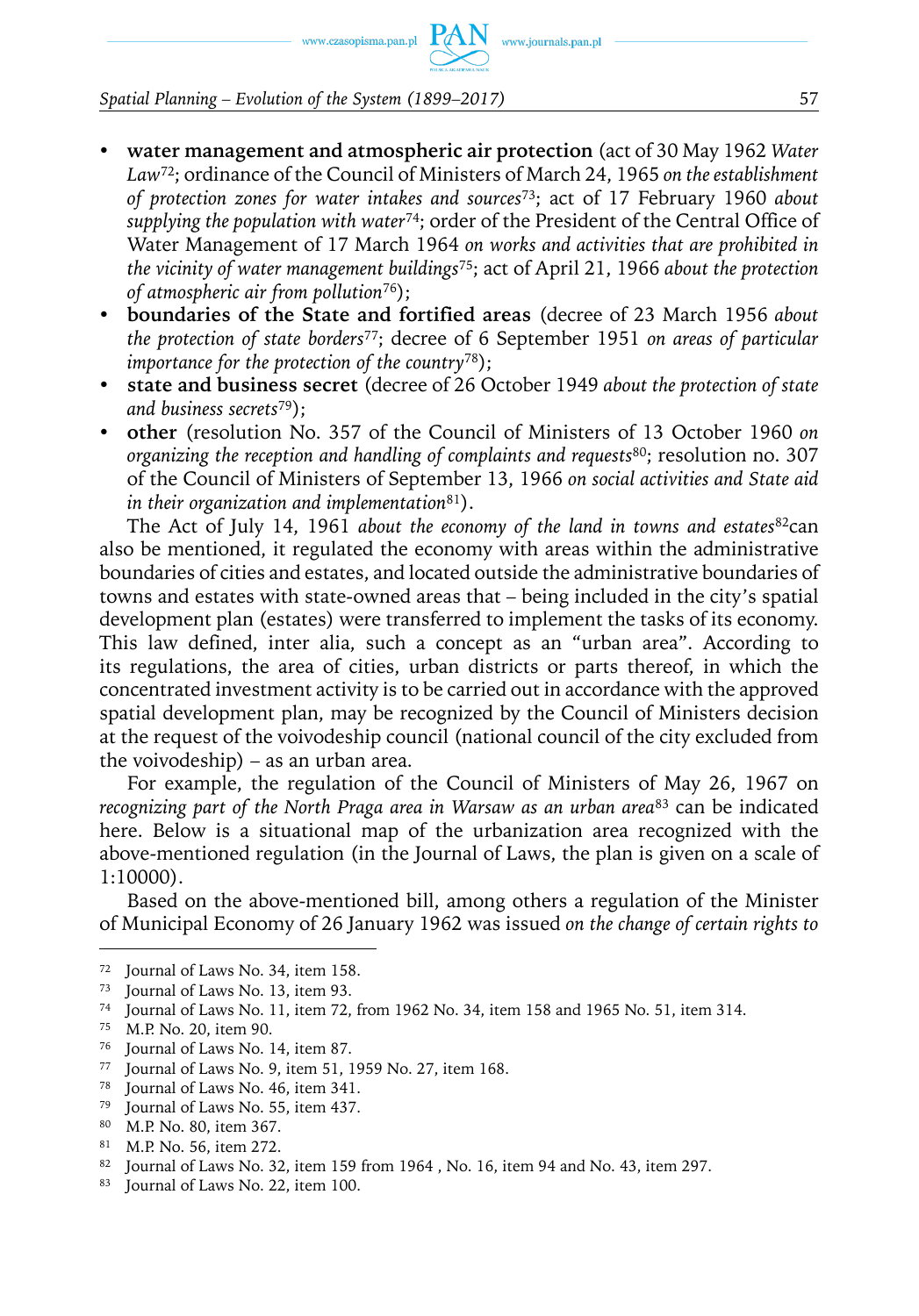*land for the right of perpetual usufruct or use*84. This regulation included an important provision according to which building rights established before the entry into force of the decree of 26 October 1945 on the right of development were ex officio changed to perpetual usufruct or use rights by the decision of the housing economy authority of the county's (municipal) national council presidium, if no spatial development plans stood in the way.



Fig. 10. Situational plan of the urbanization area Source: Law regulations concerning local spatial planning, Edition II,Institute of Urban Planning and Architecture, *Publishing House of Catalogs and Price Lists*, Warsaw, 1968.

In another regulation, also issued on the basis of the abovementioned Act, *i.e.* the Regulation of the Council of Ministers of 31 May 1962 *on the transfer of land in towns and estates*85 the definition of land use change is important. The regulation stipulated that the change in land use was to be understood as a change of area use as defined in the spatial development plan and in the absence of it, in the preestablished assumptions of the plan, which prevents further use of the area for its existing purposes.

Another law related to spatial planning and management was the Act of 22 May 1958 *on areas for the construction of detached houses in cities and settlements*86. This law stipulated, among other things, that following the designation of single family houses, the competent authority of the administration of the presidium of the

Journal of Laws No. 15, item 67.

<sup>85</sup> Journal of Laws No. 35, item 159 and from 1966 No. 2, item 7.

<sup>86</sup> Journal of Laws No. 31, item 136, amended in 1961 No. 7, item 47 and No. 32, item 159.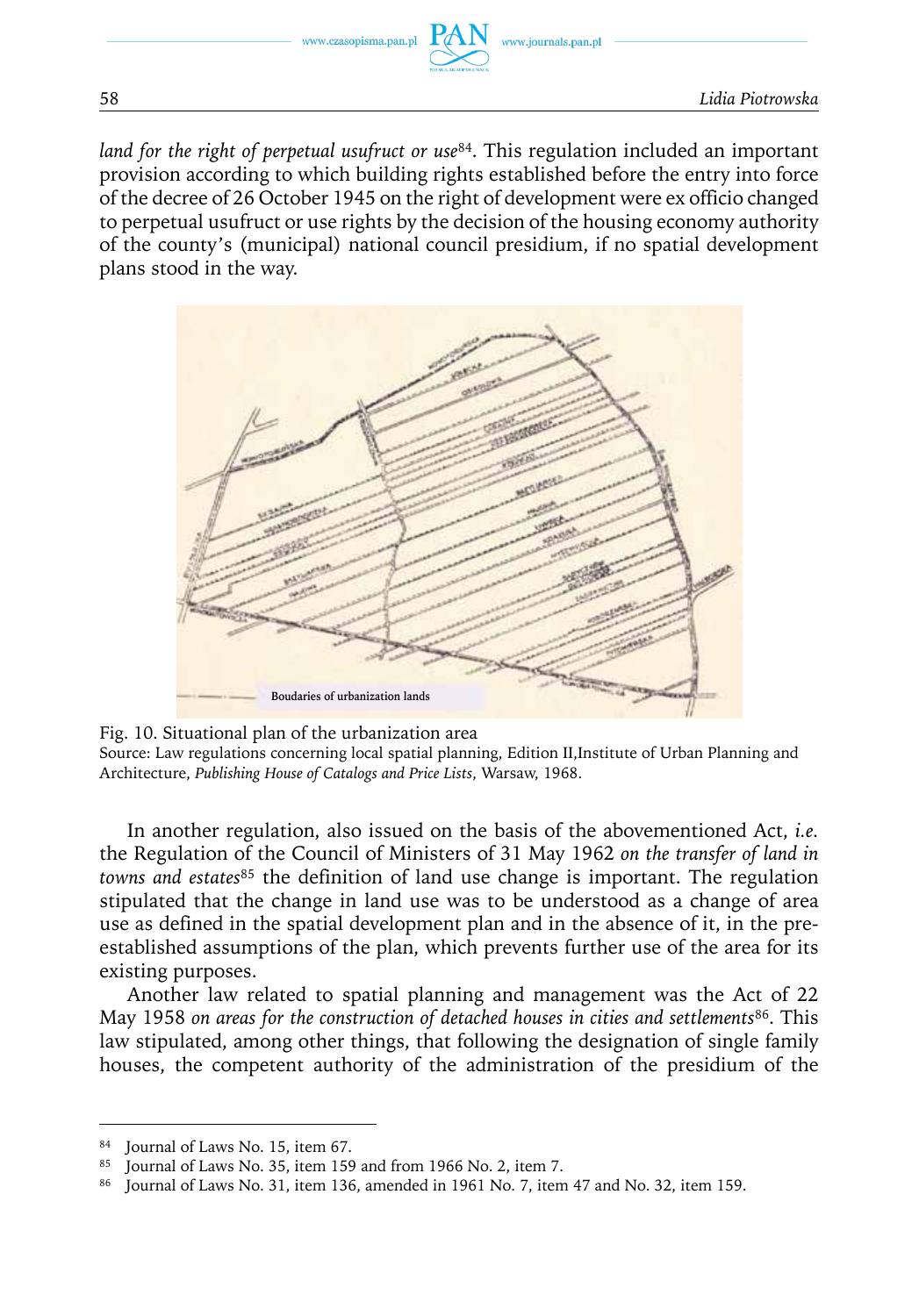# www.czasopisma.pan.pl  $PAN$  www.journals.pan.pl

*Spatial Planning – Evolution of the System (1899–2017)* 59

district national council had, by its own motion, commissioned a detailed spatial development plan (all or part of these areas). These plans established in particular:

- 1) division of single-family houses into building blocks or other spatial units, designed for single-family houses;
- 2) area and location of land for public purposes;
- 3) communication network and rules of technical and sanitary land development;
- 4) rules of division of land into building plots;
- 5) types of housing (standalone, twin, terraced, small houses);
- 6) terms in which there should be built-in plots located in individual blocks or other spatial units.

A detailed spatial management plan could be prepared, upon the agreement of the proper administration body of the county national council presidium, prepared at the request of interested landlords, of course at their expense.

This law also regulated the issue of drawing up, publicly displaying a detailed spatial development plan and announcing the plan in the official journal [Laws Concerning… 1968].

Interesting from the point of view of analysis, was the order of the Chairman of the Planning Commission at the Council of Ministers and the Minister of Construction and Building Materials Industry of 30 July 1965 *on the design of the investment*87. The ordinance set the general principles of drafting, reconciling and approving:

- 1) investment projects related to construction, extension, reconstruction and modernization undertaken by entities of the socialized economy,
- 2) spatial development plans, excluding spatial development plans for agricultural investments.

The ordinance distinguishes and defines the following three concepts:

- 1) investment objectives,
- 2) investment undertaking,
- 3) investment task.

Also, worth noting is order no. 5 of the Chief Executive Officer of the State Forests of February 7, 1962 *on the participation of state forest administrations in drawing up local spatial development plans*88. The order was issued in accordance with the provisions of the Regulation of the Council of Ministers of October 27, 1961 *on the cooperation of state administration bodies and the population in drawing up local spatial development plans*89. These ordinances confirm that at the time, the authorities – in terms of planning and spatial planning and construction law – co-operated closely with each other.

Interesting from the point of view of the analysis is also the Order No. 33 of the Minister of Construction and Building Materials Industry of 31 March 1967 *on the inclusion in detailed spatial development planning and in the implementation, plans of the requirements of universal self-defense*90, issued under two laws:

<sup>87</sup> M.P. No. 45, item 253.

<sup>88</sup> Journal of Laws of the Ministry of Forestry and Wood Industry No. 5, item 43.

<sup>89</sup> Journal of Laws No. 57, item 314.

<sup>90</sup> Journal of Construction No. 6, item 35.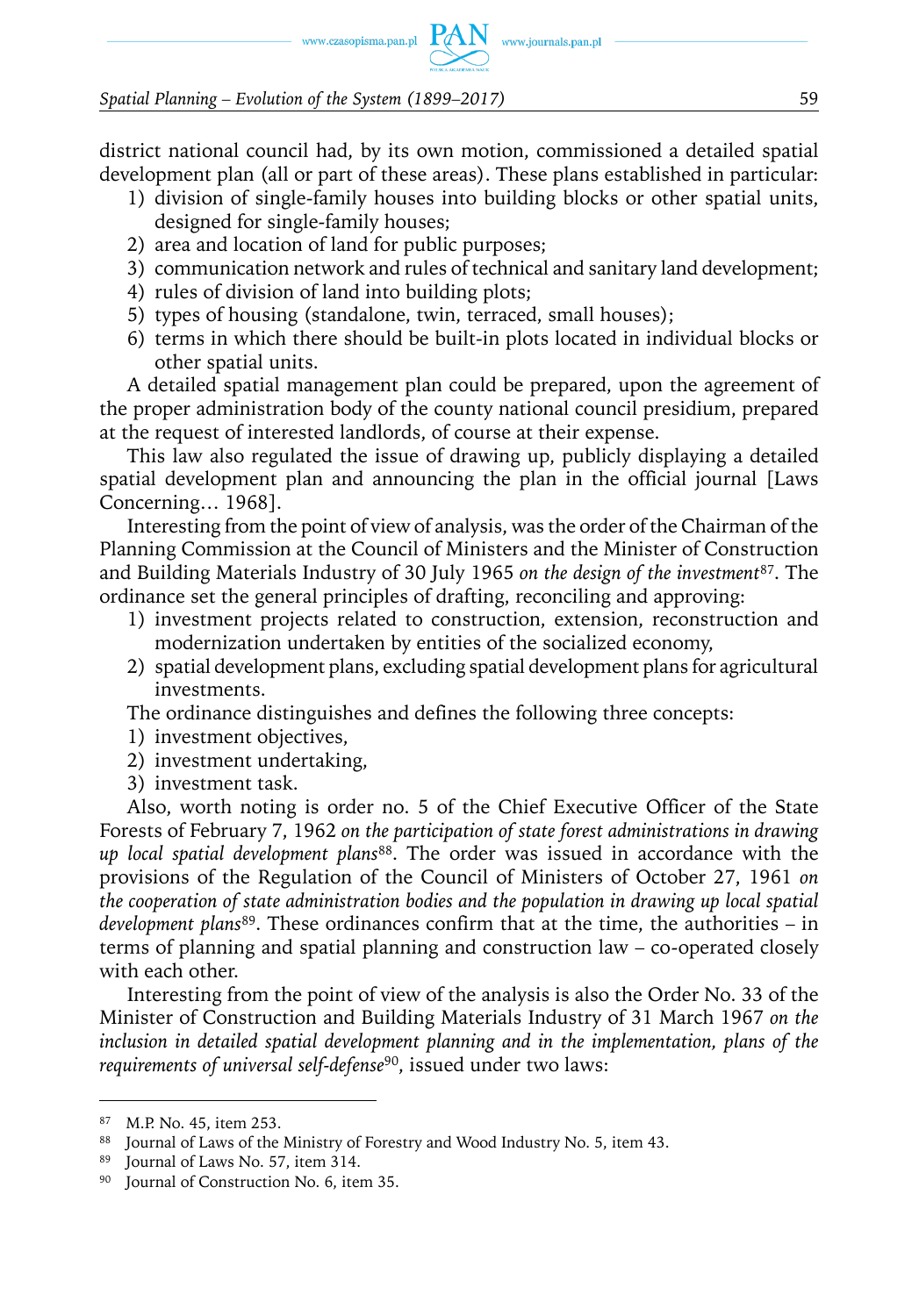www.journals.pan.pl

- 1) the Act of 31 January 1961 on spatial planning,
- 2) the Act of 31 January 1961 *building law.*

The ordinance stipulated that in areas of newly developed housing construction the opportunities to organize in a proper way the undertakings of universal selfdefense for the city people should be provided.

### *1.2.7. Ordinance on detailed provisions (guidelines) on drawing up local spatial development plans (1961, 1963, 1968, 1969)*

Detailed regulations on the drawing up of local spatial development plans were initially regulated by the Order No. 47 of the Chairman of the Committee on Construction, Urban Planning and Architecture of 31 January 1961, and subsequently Order No. 47 of the Minister of Construction and Building Materials Industry of 3 September 196891.

The issue of such provisions, in the form of the aforementioned regulations were of particular importance in the history of Polish spatial planning, as these regulations explicitly covered the method of drawing up spatial development plans.

These ordinances were in the form of instructions (directives), which set out not only the methods of drawing up the above-mentioned plans but also their scope and form. These instructions divided the planning process into 5 phases:

- 1) preparatory,
- 2) analysis and study,
- 3) plan conception,
- 4) plan design,
- 5) plan approval<sup>92</sup>.

Attachment to the aforementioned minister's ordinance presented a set of unified signs in the plan drawing (team plan, general plan, detailed plan). The different types of signs were divided according to their scale (1:25 000, 1:10 000, 1:5000, 1:2000, 1:1000).

By Order no. 15 of the Chairman of the Committee on Construction, Urban Planning and Architecture of 21 February 1961, the main indicators for the design of housing estates were established in 1961-196593, which should have been used in the elaboration of detailed plans of spatial development plans as well as design assumptions and implementation projects and as postulates for the revision of these elaborations.

The purpose of implementing this ordinance was:

• creation of a basis for the elaboration and evaluation of projects of detailed plans, design assumptions and drafts of housing plans in the years 1961-1965,

<sup>&</sup>lt;sup>91</sup> Journal of Construction No. 12, item 62.

<sup>92</sup> *Ibidem.*

<sup>93</sup> Committee of Construction, Urban Planning and Architecture; Department of City Planning and Housing; Center for Technical and Economic Information in Construction, Warsaw 1961.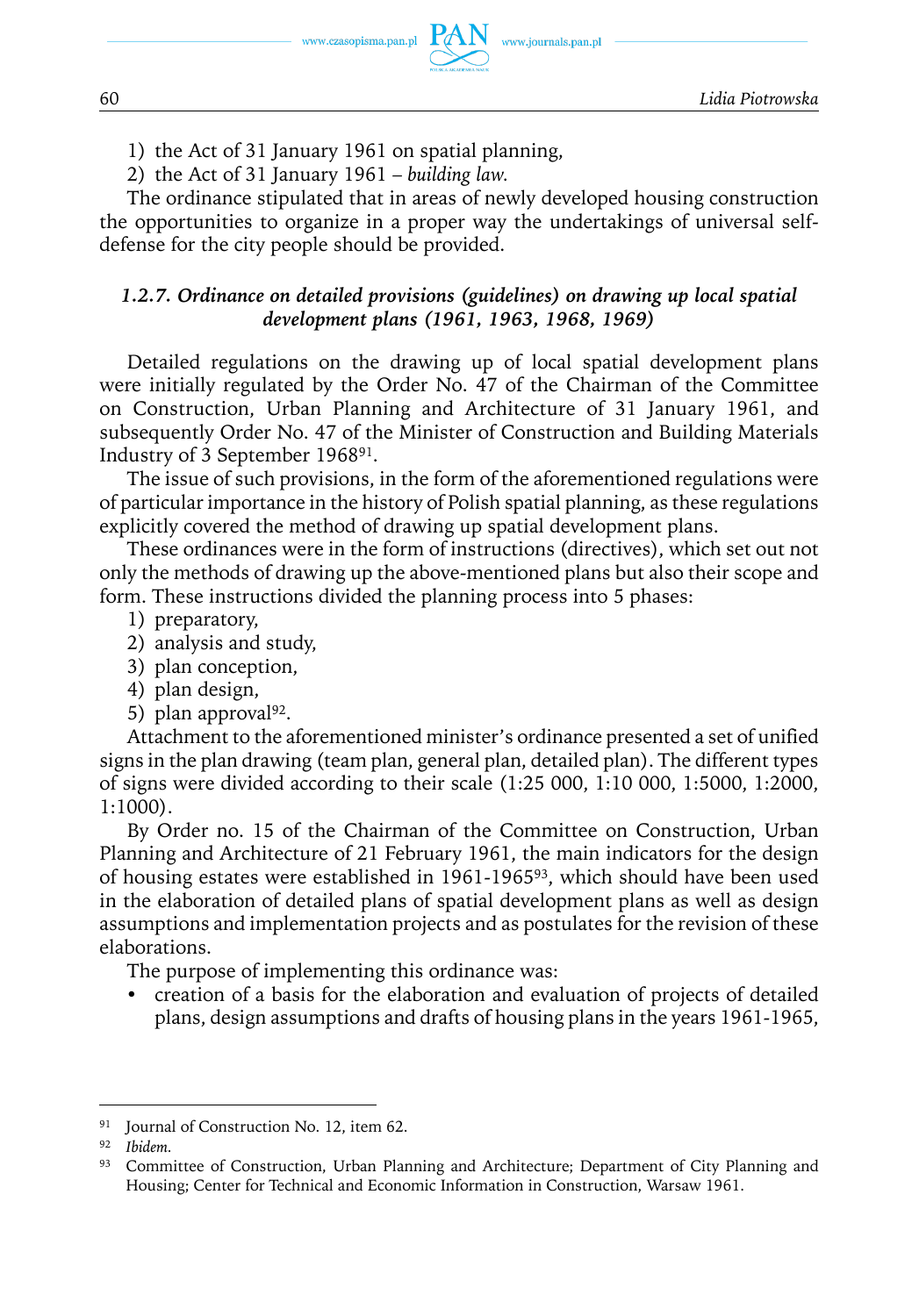

• creation of a basis for establishing the relationship between local spatial development plans (general and specific) and implementation plans<sup>94</sup>.

|     |                                                                                                                                 | <b>GROUP PLANS</b><br><b>GENERAL PLANS</b><br><b>DETAILED PLANS</b> |                                      |                                    |                                |        |
|-----|---------------------------------------------------------------------------------------------------------------------------------|---------------------------------------------------------------------|--------------------------------------|------------------------------------|--------------------------------|--------|
|     |                                                                                                                                 |                                                                     |                                      | <b>Elaboration Scale</b>           |                                |        |
| No. | <b>Designation Type</b>                                                                                                         | 1:25 000                                                            | 1:10000                              | 1:5000                             | 1:2000                         | 1:1000 |
|     | <b>GENERAL DESIGNATION</b><br>regarding all types of land<br>destination                                                        |                                                                     |                                      |                                    |                                |        |
|     | Postulated area orders:                                                                                                         |                                                                     |                                      |                                    |                                |        |
| 1.  | Voivodeships (cities separated<br>from voivodeships)                                                                            | <br>R1.75                                                           | <b>*********</b><br>R1.75            | 100911<br>R1.75                    | <br>R1.75                      |        |
| 2.  | Districts (cities constituting<br>urban districts)                                                                              | 8175                                                                | 8175                                 | 41.75                              | 8133                           |        |
| 3.  | Clusters (of cities)                                                                                                            | $\cdots$<br>新主社                                                     | <b><i><u>COM + mm</u></i></b><br>新主社 | ---<br>新主社                         | -<br>新主社                       |        |
| 4.  | in the reach of secondary<br>settlement units (designation with<br>a color for using on maps of close<br>areas of the district) |                                                                     | <b>1918 Manager 11 111</b><br>R10    | <b>1918 Manager 11 111</b><br>R 10 | <b>1910 000000 1110</b><br>R10 |        |

Fig. 11. Summary of unified designations in plan drawing Source: (Summary of Uniform Markings… 1969).

On the date of entry into force, the aforementioned orders lost the ordinance power:

- 1) No. 68 of the Minister of Urban and Housing Construction of June 20, 1951 *on the introduction of "Temporary urban norms for the design of towns and settlements"*,
- 2) No. 76 of the President of the Committee on Urban Planning and Architecture of March 25, 1956 *on guidelines for the elaboration of detailed urban planning of blocks of flats.*

This regulation in relation to the "Temporary urban norms", which rightly attempted to cover the whole area of urban investment, constituted a significant recession within the influence of norms. Irrespective of this, the ordinance in question has become increasingly subject to more stringent objections, in particular by factors responsible for directing the entire investment process (Malisz 1964).

<sup>94</sup> *In the very essence of the local plan, in its form and content, the goal is the ability to provide guidelines for implementation plans. It may well be hypothesized that good urban planning guidelines and their appropriate application in the implementation project are essential conditions for the implementation of the local plan, and thus the proper spatial coordination of all elements of the city's development* (Karbownik 1967).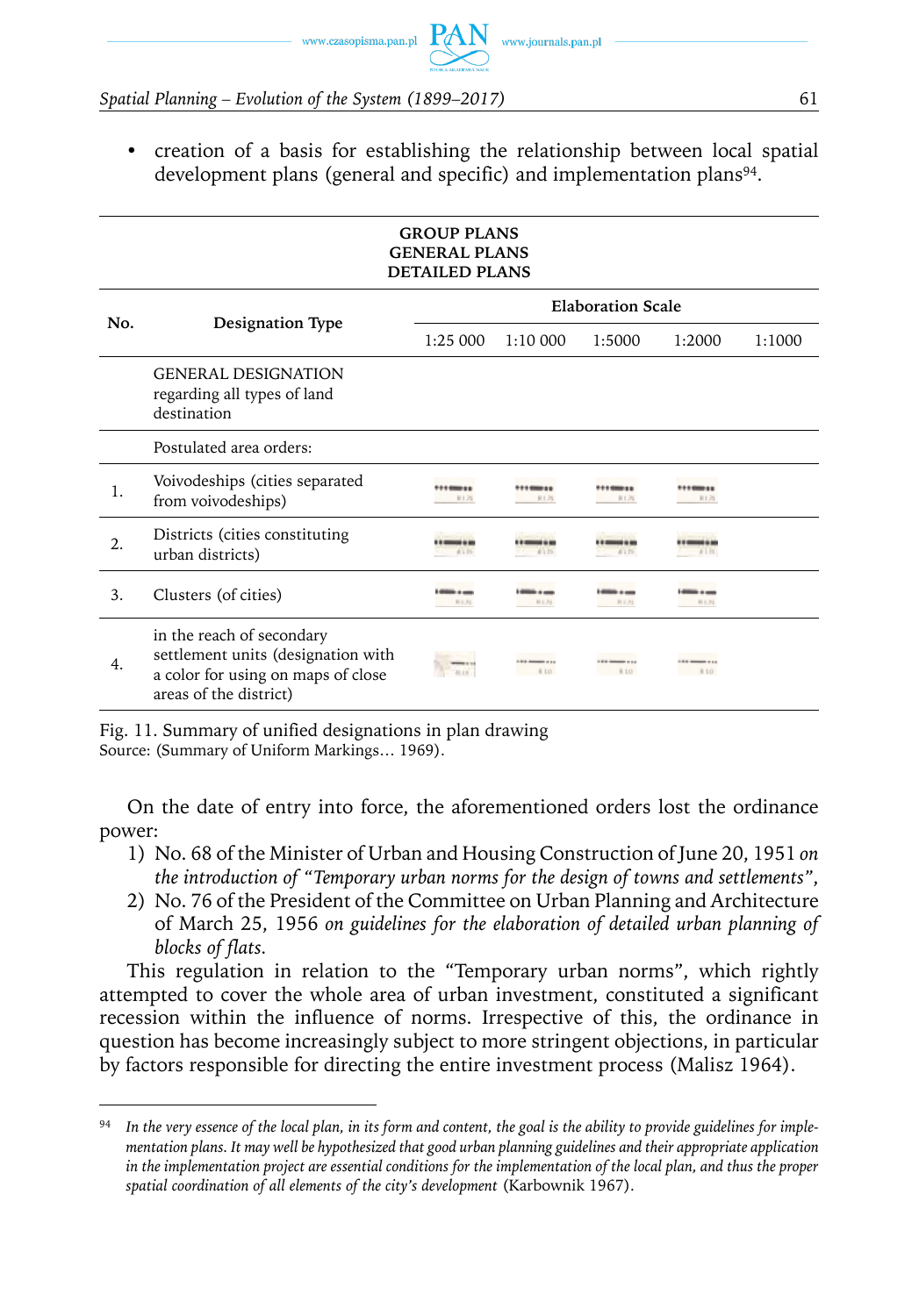www.journals.pan.pl

The guidelines for elaboration of spatial development plans and spatial development rules for sedentary units of a tourist and leisure nature were regulated by the Chairman of the Committee on Construction, Urbanism and Architecture of 5 October 196395. This order was issued on the basis of the Act of 31 January 1961 *on spatial planning*.

The guidelines and principles were annexed to the above-mentioned ordinance. These guidelines and principles covered:

- 1) principles of classification of settlements of tourist and leisure nature,
- 2) indications concerning the method of elaboration of spatial development plans of settlement units and cities of tourist and leisure nature,
- 3) rules of spatial development of settlements units and places of tourist and leisure nature,
- 4) an indication on the spatial arrangement of tourist and recreational settlements (service centers, green area system, industrial and storage areas, communication).

Among the regulations, the Ordinance of Agriculture, Construction and Building Materials Industry of 19 April 1968 can also be mentioned *on coordination of work in the scope of preparation of local spatial development plans in urban areas, settlements and villages and projects for designation of construction sites in rural areas with work on consolidation and exchange of land*96.

It should be noted that this order was not issued under the provisions of the Act of 31 January 1961 *on spatial planning* but based on art. 18. par. 3 of the Act of 24 January 1968 *on the consolidation and exchange of land*97.

The provisions of this ordinance stipulate that multiannual and annual programs for local spatial planning should be coordinated with the program of the merger work plan and agreed upon with the organs of the national council presidiums.

Also, worth noting is the order of the Minister of Construction and Building Materials Industry of 28 October 1969 *on the implementation plans*98. The discussed ordinance was issued on the basis of the Act of 31 January 1961 *on spatial planning.*

The regulation standardized:

- 1) general provisions,
- 2) preparation of implementation plans (site information, maps for implementation plans, contents of the implementation plan),
- 3) agreeing and approving implementation plans,
- 4) transitional and final provisions.

The ordinance laid down the rules for drawing up, agreeing and approving implementation plans for investments undertaken by entities of the socialized economy, by legal entities which are not entities of the socialized economy and by natural persons. The provisions of the ordinance did not apply to defense-related investments in closed areas.

<sup>95</sup> M.P. No. 80, item 392 and 393.

<sup>96</sup> M.P., 1968, No. 19, item 122.

<sup>97</sup> Journal of Laws No. 3, item 13.

<sup>98</sup> M.P. No. 48, item 373.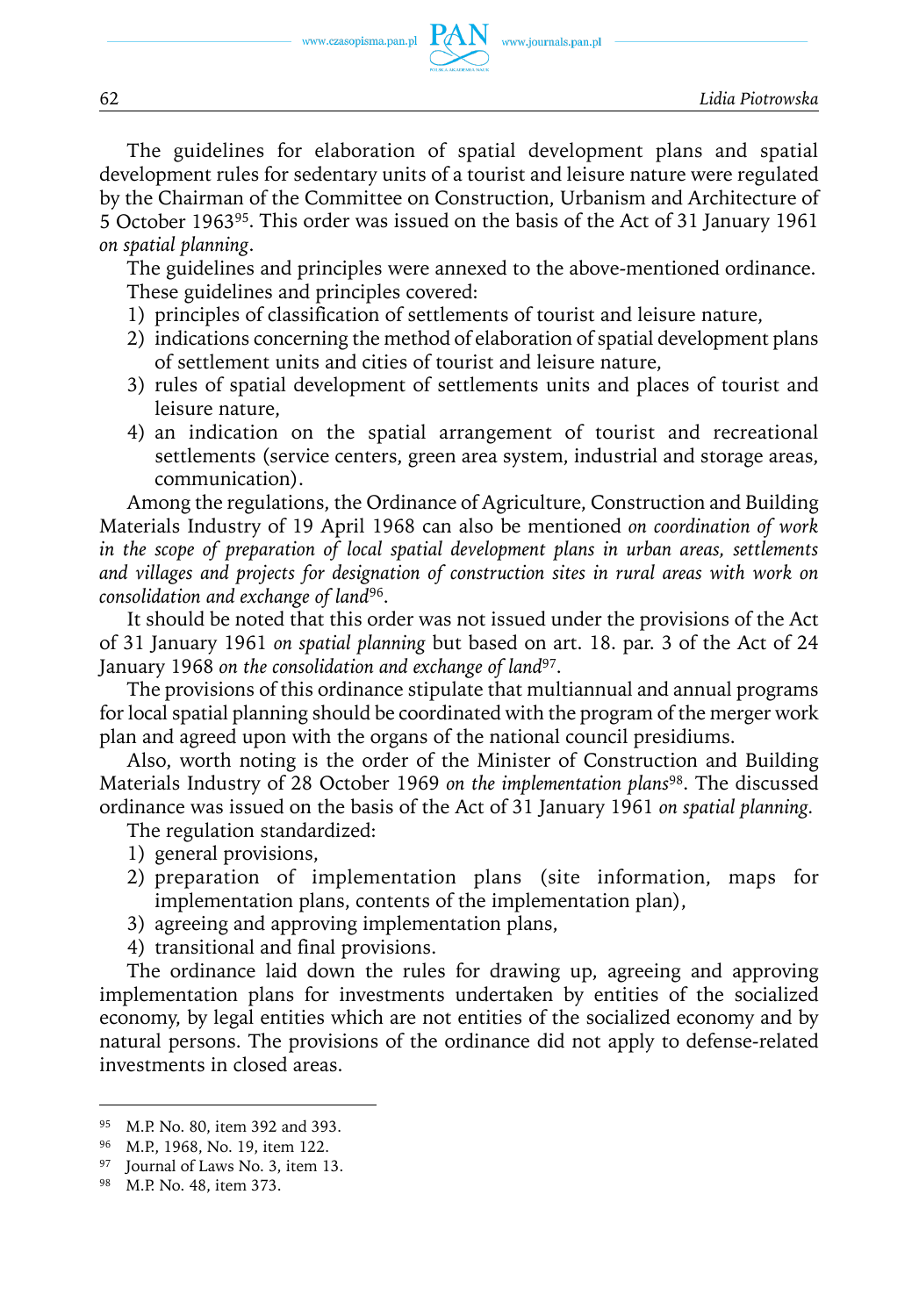www.czasopisma.pan.pl  $PAN$ 

*Spatial Planning – Evolution of the System (1899–2017)* 63

#### *1.2.8. Indicators and urban planning guidelines for residential areas in cities – Urban Normative* **(1974)**

Indicators and urban planning guidelines for residential areas in cities were introduced by the ordinance No. 9 of the Minister of Land Management and Environmental Protection of 29 January 1974. These indicators, called *Urban Norms*, were the first stage of work on the implementation of the resolutions of the V Plenum of the Central Committee of the PZPR in 1972 and an expression of the tendency and constant policy of the Party and Government to improve the living conditions and living conditions of the urban and rural population.

The introduction of these indicators constituted a significant step in Polish urban planning, despite the fact that this norm did not cover all the regulated issues. The scope of the discussed *Urban Norm*99 was deliberately limited to housing areas in cities, because this problem required immediate resolution, because in a situation of seriously increasing and successively accumulating investment tasks, the rational setting of housing was recognized as the most urgent.

An earlier introduction of the new *Urban Norm* made it possible for earlier developments of better housing estates, in terms of utility and spatial development, its armaments and equipment, as well as better, bigger and more functional flats. Programming at a higher standard of housing was made possible by the simultaneous implementation of the new *Housing Standard (Technical norm for the design of dwellings and residential buildings for the non-agricultural population)*<sup>100</sup>*.*

This norm101 has taken into account most of the changes proposed in the previous period, and by introducing more favorable indicators and principles of shaping residential areas, has provided the population of cities with general improvement of living conditions and equipment in service postulated by the highest political authorities and administrators as well as professionals.

<sup>99</sup> *The urban norm of 1974 provided a very good basis for securing a suitable area of green areas. In multi-family housing net areas, there should be a green leisure area provided with playgrounds for children of at least 8 sqm per 1 residents, with a total area reserved for leisure and green grounds should be no less than 50% of the net area. In addition, in the frame of a gross area within a radius of no more than 300 m, a children's garden with an area of 0.75-1.2 ha should be provided (in justified cases in the immediate vicinity of the school) and within a radius of reach of no more than 500 m – publicly available leisure grounds with an area of 5.5 m2 per capita in the form of: a leisure garden (4 sqm/ per capita) and groups of sports fields (1.5 sqm per capita). In addition, the norm determined that in the frame of structural groups, housing units should be designed for secondary resting facilities of 5 sqm per capita, of which 1.2 m should be intended for universal sports equipment. The complex, accessible within 800 m, should include: a 2 ha park, a sports field of at least 2.5 hectares, a sports hall (0.3-0.5 ha) and an indoor swimming pool (0 2-0.4 ha). These indicators did not cover areas for qualified sports equipment and spectacle equipment, which were the subject of general arrangements. In total it gave a minimum of 25-30 sqm (depending on the type of housing) of green areas and recreation per capita in the isochrone of reach of no more than 800 m (*Dąbrowska-Milewska, *Urban Standards…*).

<sup>&</sup>lt;sup>100</sup> Journal of Construction No. 2, item 3 from 1974.

<sup>101</sup> *This norm referred to a structural unit, defined as: "... a spatially and functionally separate housing arrangement for multi-family and single family housing together with its corresponding program of basic services, leisure and communication facilities (...) placed within reach of up to 500 m. (…). The norm focused on extensive land use, which was due to the prevailing socio-economic situation and low land prices in the city* (Górczyńska 2014).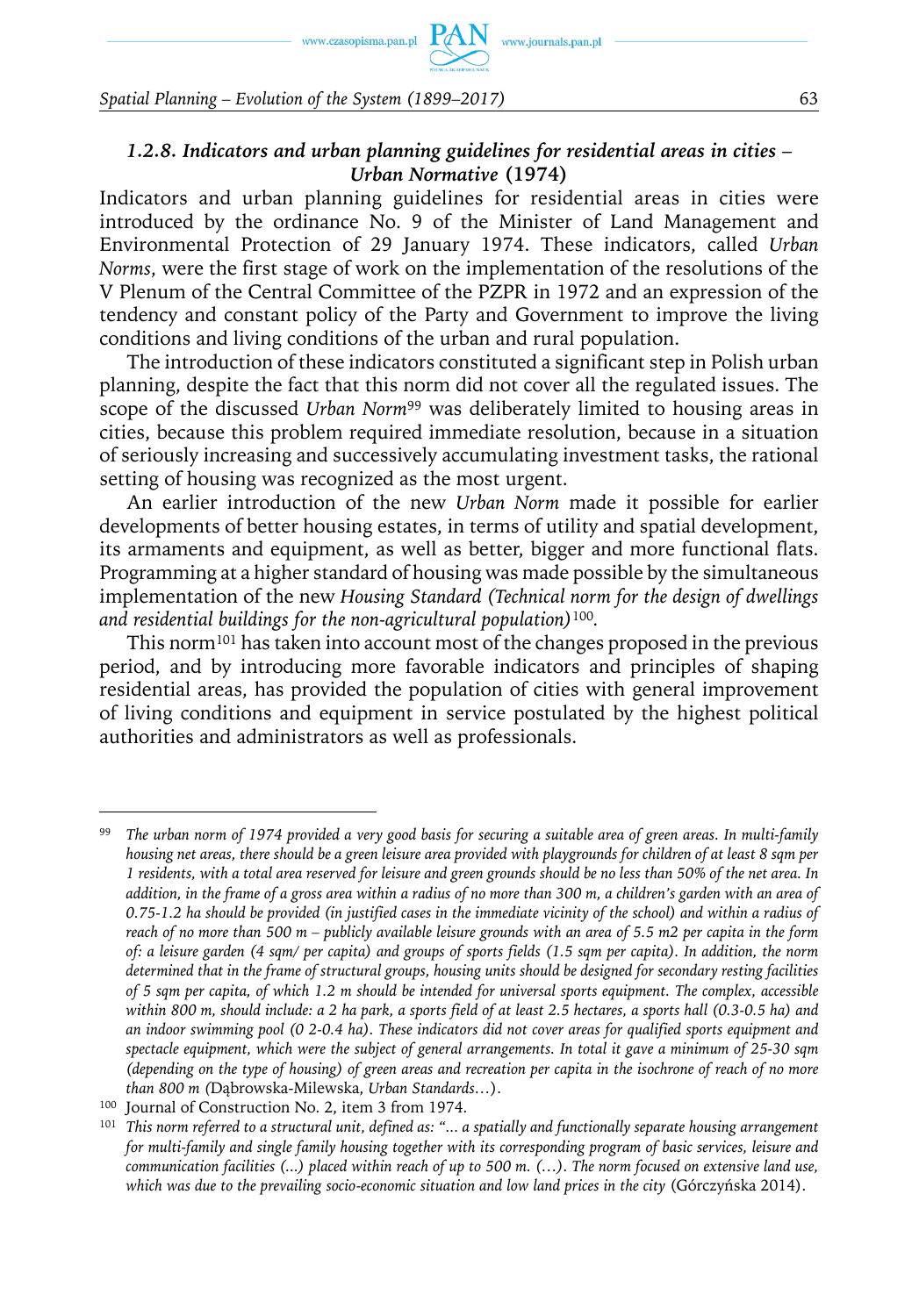www.czasopisma.pan.pl



Fig. 12. General features of the structural group of housing units – Urban Norm Source: (Korzeniewski 1980).

The discussed norm, before its implementation, was used as a test in several execution plans of variously sized housing estates located in different size cities in the country. Analyzes of the trial implementation carried out by the Institute of Environmental Education in 1973 confirmed the validity of its findings, then still a normative project and the purpose of its general implementation.

Fig. 12 shows the general characteristics of a single housing unit developed on the basis of this normative. The figure confirms that the normative refers, inter alia, to a structural housing unit (SJM).



Fig. 13. General features of a residential housing unit – Urban Norm Source: (Korzeniewski 1980).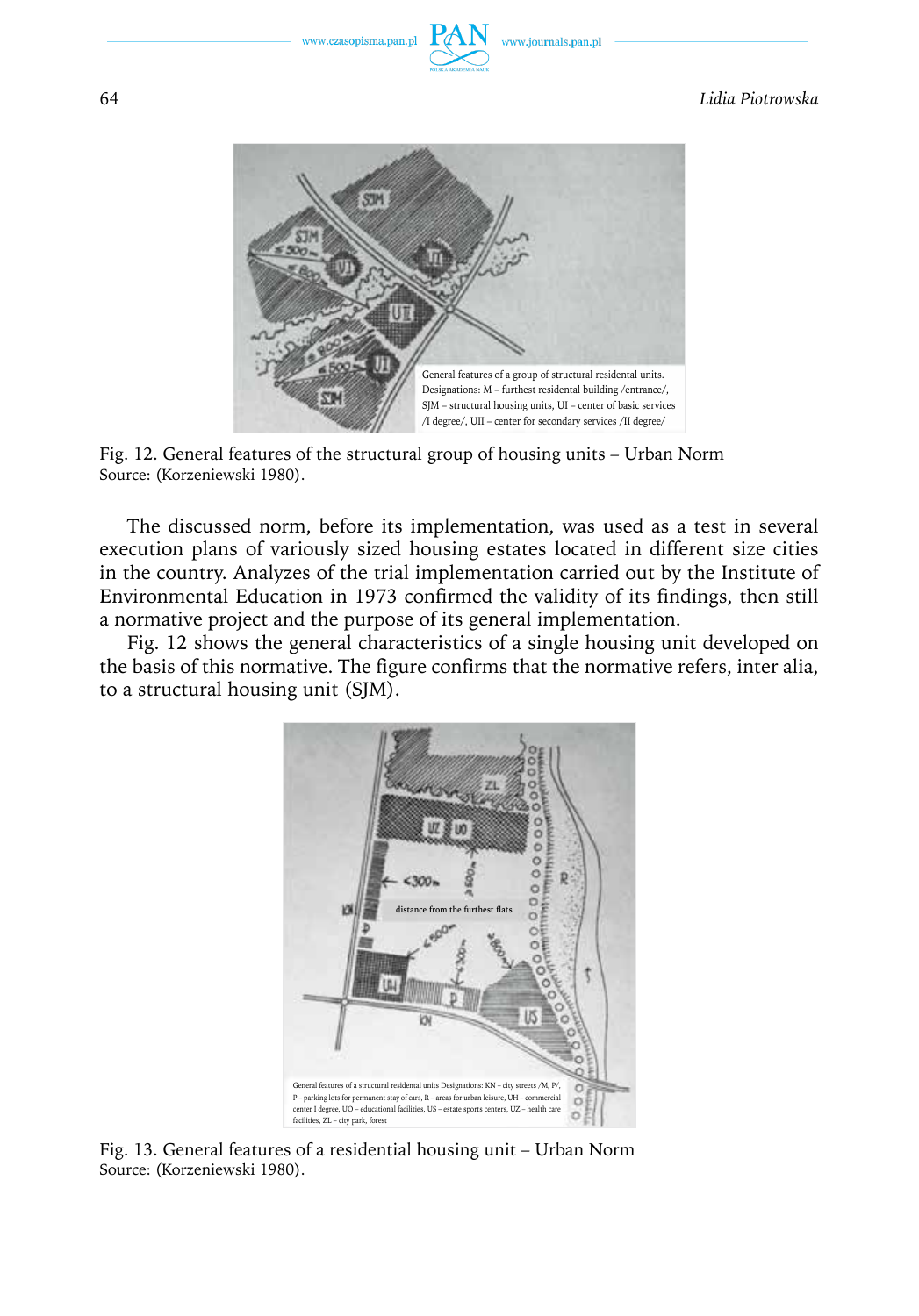$\text{www.czasopisma.pan.pl}\ \ \underbrace{\text{PAN}}_{\text{www.journals.pan.pl}}$ 

*Spatial Planning – Evolution of the System (1899–2017)* 65

Fig. 13 shows the general features of a residential housing unit, including the distances from the furthest dwellings, which ranged from 300 to 800 m.

The above two drawings show that terrains of different uses were – according to the norm- marked not only by different letter symbols, but also by another graphic sign (hatching).

The next stage of work in this field was the work related to the project of the urban normative procedure administered by the Ministry of Administration, Land Management and Environmental Protection (Department of Urban Planning, Architecture and Building Supervision) – ordinance draft *on indicators and urban planning guidelines* from December 1975.

The structure of the abovementioned urban norms is presented in Table 8.

| Section<br>number | Section title                 | Point<br>number | Point title                                        |
|-------------------|-------------------------------|-----------------|----------------------------------------------------|
| General part      |                               | A.              | Scope and principles of application                |
|                   |                               | <b>B.</b>       | Basic concepts                                     |
| I.                | Residential housing areas     | 1.              | General concepts                                   |
|                   |                               | 2.              | Multi-family housing areas                         |
|                   |                               | 3.              | Single family housing areas                        |
|                   |                               | 4.              | Smallholding development areas                     |
|                   |                               | 5.              | Collective housing areas                           |
| II.               | Service equipment areas       |                 | Areas of elementary service facilities             |
|                   |                               |                 | Areas of basic service facilities                  |
|                   |                               |                 | Secondary service facilities areas                 |
|                   |                               |                 | General / supra-local/ service facilities<br>areas |
| III.              | Green areas                   | А.              | Scope and principles of application                |
|                   |                               | В.              | Functional-spatial guidelines                      |
|                   |                               | C.              | Program guidelines                                 |
|                   |                               | D.              | Indicators                                         |
| IV.               | Sports equipment areas        |                 |                                                    |
| V.                | Leisure-tourism and spa areas | 1.              | Leisure and tourism                                |
|                   |                               | 2.              | Summer houses                                      |
|                   |                               | 3.              | Spas                                               |
|                   |                               |                 |                                                    |

Table 8. Structure of the urban norm project – indicators and urban planning guidelines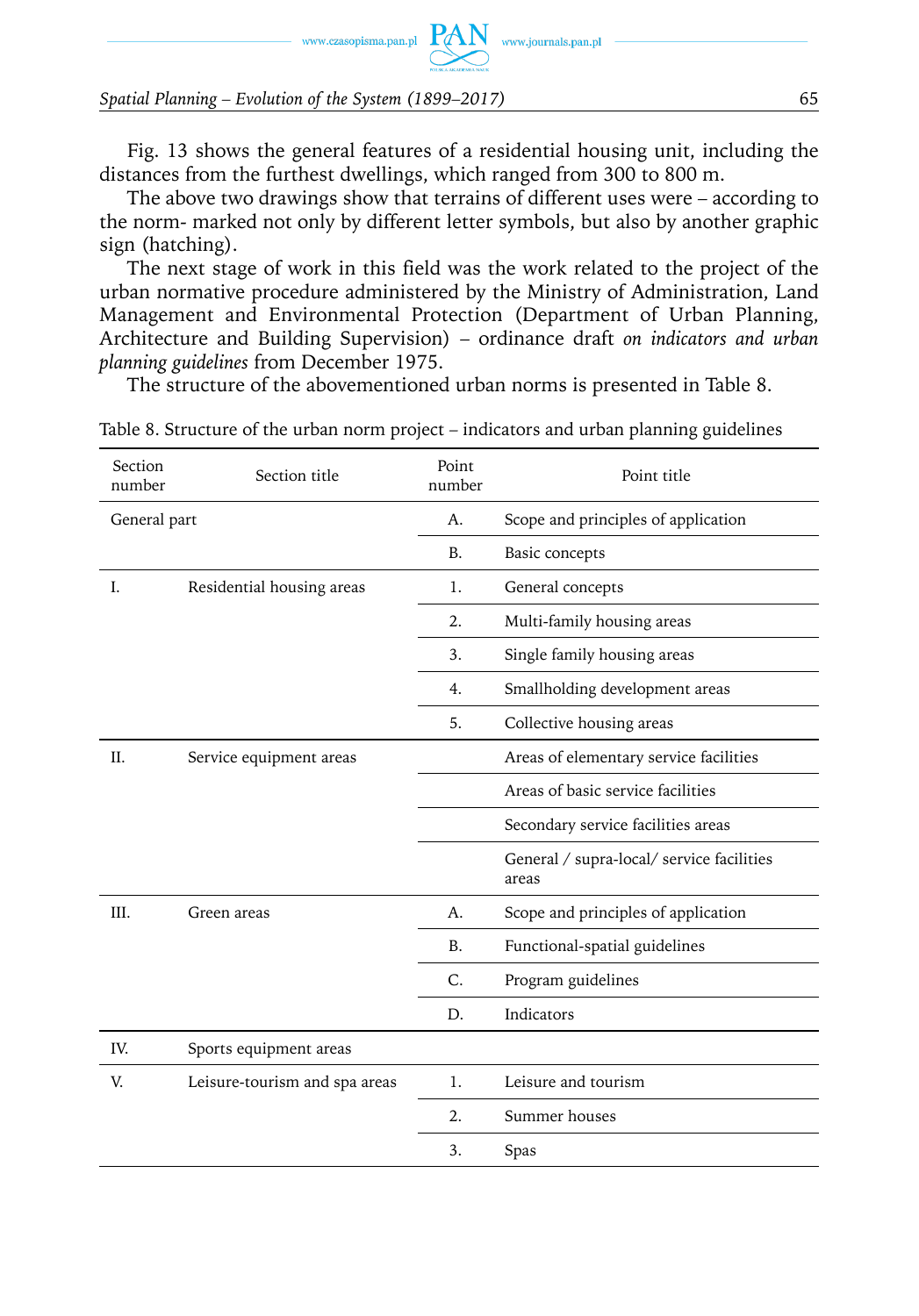www.czasopisma.pan.pl

| Section<br>number | Section title                                   | Point<br>number | Point title                         |
|-------------------|-------------------------------------------------|-----------------|-------------------------------------|
| VI.               | Industrial and storage areas                    |                 |                                     |
| VII.              | Areas of farming facilities and                 | 1.              | Agricultural services facilities    |
|                   | agricultural production centers                 | 2.              | Agricultural production centers     |
| VIII.             | Communication areas                             |                 | Road network layout                 |
|                   |                                                 |                 | Communication facilities            |
|                   |                                                 |                 | Parking and garages                 |
|                   |                                                 |                 | Depots                              |
|                   |                                                 | $\Omega$        | Bus stations                        |
|                   |                                                 |                 | Fuel stations and car service       |
| IX.               | Water supply and waste water<br>treatment areas |                 | Areas of water supply facilities    |
|                   |                                                 |                 | Areas of sewage disposal equipment  |
|                   |                                                 | 3.              | Areas of waste disposal equipment   |
| X.                | Power equipment areas                           | 1.              | Areas of heat supply equipment      |
|                   |                                                 | 2.              | Areas of gas supply equipment       |
|                   |                                                 | 3.              | Areas of electrical power equipment |

Source: Own elaboration based on an urban norm project.

When analyzing the structure of the project, it is important to note that it refers broadly to particular types of land (not just residential but also green, recreational, leisure, service, industrial or infrastructure). It can be stated that in a comprehensive way it defined indicators and guidelines for a wide range of uses (functions) of land.

The second stage of work covered the issues so far regulated in:

- Order no. 9 of the Minister of Land Management and Environmental Protection of 28 January 1974 *on urban indicators for urban areas*102;
- Order no. 2 of the Minister of Construction and Building Materials Industry of January 20, 1968 *on indicators of demand for construction sites in rural areas*103;
- Order no. 363 of the Minister of Construction and Building Materials Industry dated 31 December 1965 *on guidelines for determining the widths of roads / streets / in rural settlement units*104;
- Order no. 43 of the Chairman of the Committee on Construction, Urban Planning and Architecture of June 29, 1963 *on the maximum size of plots of residential and guest buildings and the conditions of their location*105.

The above-mentioned project was characterized in particular by:

<sup>&</sup>lt;sup>102</sup> Journal of Construction No. 2, item 2.

<sup>&</sup>lt;sup>103</sup> Journal of Construction No. 3, item 12.

<sup>&</sup>lt;sup>104</sup> Journal of Construction No. 2, item 5.

<sup>&</sup>lt;sup>105</sup> Journal of Construction No. 13, item 49.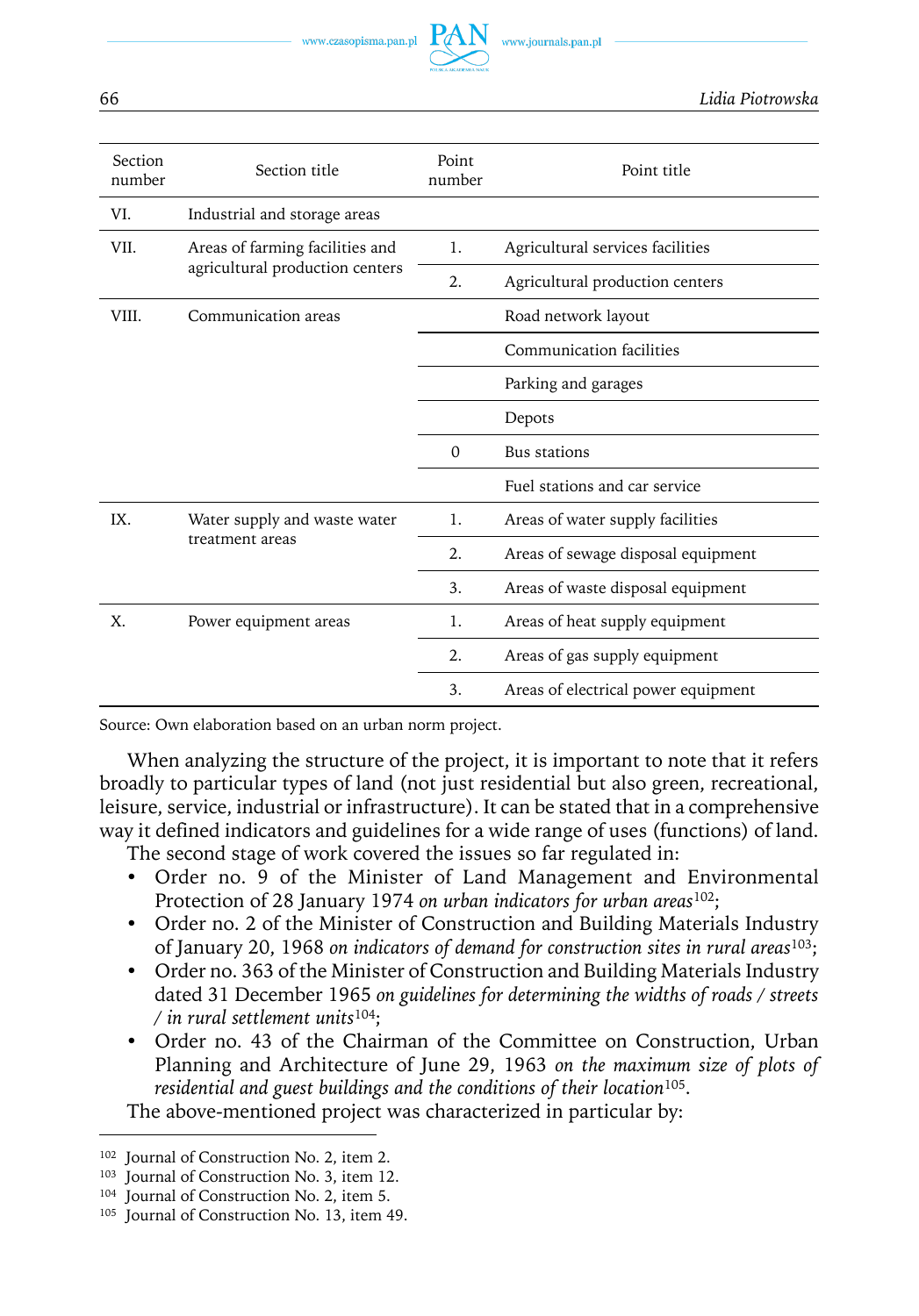

- 1) incorporation, without changes, of the 1974 urban norms for residential areas in urban areas,
- 2) adaptation of the indicators set in the 1960s to meet needs to current requirements,
- 3) extension of the substantive scope of the normative framework by elements not yet normalized,
- 4) collection and codification of several different provisions in a single, generally applicable legal act.

*The urban norm for low residential housing* from 28 August 1957 discussed here and the *urban norm – indicators and urban planning guidelines* designed at that time, deserve attention, among others due to their substantive scope. At present, there is no legal act (norm) applying in the spatial planning system which would among all identify indicators and urban planning guidelines. The issuance, in the currently applicable spatial development and management system, of a normative legal act that would provide an indicator of the standard by which all planning work would be carried out, is recommended and even necessary.

#### *1.2.9. "Second" spatial planning law (1984)*

"The "second" law *on spatial planning* (the same law as its predecessor) was issued on July 12, 1984. It entered into force on January 1, 1985, and was revoked on January 1, 1995.

This act106– compared to the Act of 31 January 1961, *on spatial planning* – also defined what was the purpose of spatial planning, however in other words. According to this law, the purpose of spatial planning was to comprehensively shape spatial development of the country, regions, towns and villages in such a way as to provide conditions for improving the quality of life of the society, preserving the natural balance, protecting cultural property, and raising the defense capabilities of the state.

This law additionally pointed out what spatial planning should include and take into account. According to this law, spatial planning – as a continuous process – should cover:

- assessing the state of spatial development, conducting research and studies and developing forecasts in this field,
- development of spatial development plans,
- establishing the location of the investment,
- control of the implementation of spatial development plans.
- In addition, the law provided that spatial planning should take into account:
- exploration of needs related to the development of regions, towns and villages and reconciling general interests with local interests,

<sup>106</sup> *The Act did not only have a similar name to the 1961 Act, but also gave similar designation to planning documents. However, the spatial planning system has been simplified, and the plans received a slightly different character* (Gorzym-Wilkowski 2011).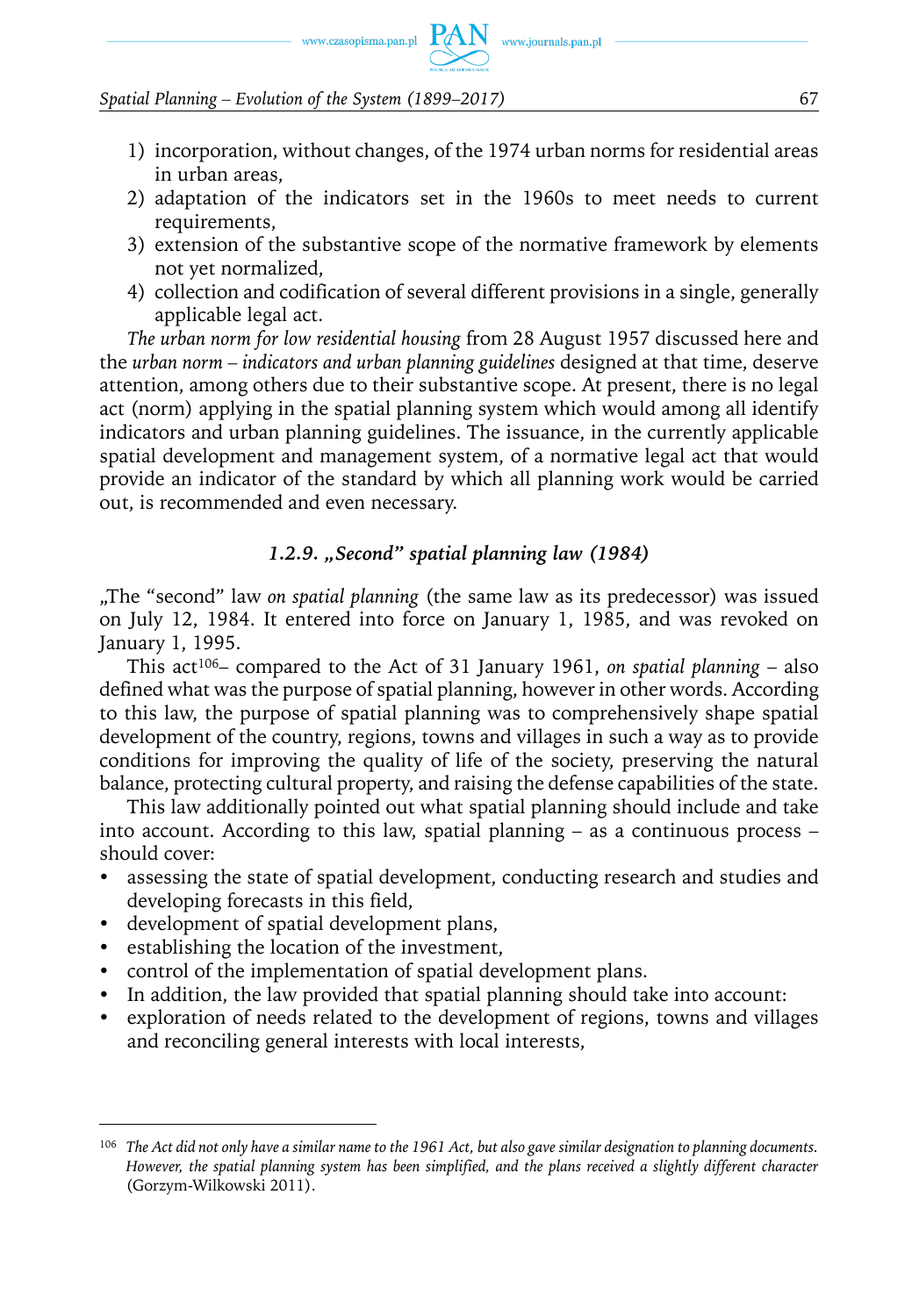www.czasopisma.pan.pl

- results of comprehensive research on natural, social, economic, cultural, demographic, technical and defense conditions as well as socio-economic development forecasts in areas covered by spatial development plans,
- requirements for the protection of human health, the protection of the environment, and in particular the protection of water and energy resources, mineral deposits, land as well as defense and security requirements of the country,
- requirements for the order of development, ensuring appropriate usable and aesthetic conditions in the spatial development of areas,
- assessment of spatial developmental effects that may occur outside the borders of the state.

This law pointed out directly that spatial planning and socio-economic planning should be interdependent. The possibilities and limitations of socio-economic development, resulting from land use planning, should be the basis for determining the socio-economic plans, and proportions and measures to meet social needs. The conditions resulting from socio-economic development plans should be the basis for defining in the spatial development plans the ways, proportions and places of implementation of undertakings serving the satisfaction of social needs.

The structure of the legal act is presented in Table 9.

| Chapter number | Chapter title                                                         |
|----------------|-----------------------------------------------------------------------|
| Chapter 1      | General provisions                                                    |
| Chapter 2      | Developing and passing plans                                          |
| Chapter 3      | National plan                                                         |
| Chapter 4      | Regional plan                                                         |
| Chapter 5      | Local plan                                                            |
| Chapter 6      | Investment location                                                   |
| Chapter 7      | Changes to existing regulations and transitional and final provisions |

Table 9. Structure of the "second" spatial planning law

Source: Own study based on the "second" spatial planning law.

Compared to the "first" law on *spatial planning*, this "second" – discussed here – distinguishes the chapter regarding the national plan.

Levels and areas for which land development plans were prepared on the basis of the abovementioned act are presented by Fig. 14.

Spatial development plans were drawn up as long-term plans, with the tasks being distinguished in them for a perspective period.

Local spatial development plans could be drawn up as a prospective plan, with distinguishing a set of tasks for the next five-year socio-economic plan.

The national plan defined the natural, social, economic and cultural conditions of the spatial development of the country and the objectives and principles of spatial policy, taking into account its regional differentiation. The national plan identified measures ensuring that: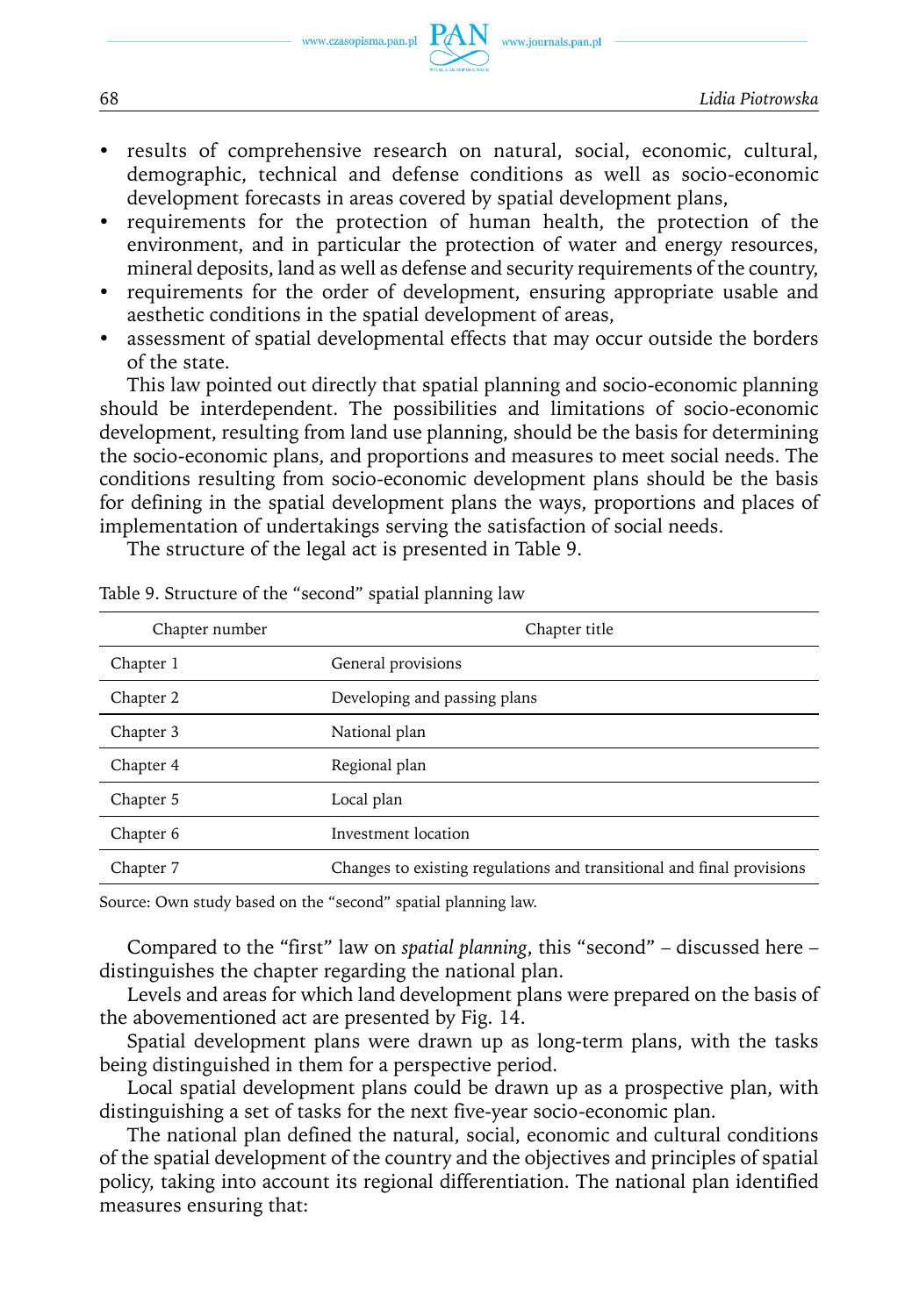

1) protection of the environment, including areas of special protection and areas of particular risk,

www.journals.pan.pl

- 2) proper functioning and development of the settlement network, with particular focus on agglomerations and cities of national importance,
- 3) rational distribution of productive forces,
- 4) protection of deposits and correct use of mineral resources,
- 5) protection and use of water resources,
- 6) development of agriculture and forestry,
- 7) proper distribution of social and technical infrastructure of national and international importance,
- 8) protection of cultural values, including historical assumptions and urban resources,
- 9) maintaining the defense and security requirements of the country.



Fig. 14. Spatial development plans – levels and areas of their preparation Source: Own study based on the "second" spatial planning law.

The regional plan defined the natural, social, economic and cultural conditions of the spatial development of the region and the objectives and principles of regional spatial policy, and it particular it established:

- 1) possibilities and limitations of socio-economic development,
- 2) distribution of basic socio-economic functions as well as principles and ways of shaping spatial structures,
- 3) development and structure of the settlement network,
- 4) requirements and conditions for the protection of cultural property,
- 5) environmental requirements and conditions, including areas subject to special protection and areas of particular risk,
- 6) deployment of technical and social infrastructure of regional reach and importance.

The regional plan took into account the findings of the national plan.

Local spatial development plans were prepared as: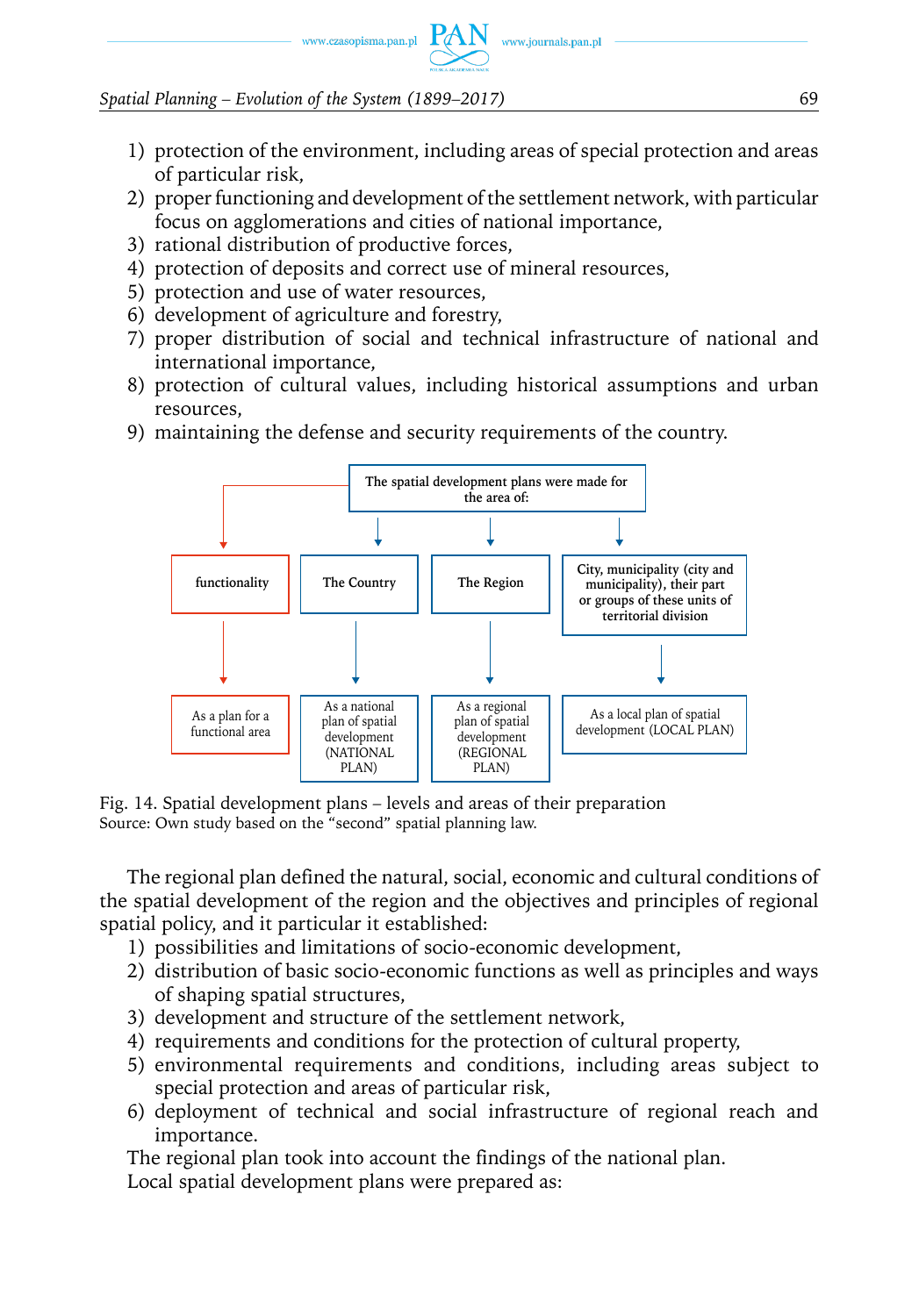www.journals.pan.pl

- general plans,
- detailed plans.

The local spatial development plan defined the natural, social, economic, cultural and landscape conditions of the spatial development of the city, municipalities (cities and municipalities) or their parts and targets and rules of the spatial policy of these units and in particular it established the conditions and ways for:

- 1) spatial development and management,
- 2) health care,
- 3) environmental protection,
- 4) protection of cultural assets and landscape values,
- 5) development of technical and social infrastructure,
- 6) shaping spatial structures,
- 7) architectural and construction solutions.

The local master plan included the findings of the national plan and the regional plan, and the conclusions of these plans were identified. The local master plan defined the areas for which detailed plans were drawn up. If the local master plan did not specify the above-mentioned areas, local detailed plans were made as needed.

The local master plan defined the purpose of the land, defined the lines that separates these lands, set the rules of land development and the principles of shaping housing, and, if necessary, other conditions and guidelines.

The local spatial development plan provided the basis for land management, decision making on land use for investment purposes and decisions on land use change and exclusion of land from agricultural or forestry production of lands destined for non-agricultural and non-forest purposes.

This law provided that spatial development plans drawn up in accordance with the provisions of the "first" act *on spatial planning,* became plans of spatial development in the meaning of the "second" law *on spatial planning*.

Act of 13 July 1988 *on the amendment of the law on spatial planning, as an advisory body of the Minister of Spatial Planning and Construction in spatial planning, urbanism and architectural matters, the Main Urban-Architectural Commission was created*107, also functioning today.

The main bodies of state administration competent in the matters of spatial development plans are shown in Fig. 15.

The location of the investment of the socialized economy and of the industrial, service and commercial investment performed by another organizational unit or natural person as well as sacred and ecclesial investments implemented by churches or other religious organizations and their legal entities required:

• giving location indications at the request of the investor,

<sup>&</sup>lt;sup>107</sup> At present, the Urban Planning and Architecture Commission advises the Minister of Infrastructure and Construction on spatial planning and management. The Commission shall examine the matter at the initiative of the Minister or, upon agreement with the Minister – at an own request, by stating the views in the form of written resolutions annexed to the minutes of the committee meeting. The chairman of the commission and its members are appointed and dismissed by the minister. The Commission operates on the basis of Art. 8 sec. 1 and 2 of the Act of 27 March 2003 *on spatial planning and management* – [http://mib.gov.pl/2-planowanie\_przestrzenne.htm].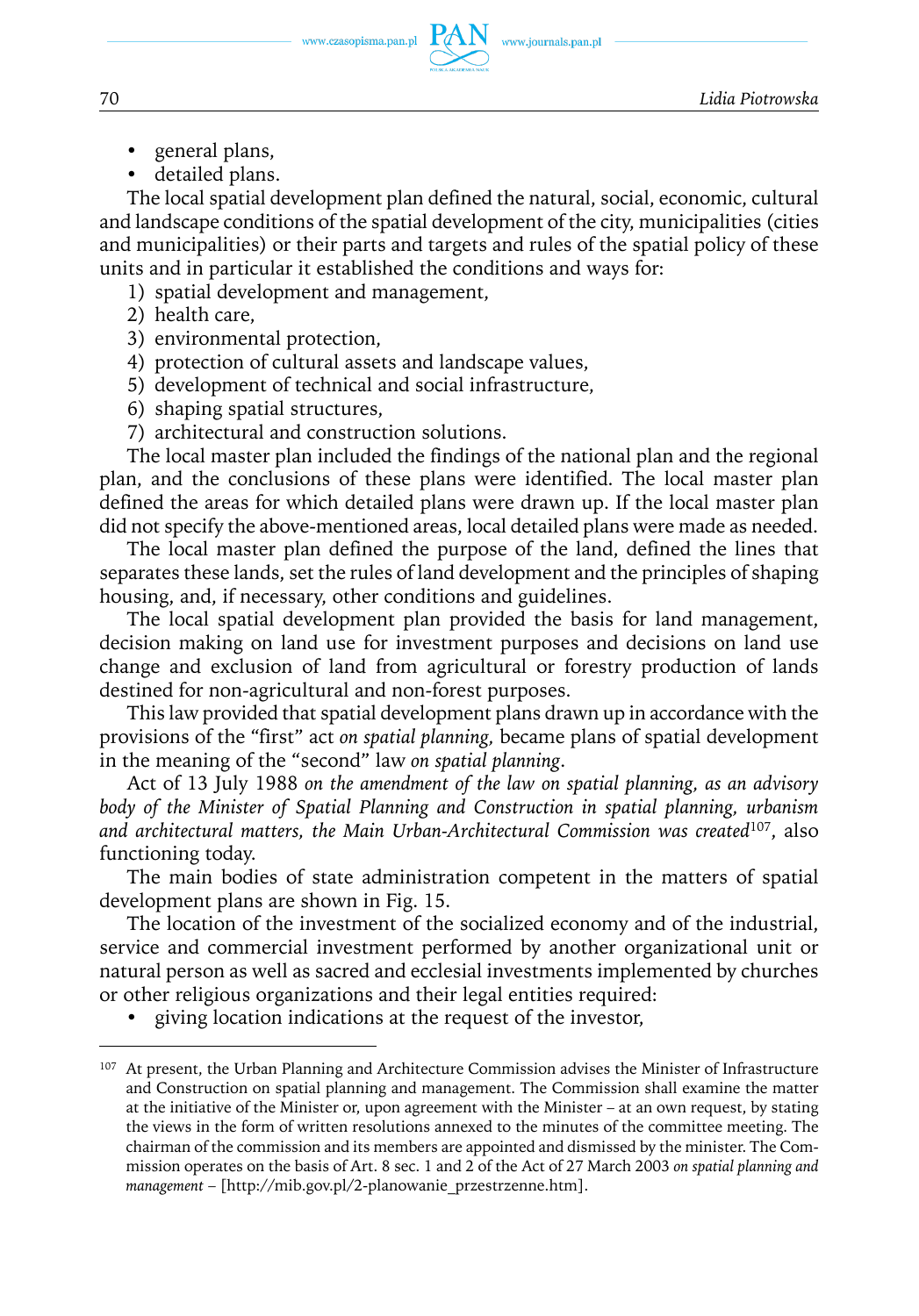- specifying the conditions for the selected location variant,
- issuing a decision to establish the location of the investment.

The decision to establish the location of the investment was issued by a local state administration body with general characteristics of the voivodship level, appropriate for the location of the investment. This body made decisions:

- of national and regional importance,
- y for a company, not being a field enterprise and for an investment in an undertaking that is part of such a company, and devices not being an investment of local significance.



Fig. 15. The supreme authorities of state administration competent in matters of land use planning

Source: Own study based on the "second" spatial planning law.

Issuing the aforementioned decision was made after previously obtaining the consent of the voivodship national council, expressed after obtaining the opinion of the locally appropriate national council of primary level.

Decisions, other than those mentioned above, were issued by the local governmental body of the basic-level state administration.

The decision to establish the location of the investment determined:

- 1) lines delimiting the investment area and conditions and guidelines for development of the housing,
- 2) technical conditions of investment implementation,
- 3) conditions arising from the need to protect the environment and cultural goods,
- 4) requirements for protecting the interests of third parties.

The decision could have been issued after previously obtaining the state of other administration bodies required by special regulations.

A higher-level public administration body in relation to the decision-making body determining decision on establishing the location of the investment carried out – in periods of no more than every 5 years – analyzes and assessments of conformity of issued decisions with the findings of the spatial development plan.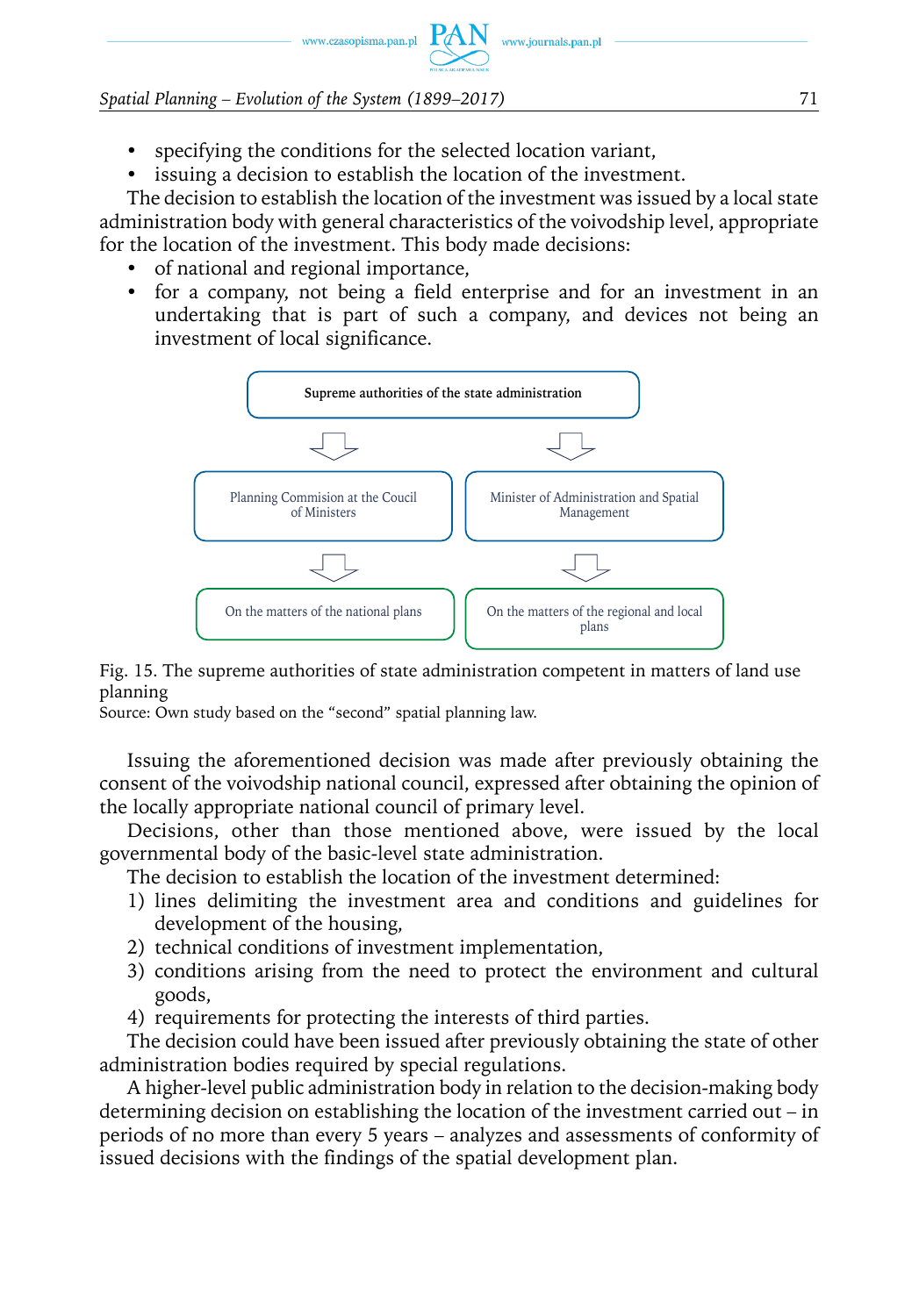

Issuing a decision to establish the location of enterprises and investments of cooperative organizations, except for investments of municipal residential housing and enterprises of public use, was preceded by an agreement specifying the conditions for its implementation. The agreement defined in particular the mutual obligations and services of the investor and the local state administration, connected with the realization of the investment and the future functioning of the facility being constructed.

A record of this law is worth mentioning, which explicitly states that the decisions to locate the investment or the decision to change the way of using land, containing a decision incompatible with the local spatial development plan were not valid.

The assumption of the "second" *spatial planning* law was formed on the heels of a critical discussion on the state of spatial order in Poland led under the general political revival triggered by the events of August 1980. It may be considered that it was an act announcing the beginning of the end of centralized and subordinated economic plans of the spatial planning system. This can be illustrated by the record constituting on the interdependence of spatial planning with socio-economic planning (Kolipiński 2015).

y tracts of semi-urbanized settlements (often shapeless) (*ibidem*).

### *1.2.10. Regulation on the principles of drafting assumptions for local spatial development plans, projects these plans and control of their implementation (1988)*

The rules of drafting assumptions for local development plans, their projects and their control were regulated by the Order of the Minister of Spatial Economy and Construction of 17 October 1988108.

This order was issued on the basis of the "second law" *on spatial planning*.

- The ordinance regulated:
- 1) general provisions,
- 2) principles of preparing assumptions for local plans,
- 3) rules for drafting local plans,
- 4) rules for controlling the implementation of local plans,
- 5) final provisions.

Particular attention should be paid to defining, in the ordinance, the rules for monitoring the implementation of local plans. Control of the implementation of local plans consisted in examining the changes taking place in the development and functioning of spatial systems from the point of view of the implementation of the main resolutions included in the plan, as well as the examination of the latest findings of local plans as the basis for administrative decisions.

This regulation has abolished, among others the previously mentioned ordinance No. 47 of the Minister of Construction and Building Materials Industry dated 3 September 1968 *on detailed provisions on drawing up local spatial development plans.*

<sup>108</sup> Ministry of labor , 1988, No. 30, item 269.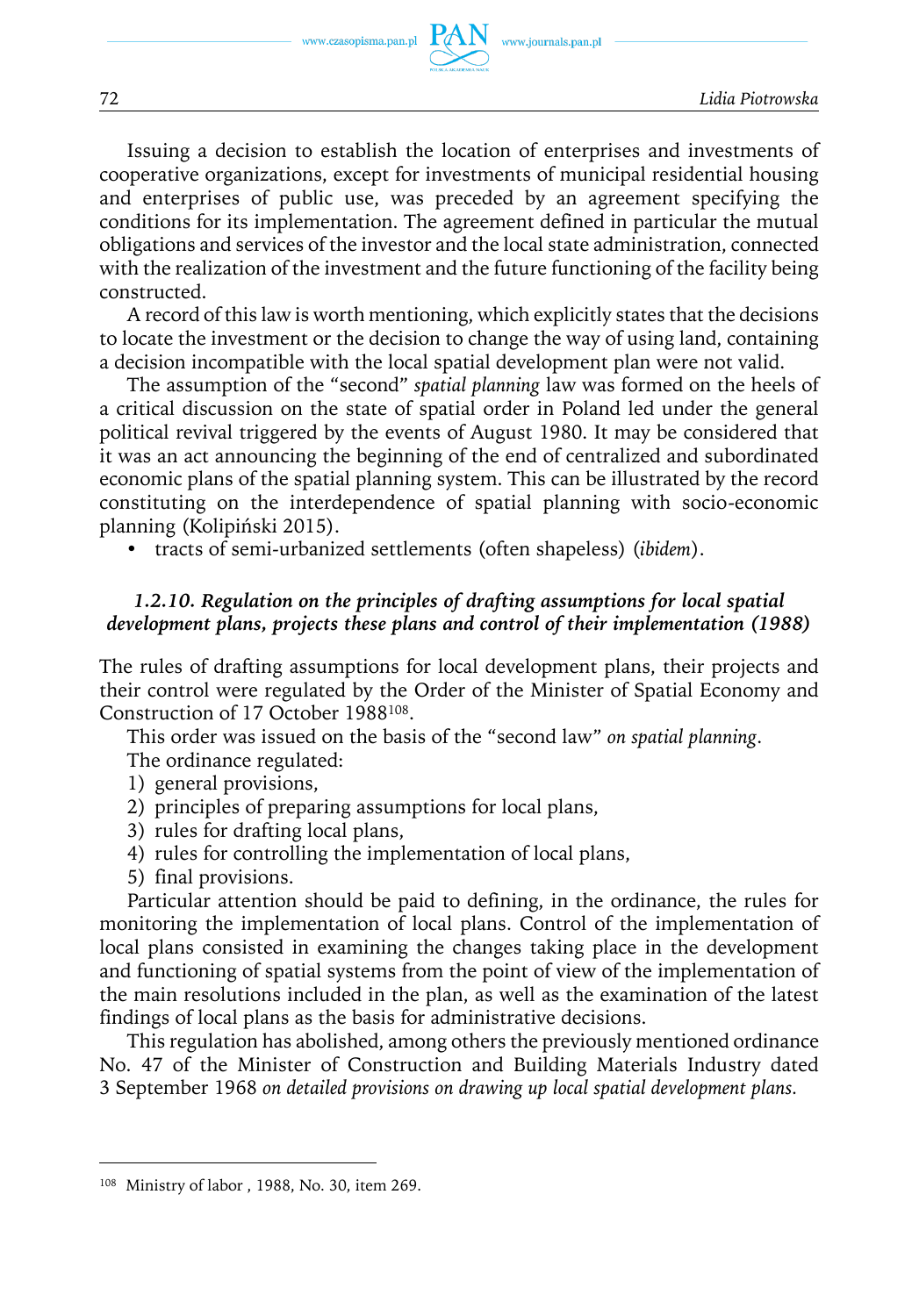www.czasopisma.pan.pl  $PAN$  www.journals.pan.pl

*Spatial Planning – Evolution of the System (1899–2017)* 73

#### *1.2.11. Act on spatial development (1994)*

The act on *spatial development* was issued on 7 July 1994. It entered into force on 1 January 1995 and was repealed on 11 July 2003.

The  $act^{109}$  defined the scope and methods of dealing with land allocation for specific purposes and establishing the principles of their development, adopting sustainable development as the basis of these activities, and defined the rules and procedures for resolving conflicts between the interests of citizens, local communities and the state in these matters $110$ .

This law indicated that spatial development should have taken into account in particular:

1) requirements for spatial order, urban planning and architecture,

- 2) architectural and landscape values,
- 3) requirements for the protection of the natural environment, health and safety of people and property, as well as the needs of persons with disabilities,
- 4) the requirements of protection of cultural heritage and cultural property,
- 5) economic value of space and property rights,
- 6) defense and security needs of the state.
- The structure of the presented law is presented in Table 10.

| Chapter number | Chapter title                                                   |
|----------------|-----------------------------------------------------------------|
| Chapter 1      | General provisions                                              |
| Chapter 2      | Local spatial development plan                                  |
| Chapter 3      | Legal consequences of adopting a local spatial development plan |
| Chapter 4      | Determining the conditions of housing and land development      |
| Chapter 5      | Urban entitlements                                              |
| Chapter 6      | Formation and implementation of the state spatial policy        |
| Chapter 7      | Transitional and final provisions                               |

Table 10. Structure of the act on spatial development

Source: Own study based on the spatial development act.

<sup>109</sup> *Systemic changes that took place in Poland after 1989 have forced the revision of the existing spatial planning system. After numerous discussions and presentations of the draft of the new law amending this system, the Parliament adopted the Spatial Development Act 1994, which replaced the 1984 Law on Spatial Development. Changing the name of the bill was not irrelevant. It was a decisive departure from the principle of the previous regime, that is, planned economy* (Tölle *et al*. 2012), [www.arl-net.de].

<sup>110</sup> *Systemic transformation began in 1990 – brought a number of changes. Firstly, the task of meeting the housing needs at the local level was delegated to the local self-government established in 1990. In this way, municipalities became responsible for new municipal construction and maintenance and modernization of existing resources (decapitalised as a result of long-term negligence). The use of building plots has been maximized as a result of rising land pension* (Gzell 2002).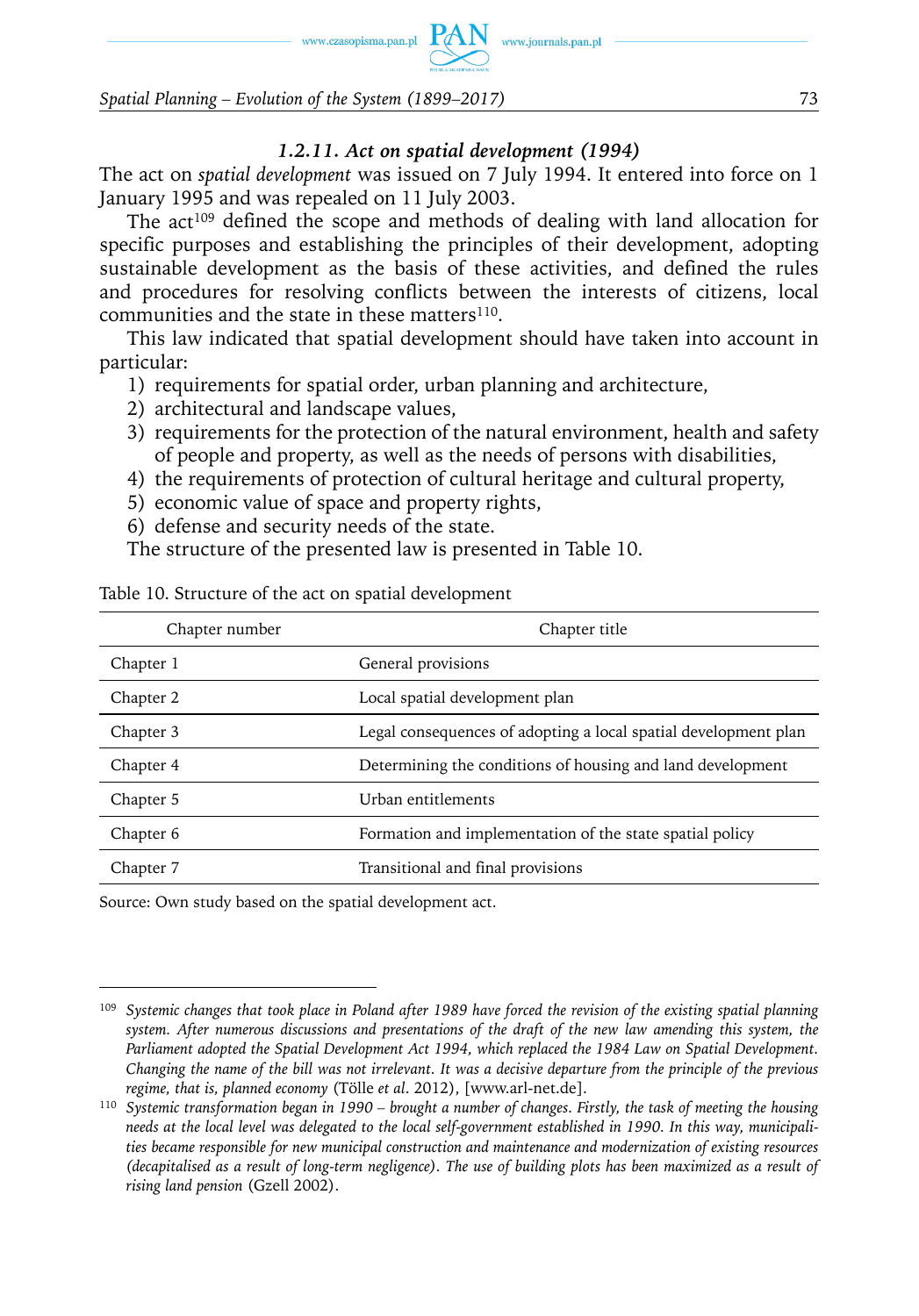www.journals.pan.pl

When analyzing the structure of the law discussed here, it should be noted what particular role the local spatial development plan played. The Act devotes as much as 2 chapters of the Act to this type of plan: chapters 2 and 3, dividing the provisions strictly into the local spatial development plan and provisions on the consequences of its entry into force.

Table 11 shows what planning documents and decisions were drawn up and issued under the Act – broken down by national, regional and local (municipal).

When analyzing the spatial development act, attention should be paid to the decision on spatial development and management. This decision preceded each investment process, regardless of the existence or absence of a local spatial development plan (unlike today: on the basis of the law *on spatial planning and management* this decision is issued for areas where there is no local plan and for which there is no obligation to prepare it. In the absence of the aforementioned, this decision was issued on the basis of the so-called special provisions to protect certain goods in the area. These goods stood higher in the hierarchy of importance than the municipality's planning freedom, or the realization of ownership rights (Bąkowski 2001).

### *1***.***2.12. Implementing regulations of the act on spatial development (2001)*

The types and patterns of documents used in the planning work and the scope and types of documents required in the procedure for determining the conditions of housing and development of the area were determined by the minister competent for spatial and housing management by means of a regulation, in particular taking into account:

- documents related to undertaking planning work,
- documents prepared during the development of the local spatial development plan,
- documents required for submitting applications for determining the conditions of housing and development of the site $111$ .

Regulation of the Minister of Infrastructure *on the documents used in planning work and required when determining the conditions of housing and land development* explicitly specified what should be included in the documents related to undertaking planning work. The regulation for such documents included, among others:

- a list of decisions in spatial development use issues,
- register of spatial development and management decisions,
- an agreement on the conditions of introducing a governmental task or the task of the voivodeship self-government to the local spatial development plan,
- a list of resolutions adopted by the council of the municipality for accession to the drawing up of local spatial development plans,
- a list of areas for which a local plan is required,

<sup>111</sup> Ordinance of the Minister of Infrastructure of 13 December 2001 *on the documents used in the planning work and required when determining the conditions of spatial planning and management* (Journal of Laws z 2002 No. 1, item 12).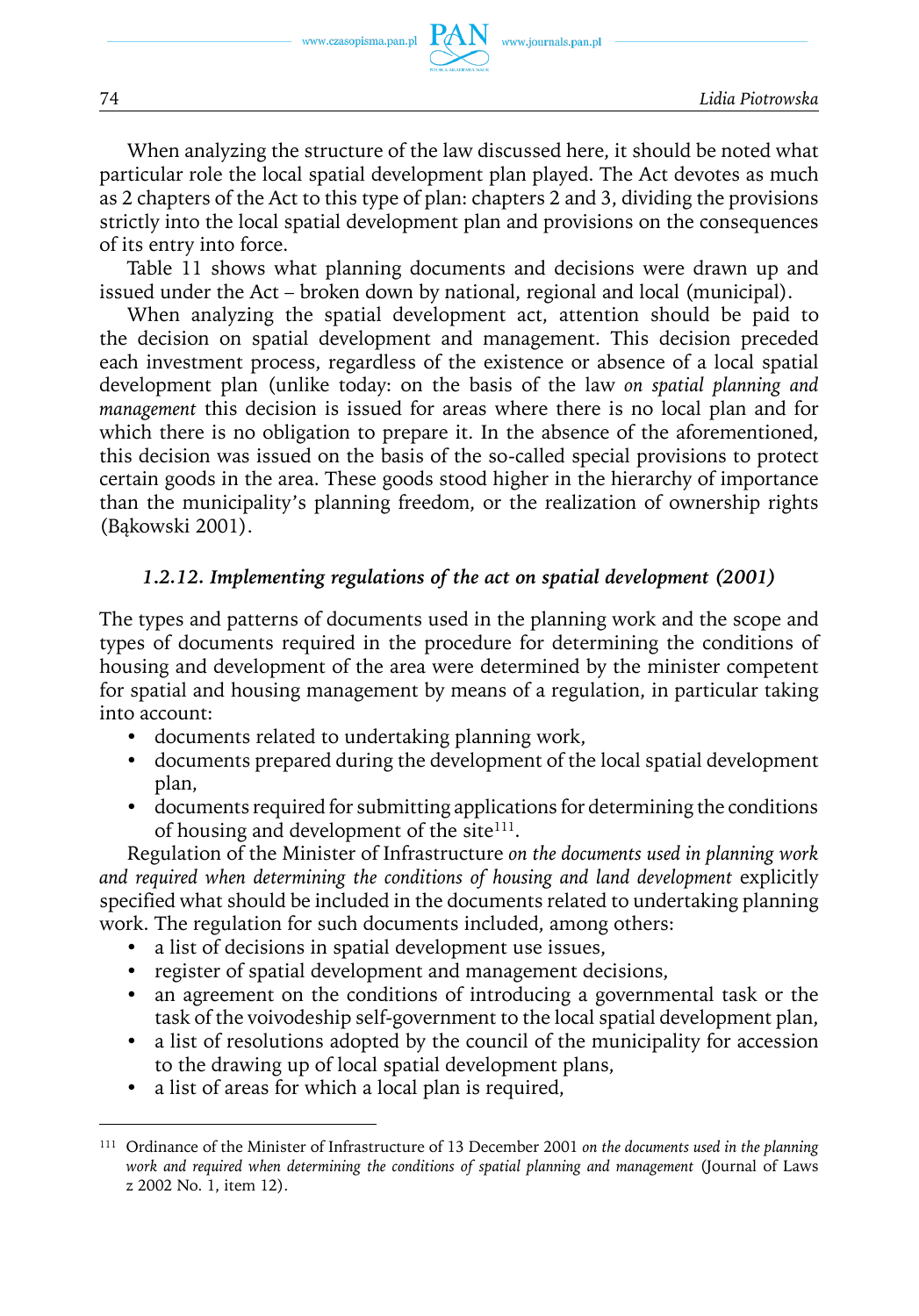| spatial             |
|---------------------|
| 5                   |
| <b>Shaping</b><br>D |
| n<br>1              |
| $\vdots$            |
| 군<br>¤              |

| Table 11. Shaping of spatial policy                                             |                                                                                                                                             |                                                                                                                                                                                                           |                                                                                                                                                                                                                                                                                                                                                                                                                    |
|---------------------------------------------------------------------------------|---------------------------------------------------------------------------------------------------------------------------------------------|-----------------------------------------------------------------------------------------------------------------------------------------------------------------------------------------------------------|--------------------------------------------------------------------------------------------------------------------------------------------------------------------------------------------------------------------------------------------------------------------------------------------------------------------------------------------------------------------------------------------------------------------|
|                                                                                 |                                                                                                                                             | NATIONAL LEVEL                                                                                                                                                                                            |                                                                                                                                                                                                                                                                                                                                                                                                                    |
| implementation of<br>state spatial policy<br>Formation and                      | objectives of the work undertaken.<br>ssues according to the needs and<br>Analyzes, studies, concepts and<br>programs relating to areas and | country, specifying in particular<br>the natural, cultural, social and<br>the goals and directions of this<br>economic determinants and<br>development policy of the<br>The concept of spatial<br>policy. | for the implementation of supra-local public<br>Programs containing governmental tasks<br>purposes.                                                                                                                                                                                                                                                                                                                |
|                                                                                 |                                                                                                                                             | <b>VOIVODESHIP LEVEL</b>                                                                                                                                                                                  |                                                                                                                                                                                                                                                                                                                                                                                                                    |
| spatial policy of the<br>implementation of<br>Formation and<br>voivodeship      | objectives of the work undertaken<br>ssues according to the needs and<br>Analyzes, studies, concepts and<br>programs referring to areas and | voivodeship defining conditions,<br>directions of the voivodeship.<br>Development strategy of the<br>objectives and development                                                                           | · basic elements of the settlement network,<br>distribution of social, technical and other<br>of cultural property - taking into account<br>Spatial development plan of the voivodeship,<br>natural environment and the protection<br>specifying the principles of organization of<br>• requirements for the protection of the<br>areas of special protection.<br>spatial structure, including:<br>infrastructure, |
|                                                                                 |                                                                                                                                             | DISTRICT LEVEL                                                                                                                                                                                            |                                                                                                                                                                                                                                                                                                                                                                                                                    |
|                                                                                 | Analyzes and studies in spatial planning related to the area of the district and issues of its development.                                 |                                                                                                                                                                                                           |                                                                                                                                                                                                                                                                                                                                                                                                                    |
|                                                                                 |                                                                                                                                             | LOCAL LEVEL (MUNICIPALITY)                                                                                                                                                                                |                                                                                                                                                                                                                                                                                                                                                                                                                    |
| of the municipality<br>implementation of<br>the spatial policy<br>Formation and | lirections of spatial development of<br>Study of the conditions and<br>he municipality                                                      | Local spatial development plan                                                                                                                                                                            | development and management (location<br>Determining the conditions of spatial<br>decisions)                                                                                                                                                                                                                                                                                                                        |
|                                                                                 | Source: Own study based on the Act of 7 July 1994 on spatial development.                                                                   |                                                                                                                                                                                                           |                                                                                                                                                                                                                                                                                                                                                                                                                    |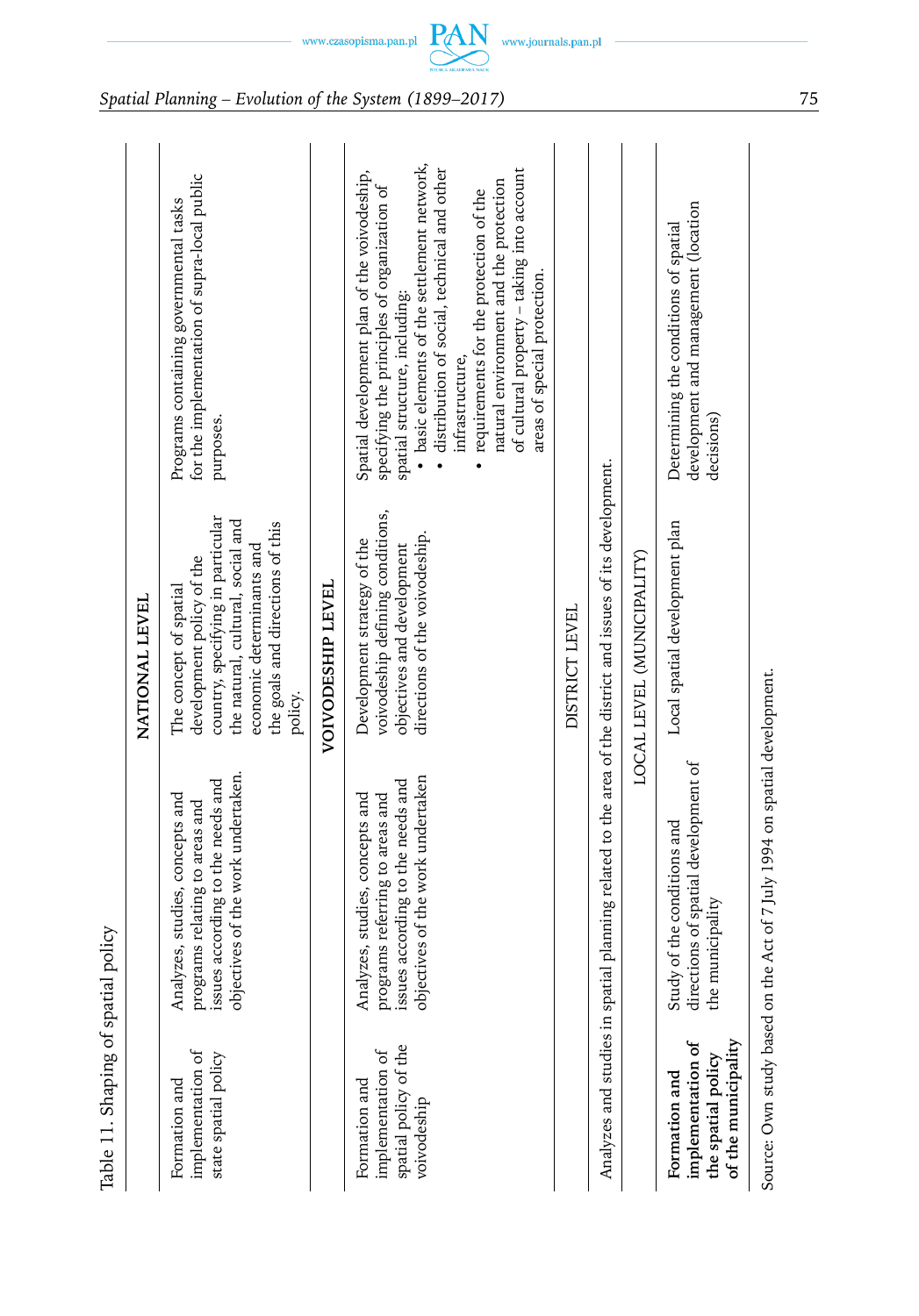76 *Lidia Piotrowska*

• a copy of the study of the conditions and directions of the spatial development of the municipality,

www.journals.pan.pl

- an assessment of changes in spatial development,
- an analysis of applications for drawing up or changing a local plan.

# **2. The current spatial planning system in Poland**

The current spatial planning system in Poland is based on the law of 27 March 2003 *on planning and spatial development*112. The law entered into force on July 11, 2003.

This law specified:

- 1) the principles of spatial planning by local government units and government administration bodies113,
- 2) the scope and manner of dealing with issues related to the purpose of the land for specific purposes and establishing the principles of their development and housing.

This law adopts two principles for the basis of the above-mentioned actions:

- the principle of shaping spatial order,
- $\bullet$  the principle of sustainable development<sup>114</sup>.

The law indicates that in spatial planning and management, particular consideration is given to:

- 1) requirements for spatial order, including urban planning and architecture;
- 2) architectural and landscape values;
- 3) environmental protection requirements, including water management and protection of agricultural and forest land (Piotrowska 2017);
- 4) the requirements of protection of cultural heritage and monuments as well as of contemporary cultural goods;
- 5) health and safety requirements for people and property, as well as the needs of people with disabilities;
- 6) economic value of space (Piotrowska, Wilkowski 2017; Piotrowska 2017 b);
- 7) ownership;
- 8) defense and security needs of the state (Piotrowska 2017a);
- 9) public interest needs;

<sup>112</sup> Journal of Laws z 2017, item 1073.

<sup>113</sup> *Determining in Art. 1 sec. 1 point 1 of the Act on spatial planning and management as the subject of the law of spatial policy formulation by territorial self-government units and government administration bodies constitutes a novum clearly accentuated in comparison with the regulation of the previously applicable spatial development law. This law could only find the counterpart of the current art. 1 sec. 1 point 2 of the Spatial Development Planning and Management Act. In the previous regulation art. 1 sec. 1 as the subject of the Act it determined only the scope and manner of dealing with the purpose of allocating land to specific purposes which was interpreted in such a way that the provisions of the Act are have a nature of procedural norms* (Hauser *et al.* 1995).

<sup>114</sup> *Two fundamental values, and using the formulation of the legislator – the basis of shaping spatial policy by the competent authorities, are the principle of shaping spatial order and the principle of sustainable development. In the commented law, the legislator first decided to introduce the definition of legal spatial order. This definition was included in Art. 2 point 1* (Niewiadomski 2016).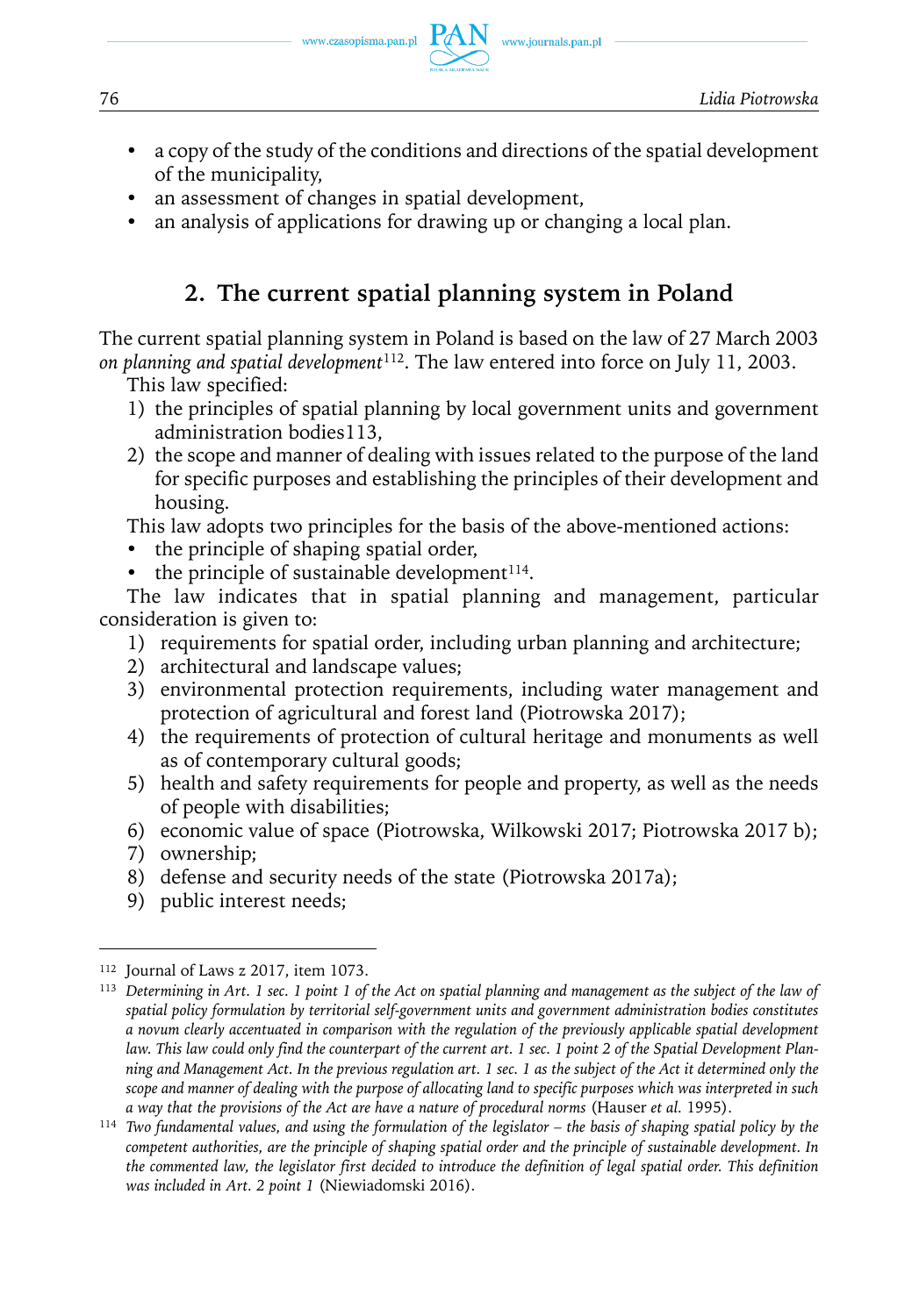www.czasopisma.pan.pl  $PAN$  www.journals.pan.pl

#### *Spatial Planning – Evolution of the System (1899–2017)* 77

- 10) needs for the development of technical infrastructure, especially of broadband networks;
- 11) ensuring public participation in the work on the study of the conditions and directions of the spatial development of the municipality, the local spatial development plan and the spatial development plan of the voivodship, including by means of electronic communication;
- 12) preservation of clarity and transparency of planning procedures;
- 13) the need to provide adequate quantity and quality of water for the purpose of supplying the population.

The act on *spatial development and planning* states that:

- shaping and conducting a spatial policy in the municipality, including the adoption of a study of the conditionality and directions of municipality spatial development and local spatial planning, with the exception of maritime internal waters, territorial seas and exclusive economic zones and enclosed areas, belongs to own assignments of the municipality;
- leading, within the scope of its material properties, spatial planning analyses and studies in the scope of spatial planning, referring to the district area and its development, is the responsibility of the district self-government;
- the formation and conduct of spatial policy in the area of the metropolitan union (metropolitan area) belongs to the tasks of the metropolitan union if it was created;
- shaping and conducting spatial policy in the voivodeship, including the approval of voivodship spatial development plans, belongs to voivodship selfgovernment assignments;
- shaping and operating the spatial policy of the state expressed in the concept of spatial development of the country belongs to the tasks of the Council of Ministers.

The structure of the current law *about spatial planning and management* is presented in the Table 12.

| Chapter number | Chapter title                             |
|----------------|-------------------------------------------|
| Chapter 1      | General provisions                        |
| Chapter 2      | Spatial planning in the municipality      |
| Chapter 2a     | Spatial planning in the metropolitan area |
| Chapter 3      | Spatial planning in the voivodship        |
| Chapter 4      | Spatial planning at a national level      |
|                |                                           |

Table 12. Structure of the act on spatial development and management

<sup>115</sup> *Among the elements of the decision, there is no term of validity, which was a required element of the decision on the conditions of spatial planning and management issued in accordance with the law of 7 July 1994 on spatial*  development". Anita Kwartnik-Pruc, Barbara Ruchlewicz, "The role of the decision on the condition of spatial *development and management in the process of division of real estate* (Geodesy, Vol. 12, Notebook 2, 2006).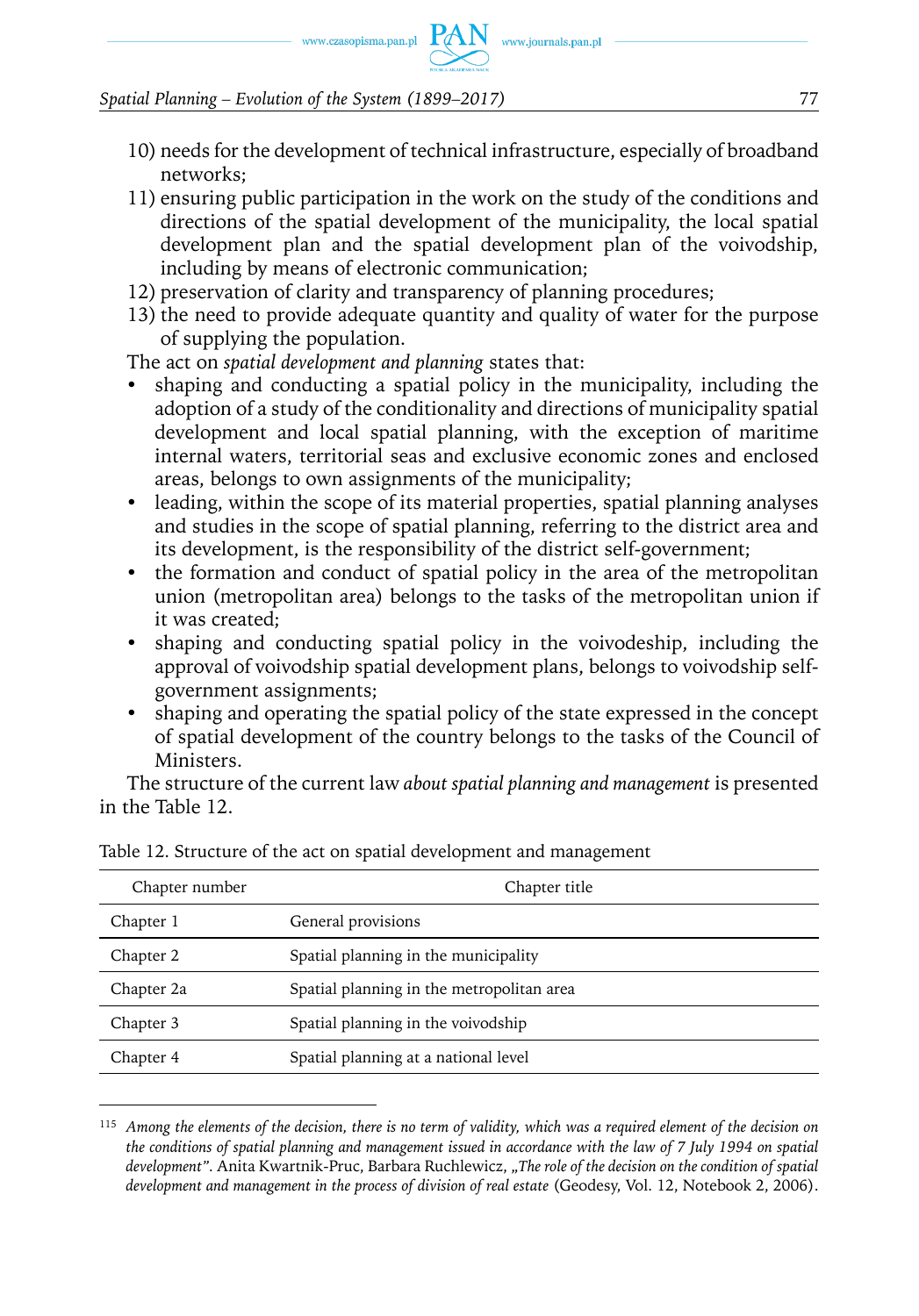

| Chapter number | Chapter title                                                                                                        |
|----------------|----------------------------------------------------------------------------------------------------------------------|
| Chapter 4a     | <b>Functional</b> areas                                                                                              |
| Chapter 5      | Localization of public purpose investment and setting development<br>conditions for other investments <sup>115</sup> |
| Chapter 6      | Changes to existing regulations                                                                                      |
| Chapter 7      | Transitional and final provisions                                                                                    |

Source: Own study based on the act on spatial development and management.

Comparing the structure of the current law with the structure of historic spatial development and management legislation, it should be noted that the law discussed in this section in particular chapter refers to levels (ranks) of spatial planning (municipality-local, voivodship and national) and not to individual planning documents. Only the location of the public purpose investment and the setting of development conditions for other investments are regulated in a separate chapter (since these investments can be carried out at different levels).

The currently valid system of spatial <sup>116</sup> planning in Poland is shown in Fig.16.

In accordance with the provisions of the current law on *spatial planning and management* the minister proper for construction, spatial planning and management and housing determines, by regulation:

- 1) the required scope of the study project in the text and graphic part, taking into account in particular the requirements for planning materials, the scale of cartographic studies, the indications used, the names, the standards and the documentation of the planning work $117$ ;
- 2) the required scope of the local plan design in the text and graphic section, taking into account in particular the requirements for planning materials, the scale of cartographic studies, the indications used,
- 3) naming, standards and way of documenting the planning work118;
- 4) required:
	- a) scope of the project of the local revitalization plan in the textual section within the scope of the arrangements referred to in Art. 37g sec. 2 of the Act, taking into account in particular the need to ensure legibility and uniform understanding of the concepts used,
	- b) the scope and form of visualization of the findings of the local revitalization plan referred to in Art. 37g sec. 4 of the Act, taking into account in particular the need to ensure the completeness, readability and universality of visualization;

<sup>116</sup> *Planning is a created activity with a space-time dimension. It is based on accurate prediction, that is, forecasting phenomena that can be subjected to conscious control. It is then possible to define a program of activities and*  establish conditions for its implementation. Therefore, the planning icludes programming and detailing of planning *activities in the form of a planning act* (Chmielewski 2016).

<sup>117</sup> Ordinance of the Minister of Infrastructure of 28 April 2004 *on the project scope of the study of the conditions and directions of the municipality spatial development* (Journal of Laws No. 118, item 1233).

<sup>118</sup> Ordinance of the Minister of Infrastructure of 26 August 2003 *on the required scope of the local spatial development plan* (Journal of Laws No. 164, item 1587).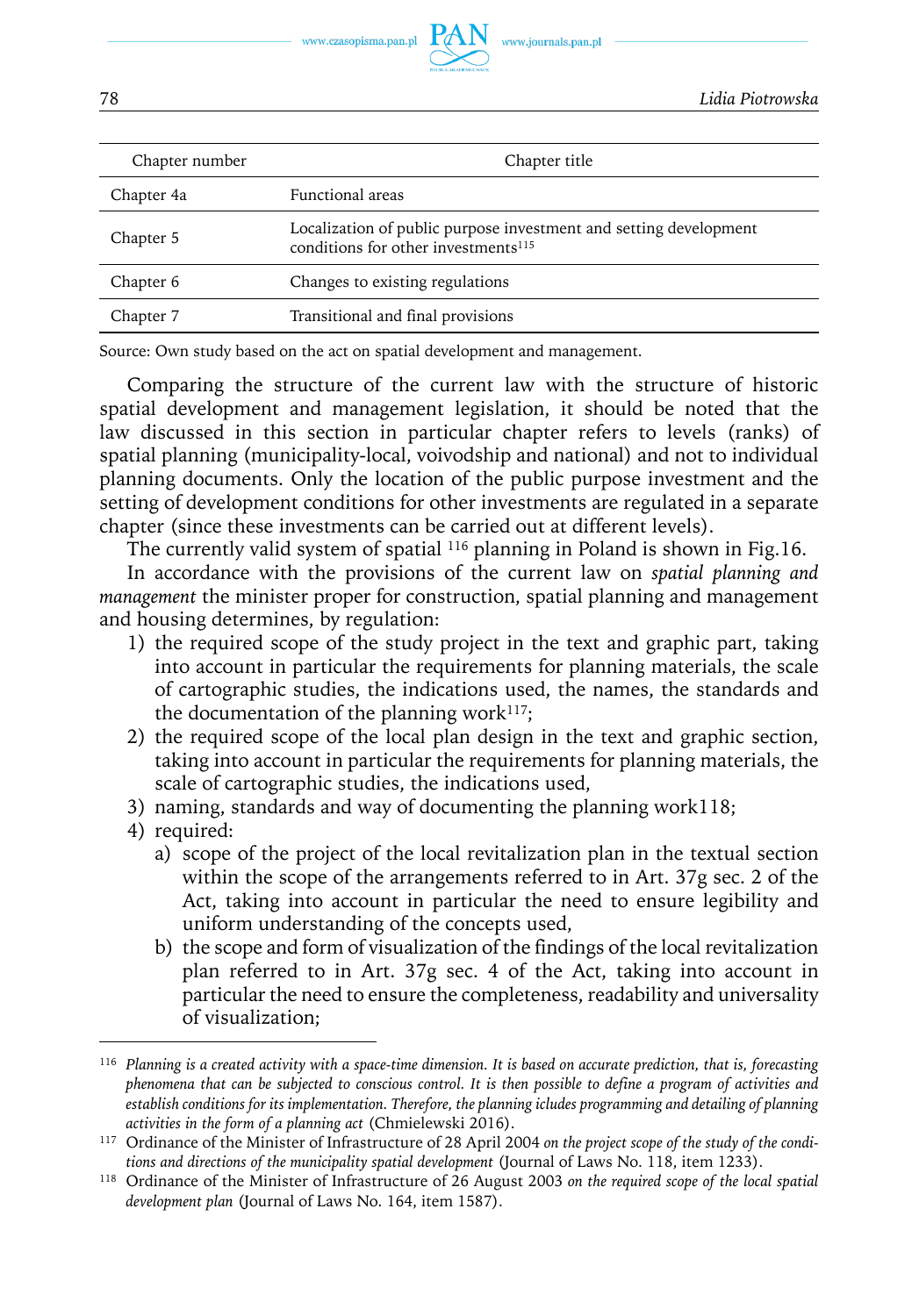www.czasopisma.pan.pl

www.journals.pan.pl

*Spatial Planning – Evolution of the System (1899–2017)* 79



Fig. 16. The currently valid spatial planning system in Poland Source: Own elaboration.

- 5) the required scope of the voivodship spatial development plan in the text and graphic part, taking into account in particular the requirements for planning materials, the scale of cartographic studies, the used indications, nomenclature, standards and documentation of planning work119;
- 6) the way of setting requirements for new housing and land development in the absence of a local plan, *i.e.*:
	- a) building lines;
	- b) the size of the development area in relation to the area of plot or land;
	- c) width of the front elevation;
	- d) height of the top edge of the front elevation, its cornice or attic;
	- e) roof geometry (inclination angle, ridge heights and roof pitch pattern)120;
- 7) used in the decision determining the location of the public investment project and in the housing development decision, the sign and the nomenclature,

<sup>&</sup>lt;sup>119</sup> The Regulation on the required scope of the voivodship spatial development plan has not been issued.

<sup>120</sup> Ordinance of the Minister of Infrastructure of 26 August 2003 *on the manner of setting requirements for new spatial development and management in the case of absence of a local spatial development plan* (Journal of Laws No. 164, item 1588).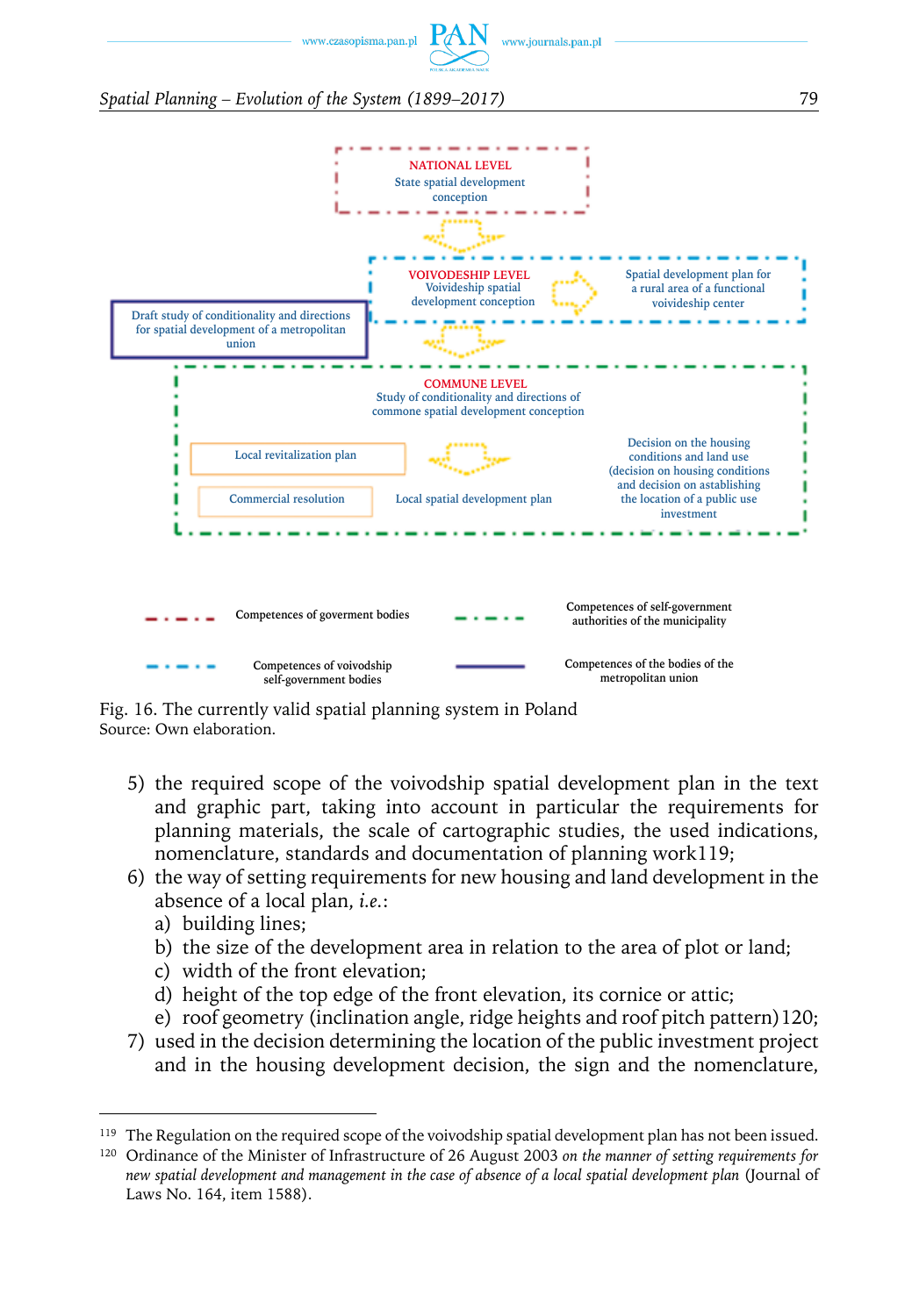

bearing in mind in particular the requirements referred to in art. 54 and Art. 61 sec. 1 point 1 of the Act<sup>121</sup>.

www.journals.pan.pl

The Ordinance of the Minister of Infrastructure of 26 August 2003 *on the required scope of the local spatial development plan* entered into force on September 27, 2003 and is still valid today. Having regard to the provisions concerning the infrastructure for spatial information, it should be noted that the regulation in question is rather poor in its content (not only in terms of individual signs or functions) but also in the form of local plans (electronic form).

The Regulation of the Minister of Infrastructure of 28 April 2004 *on the scope of the project of the study of the conditions and directions of the spatial development of the municipality* entered into force on June 10, 2004 and is valid today. Given that the regulation of the study indicated in the title of the ordinance should also be considered as a document in the catalog of documents contained in the spatial data theme "spatial development" referred to in the Act of 4 March 2010 *on the infrastructure of spatial information*, this regulation should be considered poor as well.

The above-mentioned regulations, as well as the law *on planning and spatial development*, require changes – one can ask for the statement of "comprehensive changes".

To date no regulation has been issued on the required scope of the voivodeship development plan. Some argue that such a turn of events is positive. However, while observing the variety of "standards" of the voivodeship spatial development plans (method, form, content) it should be stated that the definition of the required scope (whether in the form of a regulation or in the form of other guidelines) seems to be necessary.

A relatively new tool in spatial planning is the local revitalization plan, as a special form of a local spatial development plan. The scope of this plan as well as the form of visualization of its findings were determined in the ordinance of the Minister of Infrastructure and Construction of 1 July 2016122. In this case, some "technology" progress can be observed. The regulation, referring to the visualization of the findings of the plan, mentions the above-mentioned conceptual image incorporated into an aerial photograph, or a three-dimensional model of spatial structure.

In practice of the application of the provisions of the *act on spatial planning and development* does not spare it words of criticism. Is this criticism justified? Partially undoubtedly yes. The hastily prepared solution of the bill, followed by numerous amendments, does not seem to be the culmination of the legislative technique. The lack of transparency of key solutions for the law, undefined new institutions (*e.g.* public discussion as part of the planning procedure), or the language of the act sometimes departing from that applicable in law are the basic allegations made towards this act. As for the subject matter of this act, it does not diverge from the existing philosophy of spatial management (Niewiadomski 2016).

<sup>121</sup> Ordinance of the Minister of Infrastructure of 26 August 2003 *on the indications and nomenclature used in the decision to establish the location of the public purpose investment and in the decision on development conditions* (Journal of Laws No. 164, item 1589).

<sup>122</sup> Journal of Laws item 1032.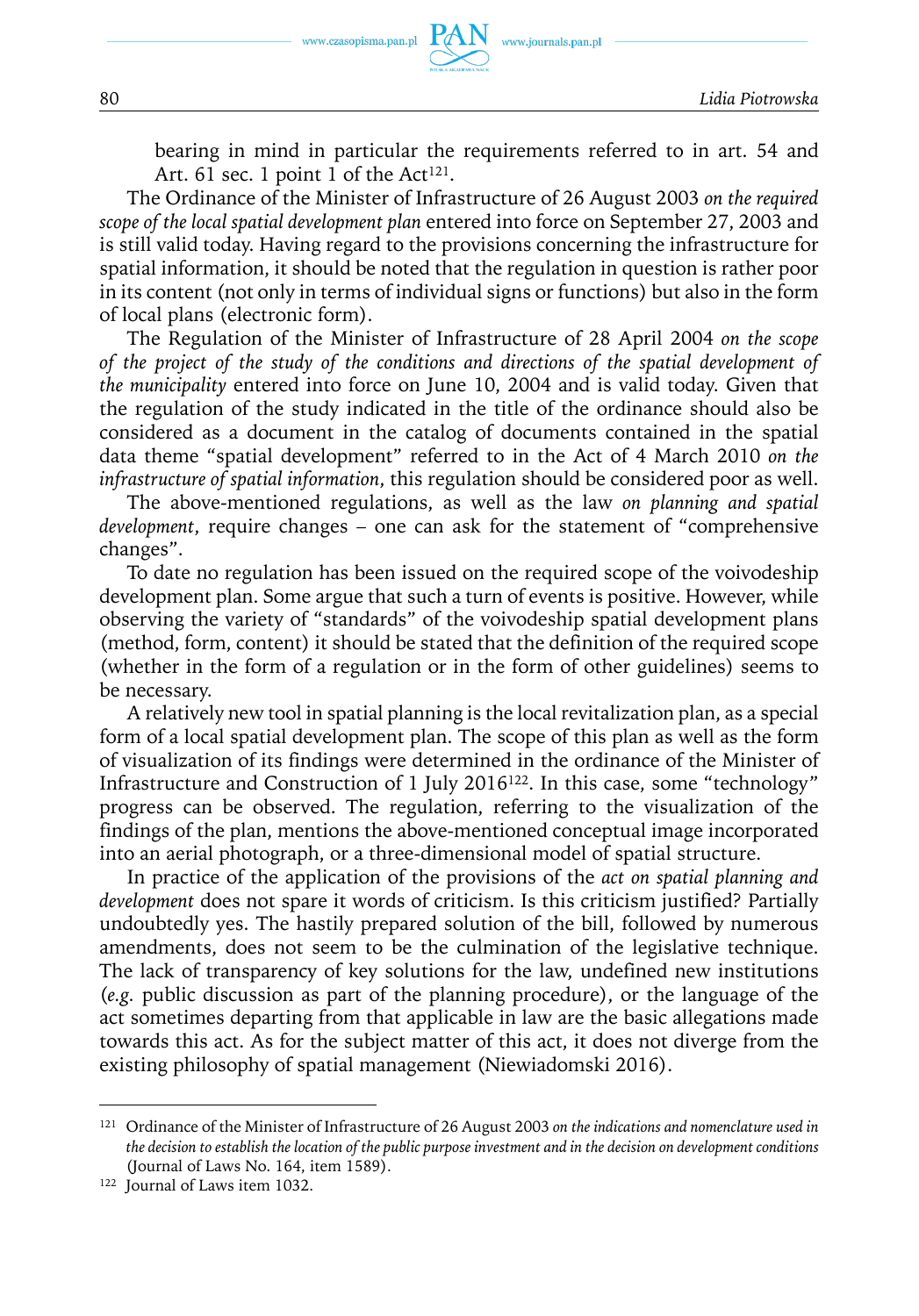By analyzing the current spatial planning and management system one cannot fail to mention the criticism that arises in relation to the housing decision and land development. One of the disadvantages of the present system is, unfortunately, a greater influence on the shaping of the decision on housing conditions than local spatial development plans (Ziobrowski 2010). It is particularly criticized that there is no clear requirement of consistency between the content of the decision and the content of the study of the conditions and directions of the spatial development of the municipality. There are thus discrepancies arising between the directions of spatial policy defined in the aforementioned study. Housing is created in places not suited for this. Moreover, as a result of the above, the role of local spatial development plans is diminished. The postulate of directly introducing in the act *on spatial planning and development* a regulation, according to which all issued decisions on land housing and development conditions (or at least the decisions on development conditions) should be consistent with the content of the study of conditions and directions of spatial development of the municipality was among all reported by Maciej J. Nowak (Zachariasz 2012). The inconsistency of the draft decision with the contents of the study would render it incapable of being issued.

At this point, three problems of modern Polish spatial planning legislation issues defined by W. Korbel should be referred to in the context of the potential for investment in areas lacking in local spatial development plans. These include as follows:

- 1) the quality of the new law being created 123,
- 2) the practice of applying the law and the quality of court decisions, appeals colleges and various opinions of other state administration bodies,
- 3) the need to seek evolutionary ways to improve the quality of existing legislation.

In the author's opinion, the institution of spatial planning and management decisions should be eliminated from the spatial development and management planning system. It should be replaced by another act (document) that would be in line with the spatial policies directions.

# **3. An attempt to reform the spatial planning and development system in Poland**

After the entry into force of the Act of 27 March 2003, *about spatial development and management* numerous changes (amendments) concerning the spatial development and management system were undertaken. Some can be described as minor and some as significant. One significant amendment is *the project of the Urban construction code*.

<sup>123</sup> *As regards the quality of contemporary legislation in Poland, the issue seems to be an attempt to answer the question of why legal acts created at the time of their adoption and publication are burdened with many errors and ambiguities which give rise to further, different interpretations already at the stage of enforcing these laws* (Korbel 2012).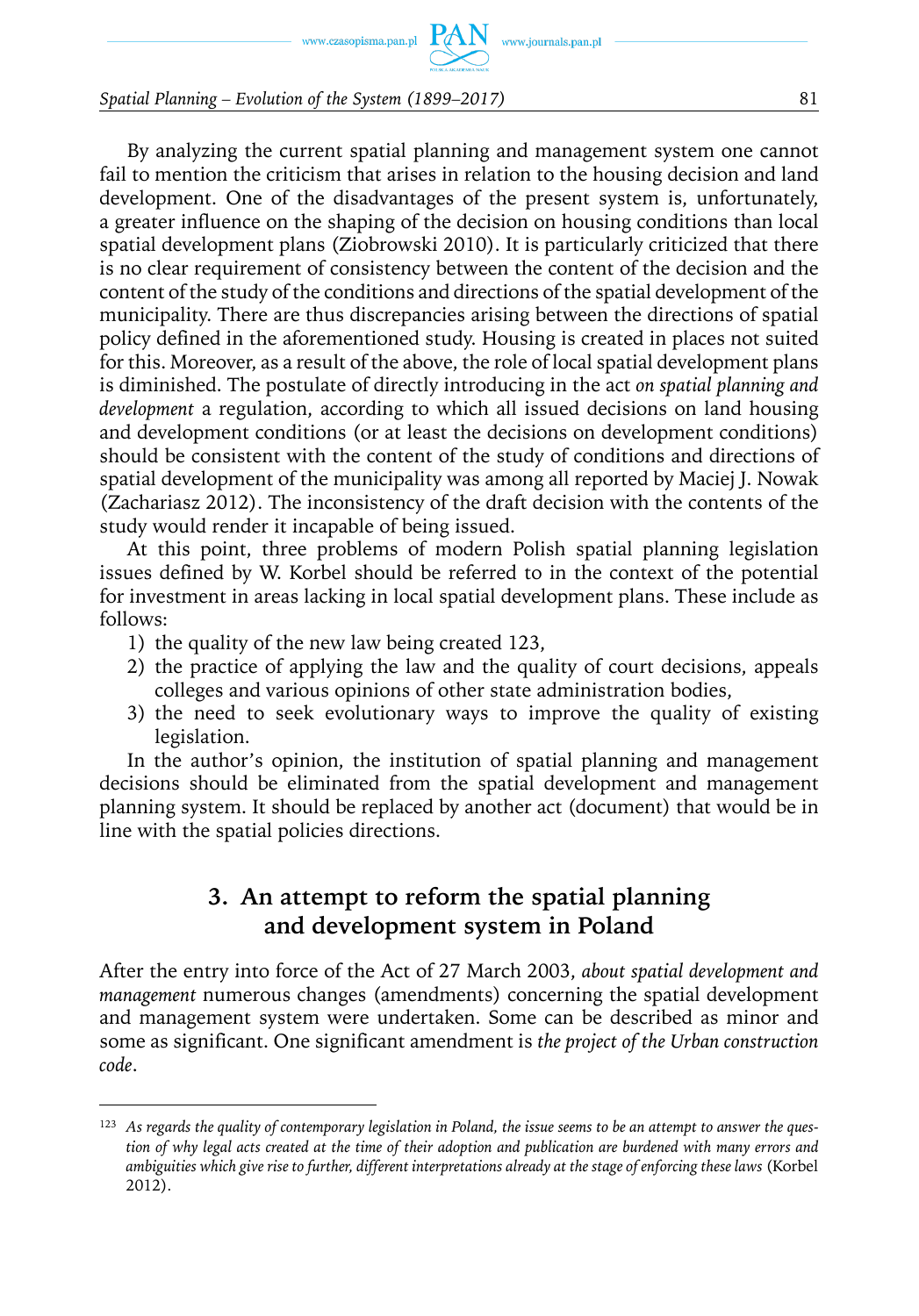www.journals.pan.pl

The commencement of work on the drafting of a statutory legislative package covering a comprehensive regulation of the investment and construction process took place in October 2012, when the Committee on Construction Law Codification commenced its work124.

Initially, the Committee on Construction Law Codification assumed a coherent settlement of all regulations covering the planning process and the investment process. To achieve these goals, two main goals were adopted:

- 1) creating legal conditions for the effective implementation of spatial order, including suppressing the process of suburbanization;
- 2) rationalizing the investment process.

The first effect of the actions of the above-mentioned Commission was the adoption, on 18 September 2013, *of theses together with the justification for the project of the Urban construction code.* The aim of the *Code project* was a complete settlement of the investment and construction process respecting spatial order, sustainable development, the constitutional guarantee of the protection of property rights, the planning autonomy of the municipality and the principles of smooth balancing of interests: public and individual (Gabriel 2017).

The structure of the aforementioned these is presented in Table 13.

| Section number    |                                        |           | Section title/chapter number/chapter title                          |
|-------------------|----------------------------------------|-----------|---------------------------------------------------------------------|
|                   |                                        | Preamble  |                                                                     |
| <b>SECTION I</b>  | General provisions                     | Chapter 1 | Purpose and subject matter of regulation                            |
|                   |                                        | Chapter 2 | Definitions of concepts                                             |
|                   |                                        | Chapter 3 | Arrangements and general principles                                 |
|                   |                                        | Chapter 4 | Protecting highly valued values                                     |
|                   |                                        | Chapter 5 | Economic requirements of the<br>investment and construction process |
|                   |                                        | Chapter 6 | Social control of the investment and<br>construction process        |
| <b>SECTION II</b> | Entities of the                        | Chapter 1 | Investor                                                            |
|                   | investment and<br>construction process | Chapter 2 | Municipality                                                        |
|                   |                                        | Chapter 3 | Bodies of architectural and construction<br>administration          |

Table 13. The structure of theses together with the justification for the draft of the Urban construction code

<sup>&</sup>lt;sup>124</sup> The Commission was created by a decree of the Council of Ministers of 10 July 2012 (Journal of Laws item 856).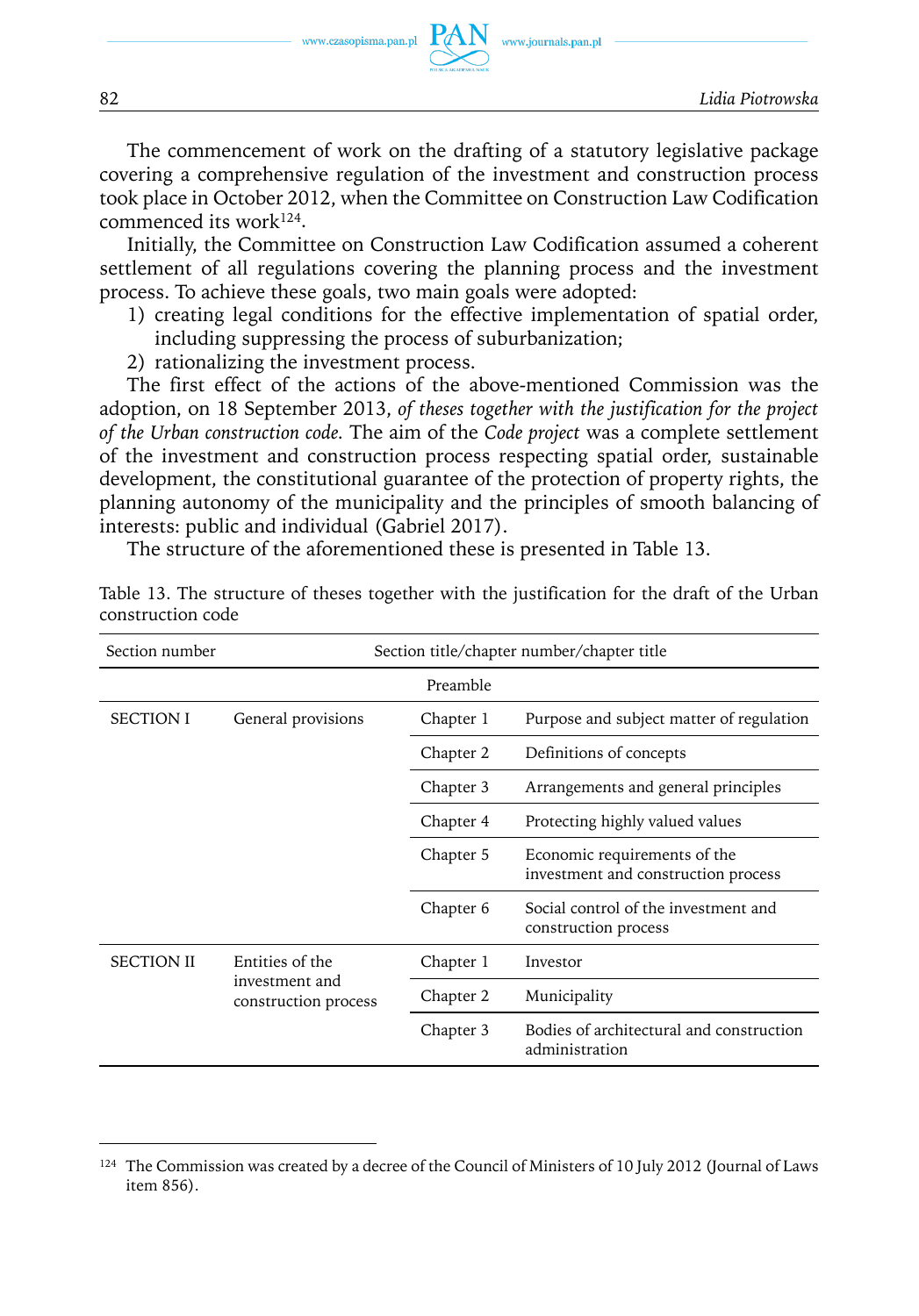

| Section number    |                                                |           | Section title/chapter number/chapter title                                               |
|-------------------|------------------------------------------------|-----------|------------------------------------------------------------------------------------------|
|                   |                                                | Chapter 4 | Building supervision authorities                                                         |
|                   |                                                | Chapter 5 | Other participants in the investment<br>and construction process                         |
| SECTION III       | Planned spatial                                | Chapter 1 | General provisions                                                                       |
|                   | development                                    | Chapter 2 | Study of the conditions and directions of<br>spatial development of the municipality     |
|                   |                                                | Chapter 3 | Local spatial development plan                                                           |
|                   |                                                | Chapter 4 | Procedure for the adoption and<br>amendment of the acts of spatial<br>planning           |
|                   |                                                | Chapter 5 | Effects of the entry into force of the<br>local spatial development plan                 |
|                   |                                                | Chapter 6 | Supervision over the<br>municipality's planning activity and its<br>judicial control     |
| <b>SECTION IV</b> | Investing in areas                             | Chapter 1 | General arrangements                                                                     |
|                   | where a local spatial<br>development plan does | Chapter 2 | Investing in built-up areas                                                              |
|                   | not apply                                      | Chapter 3 | Investing in areas with limited housing                                                  |
|                   |                                                | Chapter 4 | Investment promise                                                                       |
| <b>SECTION V</b>  | Preparation of areas for                       | Chapter 1 | General provisions                                                                       |
|                   | investment                                     | Chapter 2 | Merge and division of real estate                                                        |
|                   |                                                | Chapter 3 | Realization of technical and social<br>infrastructure                                    |
|                   |                                                | Chapter 4 | Conditions for the connection of<br>buildings to the technical infrastructure<br>network |
| <b>SECTION VI</b> | Realization of                                 | Chapter 1 | General arrangements                                                                     |
|                   | investments                                    | Chapter 2 | Building permit                                                                          |
|                   |                                                | Chapter 3 | Proceedings concerning the granting<br>of building consent                               |
|                   |                                                | Chapter 4 | Construction                                                                             |
|                   |                                                | Chapter 5 | Investments other than building<br>construction                                          |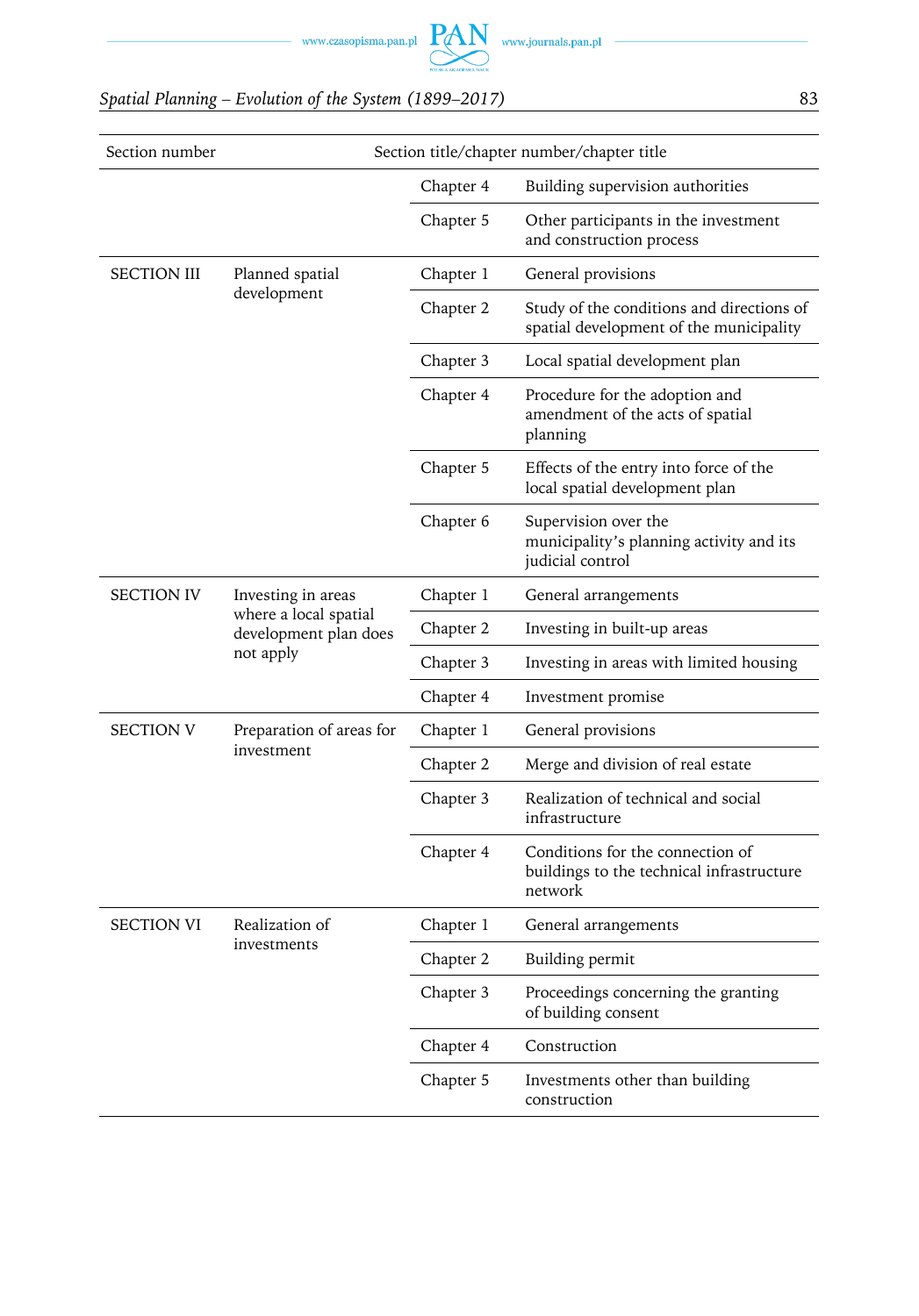

| Section number      |                                                                          |                                       | Section title/chapter number/chapter title                                                     |
|---------------------|--------------------------------------------------------------------------|---------------------------------------|------------------------------------------------------------------------------------------------|
| <b>SECTION VII</b>  | Special rules for<br>the implementation                                  | Chapter 1                             | Terms and conditions of public<br>investment                                                   |
|                     | of public purpose<br>investment                                          | Chapter 2                             | Location of investment and<br>environmental impact assessment<br>of investment                 |
|                     |                                                                          | Chapter 3                             | Property expropriation                                                                         |
|                     |                                                                          | Chapter 4                             | Integrated decision                                                                            |
|                     |                                                                          | Chapter 5                             | Realization of public purpose<br>investment in the field of linear<br>technical infrastructure |
| <b>SECTION VIII</b> | Special rules for<br>investing in degraded                               | Chapter 1                             | Revitalization of technically degraded<br>areas                                                |
|                     | areas                                                                    | Chapter 2                             | Spatial management in communities<br>affected by natural disasters                             |
| <b>SECTION IX</b>   | Investor's interaction                                                   | Chapter 1                             | Urban construction project                                                                     |
|                     | with the public partner<br>in the investment and<br>construction process | Chapter 2                             | Concession for construction works                                                              |
| <b>SECTION X</b>    | Maintenance of<br>construction facilities                                | Chapter 1                             | Principles of maintenance construction<br>facilities                                           |
|                     |                                                                          | Chapter 2                             | Construction disaster                                                                          |
| <b>SECTION XI</b>   | Legal consequences of illegal investment activities                      |                                       |                                                                                                |
| <b>SECTION XII</b>  | Building register                                                        |                                       |                                                                                                |
|                     |                                                                          | Justification                         |                                                                                                |
|                     |                                                                          | The status quo                        |                                                                                                |
|                     |                                                                          | Targets and systematics of adjustment |                                                                                                |
|                     |                                                                          | Suggested changes                     |                                                                                                |
|                     | Detailed solutions of the designed adjustment                            |                                       |                                                                                                |
|                     |                                                                          | Effects of the intended adjustment    |                                                                                                |
|                     | Entry into force of the Code. Transitional provisions                    |                                       |                                                                                                |

Source: Own elaboration on the basis of theses and justification for the draft of the Urban construction code.

At the next stage of the work of the above-mentioned Commission, there were changes to the comprehensive regulation of the whole issue and the division into two parts:

• construction,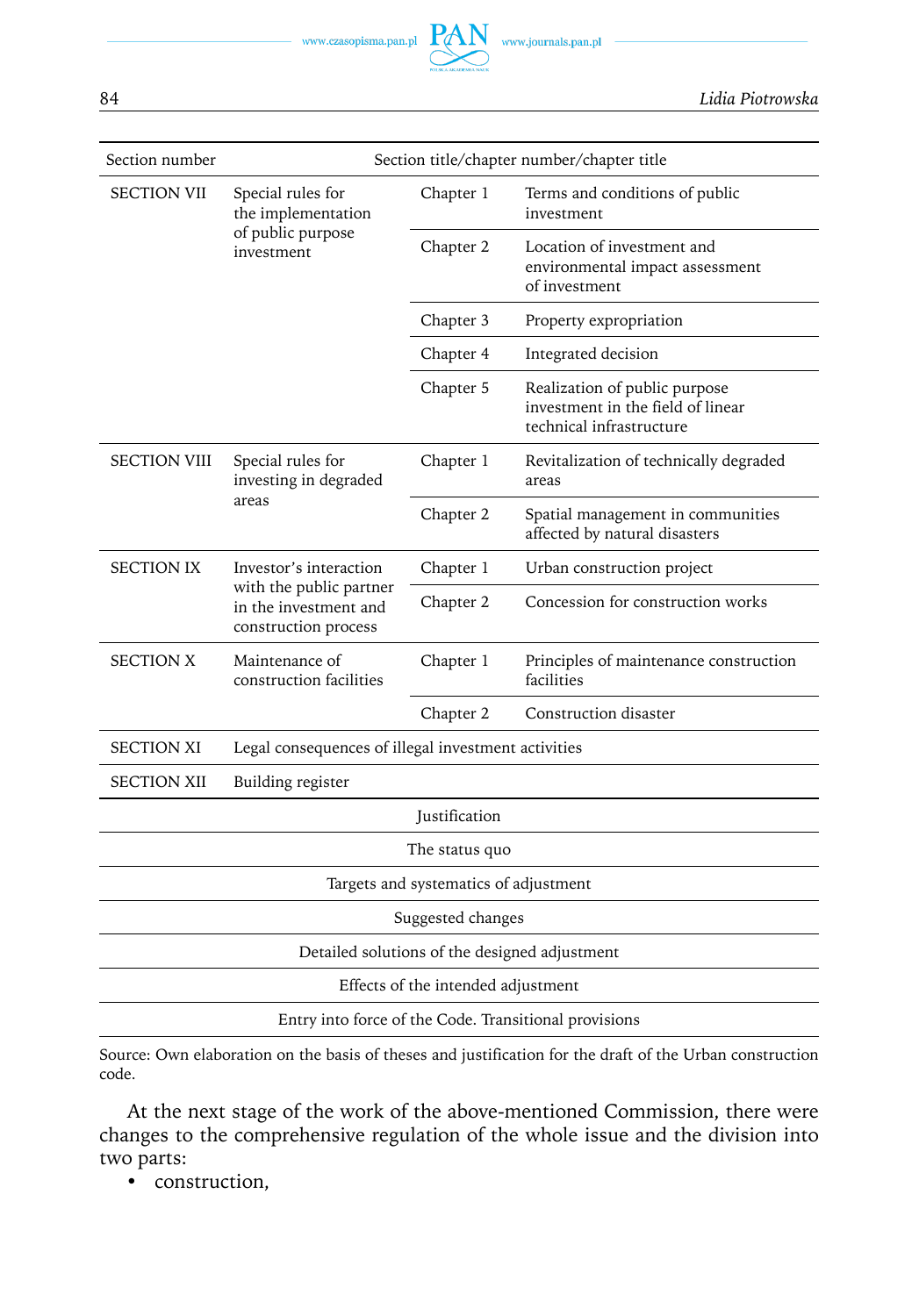www.czasopisma.pan.pl  $PAN$  www.journals.pan.pl

*Spatial Planning – Evolution of the System (1899–2017)* 85

 $\bullet$  urban<sup>125</sup>.

The Construction Law Codification Commission on 27 October 2015 accepted and adopted as the basis for further work *the draft of the Urban construction code* (urban book) (Gabriel 2017).

However, on March 23, 2016, the aforementioned Commission was abolished<sup>126</sup>. The material developed by the Codification Commission on Construction Law was the basis for further work on *the project of the Urban and construction code* currently developed by the Ministry of Infrastructure and Construction, which on September 30, 2016, addressed the draft Code to consultation<sup>127</sup>.

The structure of the *draft Urban and Construction Code* is presented in Table 14. The goals of the present draft of the *Urban and Construction Code* are:

- improving predictability and streamlining of the investment and construction process,
- restoring and ensuring effective spatial management and strengthening of social participation in decision making at all levels,
- effective location and implementation of public investment<sup>128</sup>.

The Code designed by the Ministry of Infrastructure and Construction is to replace the law *on spatial planning and management* in its entirety, as well as the act of Building *law* and all "special acts". It also is to include a part of the regulations that are currently regulated by the law *on real estate management*, the law of *Geodetic and cartographic law* and the law on *the provision of information on the environment and its protection, public participation in environmental protection and environmental impact assessment*.

This Code is intended to regulate matters related to shaping and implementing spatial policy at the level of the municipality, functional area, region and country. It is to include both the enactment and the implementation of the acts of spatial planning. The *Code* will include regulations concerning the acquisition of real estate in connection with the realization of public purposes and the elements of proceedings concerning the environmental impact assessment. As promised by the project providers, *the Code* – in a comprehensive way – is to regulate the execution of construction investments, including obtaining investment consent, consent to use and the rule of maintenance of building facilities and disaster proceedings.

The planned change of the spatial planning system in Poland is presented in Fig. 17.

<sup>125</sup> Regulation of the Council of Ministers of 3 November 2015 *amending the ordinance on the creation, organization and mode of operation of the Codification Commission for Building Law* (Journal of Laws item 1896).

<sup>126</sup> Regulation of the Council of Ministers of 10 March 2016 *on the abolition of the Commission on Building Law Codification* (Journal of Laws item 377).

<sup>127</sup> [https://legislacja.rcl.gov.pl/projekt/12290463].

<sup>128</sup> [http://mib.gov.pl/files/0/1797355/KUB.pdf].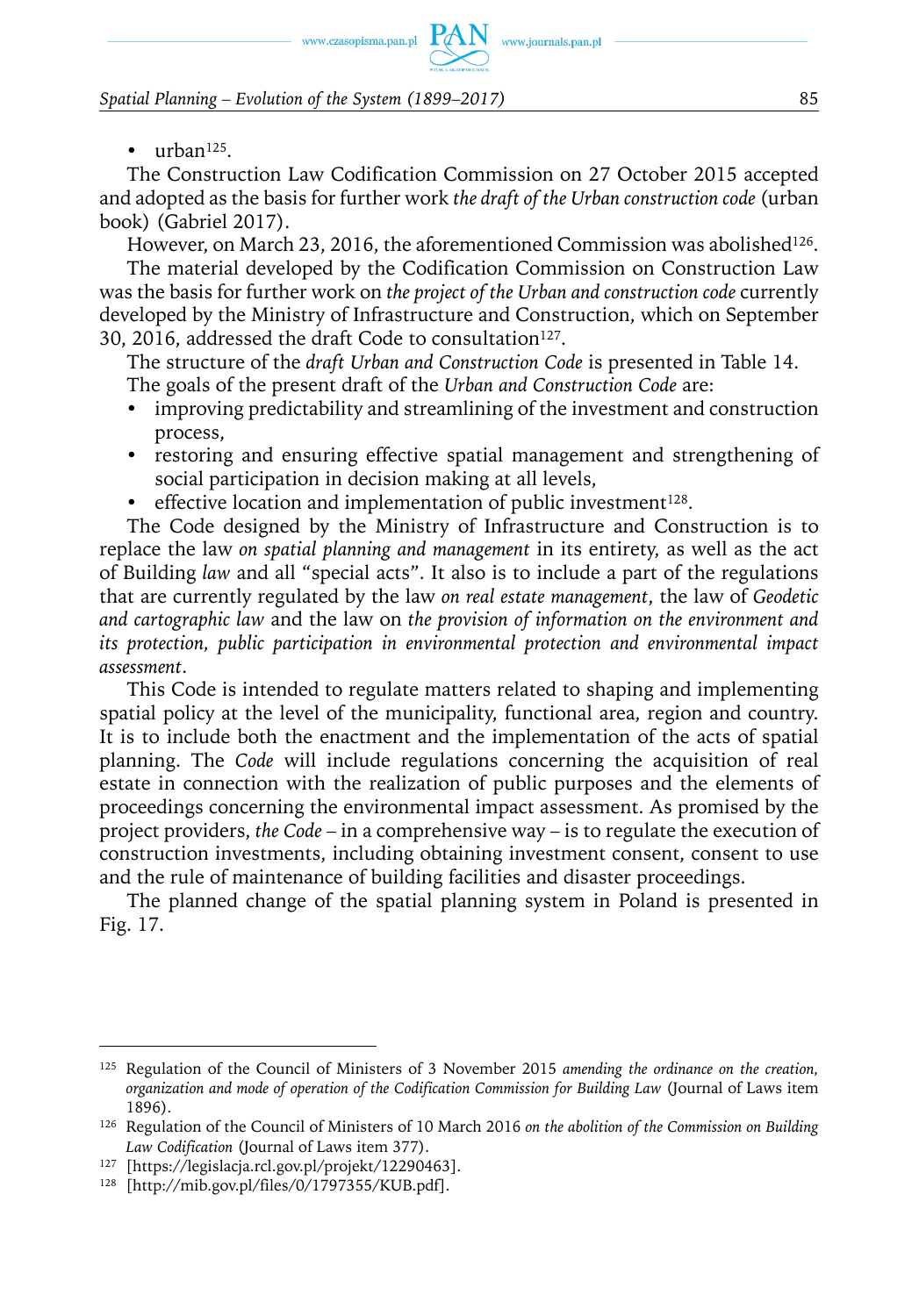| I                                         |
|-------------------------------------------|
|                                           |
| 25<br>25.7<br>1                           |
|                                           |
| ֖֖֖֖֖֧֪ׅ֪ׅ֖֧֚֚֚֚֚֚֚֚֚֚֚֚֚֚֚֚֚֚֚֚֚֚֚֬֝֝֝֬֝ |
|                                           |
|                                           |
|                                           |
| $\overline{a}$<br>i                       |
|                                           |
| $\frac{1}{2}$<br>i                        |
| ţ                                         |
|                                           |
| くちょうこうしょう                                 |
|                                           |
|                                           |
|                                           |
|                                           |
| $-2$<br>$\frac{1}{2}$                     |
|                                           |
|                                           |
|                                           |
|                                           |
|                                           |
|                                           |
|                                           |
|                                           |
|                                           |
|                                           |

|             | Table 14. Structure of the project of the Urban and Construction Code |              |                                                    |                                                                           |
|-------------|-----------------------------------------------------------------------|--------------|----------------------------------------------------|---------------------------------------------------------------------------|
| Book number | Book title/Section number                                             |              | number/department number<br>Section number/chapter | Section title/chapter title/department title                              |
| BOOK I.     | <b>PROVISIONS</b><br><b>GENERAL</b>                                   |              | Chapter 1.                                         | Subject scope                                                             |
|             |                                                                       |              | Chapter 2.                                         | Explanation of the terms and abbreviations used                           |
|             |                                                                       |              | Chapter 3.                                         | General provisions                                                        |
| BOOK II.    | PLANOWANIE                                                            | Section I.   |                                                    | Social participation in spatial planning                                  |
|             | PRZESTRZENNE                                                          | Section II.  |                                                    | Shaping of spatial policy                                                 |
|             |                                                                       |              | Chapter 1.                                         | Spatial planning monitoring                                               |
|             |                                                                       |              | Chapter 2.                                         | Forecast of spatial development needs                                     |
|             |                                                                       |              | Chapter 3.                                         | Identifying urban areas and setting a limit for new<br>urbanization areas |
|             |                                                                       |              | Chapter 4.                                         | Spatial development program of the municipality                           |
|             |                                                                       |              | Chapter 5.                                         | Extra-local analytical elaboration                                        |
|             |                                                                       | Section III. |                                                    | Provisions common to spatial development planning<br>acts                 |
|             |                                                                       |              | Chapter 1.                                         | Considerations                                                            |
|             |                                                                       |              | Chapter 2.                                         | Provisions on the proceedings                                             |
|             |                                                                       |              | Chapter 3.                                         | Financing                                                                 |
|             |                                                                       |              | Chapter 4.                                         | Technical requirements                                                    |
|             |                                                                       |              | Chapter 5.                                         | Persons preparing                                                         |
|             |                                                                       |              | Chapter 6.                                         | Change of administrative boundaries                                       |
|             |                                                                       |              |                                                    |                                                                           |



86 *Lidia Piotrowska*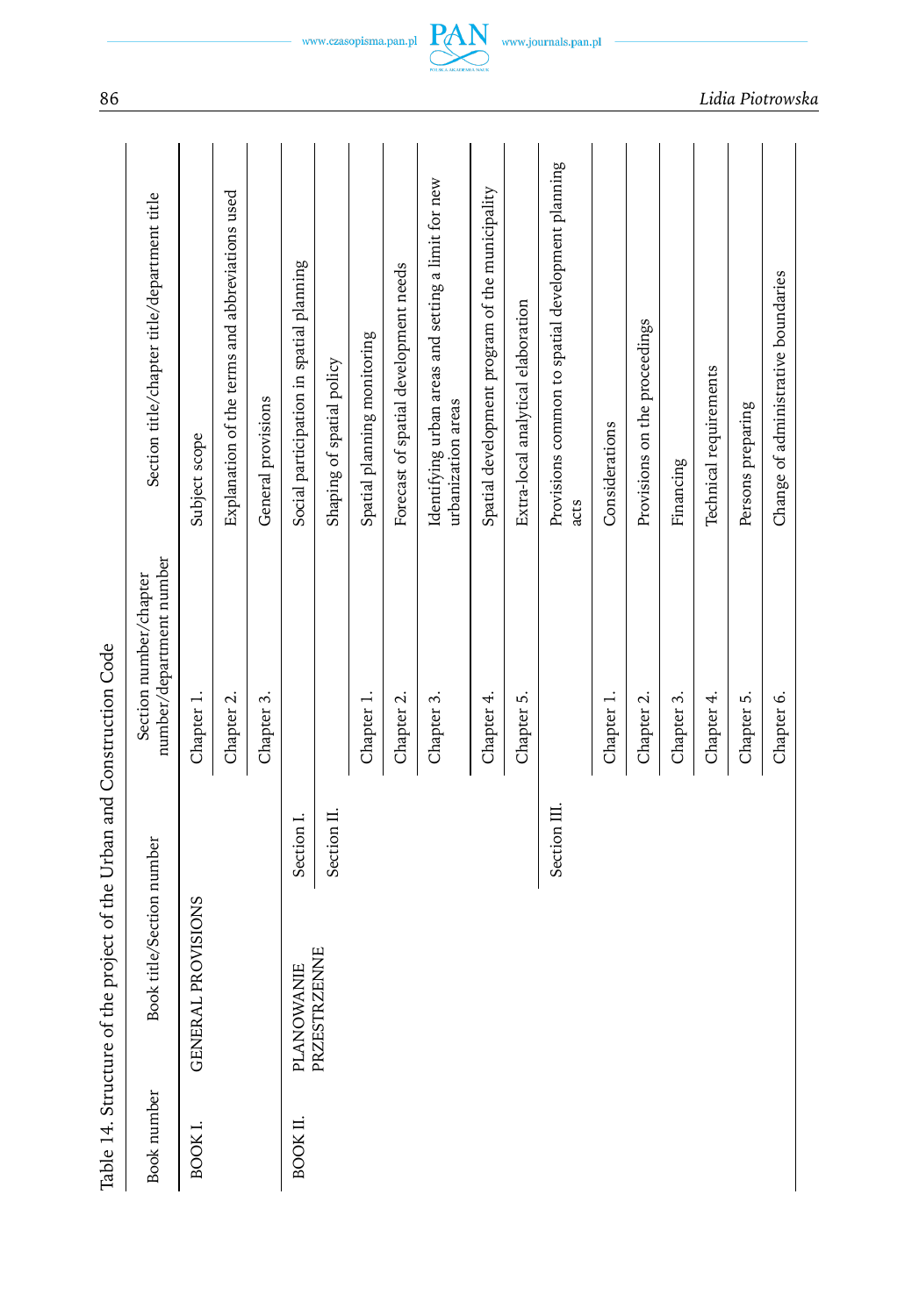| <b>Book</b> number | Book title/Section number |            | number/department number<br>Section number/chapter | Section title/chapter title/department title                                   |
|--------------------|---------------------------|------------|----------------------------------------------------|--------------------------------------------------------------------------------|
|                    | Section IV.               |            |                                                    | Implementation of spatial policy in the municipality                           |
|                    |                           | Chapter 1. |                                                    | Study of spatial development of the municipality                               |
|                    |                           | Chapter 2. |                                                    | Local spatial development plan                                                 |
|                    |                           |            | Department 1.                                      | Adjustment of the soil structure                                               |
|                    |                           |            | Department 2.                                      | Local plan at the request of the investor                                      |
|                    |                           |            | Department 3.                                      | Local plan with integrated environmental assessment                            |
|                    |                           |            | Department 4.                                      | Simplified local plan                                                          |
|                    |                           |            | Department 5.                                      | Local plan locating the investment of the National<br>Housing Authority        |
|                    |                           |            | Department 6.                                      | Abolition of the local plan                                                    |
|                    |                           | Chapter 3. |                                                    | Local urban regulations                                                        |
|                    |                           | Chapter 4. |                                                    | Proceedings in the local spatial planning act                                  |
|                    |                           |            | Department 1.                                      | Ordinary proceedings                                                           |
|                    |                           |            | Department 2.                                      | Simplified proceedings                                                         |
|                    |                           | Chapter 5. |                                                    | Entry into force of the local spatial development act                          |
|                    |                           | Chapter 6. |                                                    | Introducing extra-local public investment to local<br>spatial development acts |
|                    | Section V.                |            |                                                    | Implementation of spatial policy at a national level                           |
|                    |                           | Chapter 1. |                                                    | National spatial development strategy                                          |
|                    |                           | Chapter 2. |                                                    | National deployment plan                                                       |

 $\begin{picture}(120,140)(0,0) \put(0,0){\vector(1,0){160}} \put(15,0){\vector(1,0){160}} \put(15,0){\vector(1,0){160}} \put(15,0){\vector(1,0){160}} \put(15,0){\vector(1,0){160}} \put(15,0){\vector(1,0){160}} \put(15,0){\vector(1,0){160}} \put(15,0){\vector(1,0){160}} \put(15,0){\vector(1,0){160}} \put(15,0){\vector(1,0){160}} \put(15,0){\vector(1,0$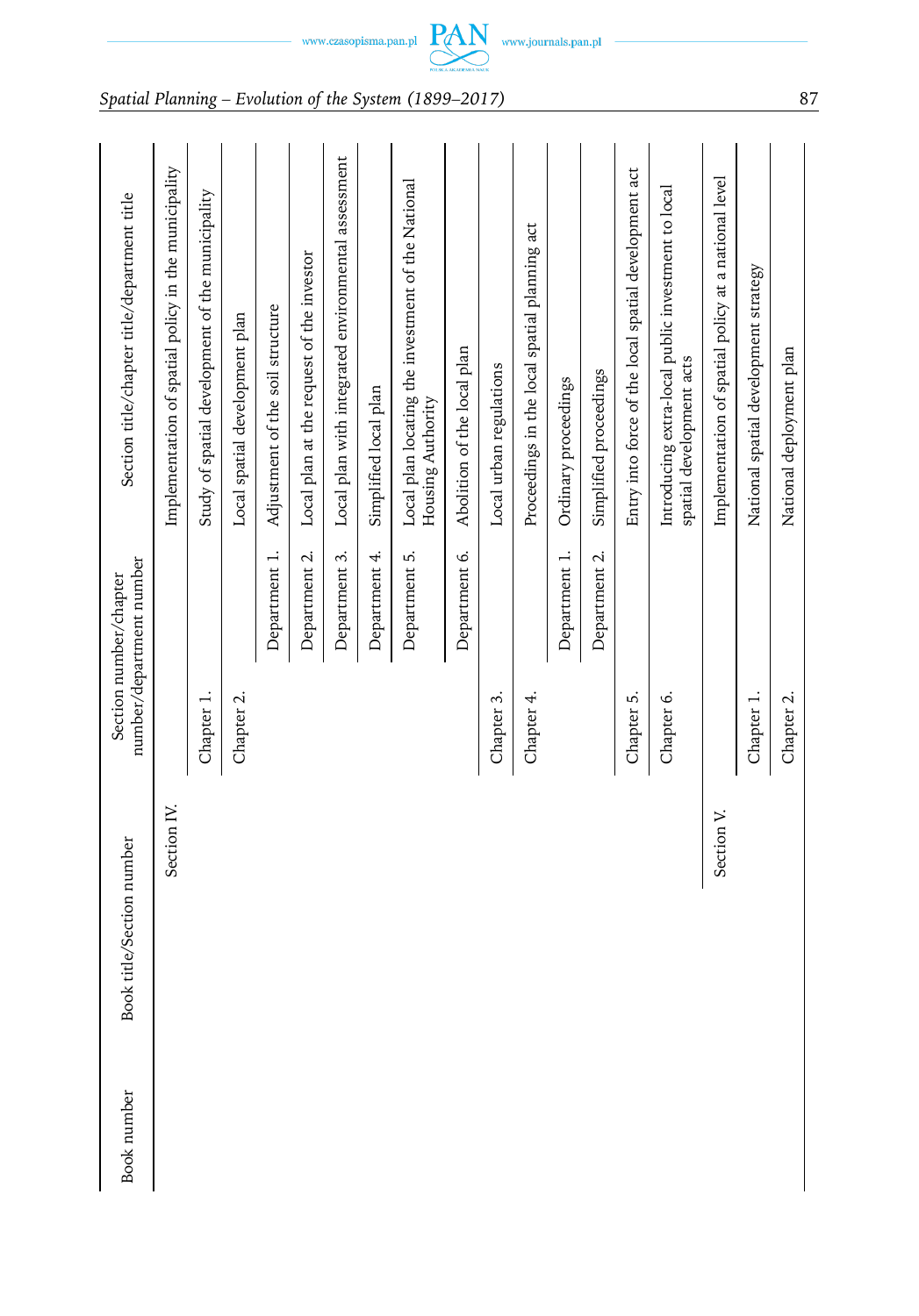| Book number | Book title/Section number |               | number/department number<br>Section number/chapter | Section title/chapter title/department title                     |
|-------------|---------------------------|---------------|----------------------------------------------------|------------------------------------------------------------------|
|             |                           |               | Chapter 3.                                         | Committee of the Council of Ministers for Spatial<br>Development |
|             |                           |               | Chapter 4.                                         | National Council for Spatial Policy                              |
|             |                           | Section VI.   |                                                    | Implementation of spatial policy at the voivodship<br>level      |
|             |                           | Section VII.  |                                                    | Implementation of spatial policy in functional areas             |
|             |                           |               | Chapter 1.                                         | Functional area of the metropolitan union                        |
|             |                           | Section VIII. |                                                    | Local government cooperation in spatial planning                 |
|             |                           |               | Chapter 1.                                         | Inter-municipal union                                            |
|             |                           |               | Chapter 2.                                         | Agreement                                                        |
|             |                           |               | Chapter 3.                                         | Spatial planning of border areas of municipalities               |
|             |                           | Section IX.   |                                                    | Planning mediation                                               |
|             |                           | Section X.    |                                                    | Supervision over the activities of local government<br>units     |
|             |                           | Section XI.   |                                                    | Urban committees                                                 |
|             |                           |               |                                                    | Special areas                                                    |
|             |                           | Section XII.  | Chapter 1.                                         | Reserved areas                                                   |
|             |                           |               | Chapter 2.                                         | Revitalization areas                                             |
| BOOK III.   | INVESTMENT                | Section I.    |                                                    | Implementation of the local plan by the municipality             |
|             | PROCESS                   | Section II.   |                                                    | Investing in areas not covered by the local plan                 |
|             |                           |               |                                                    |                                                                  |

88 *Lidia Piotrowska*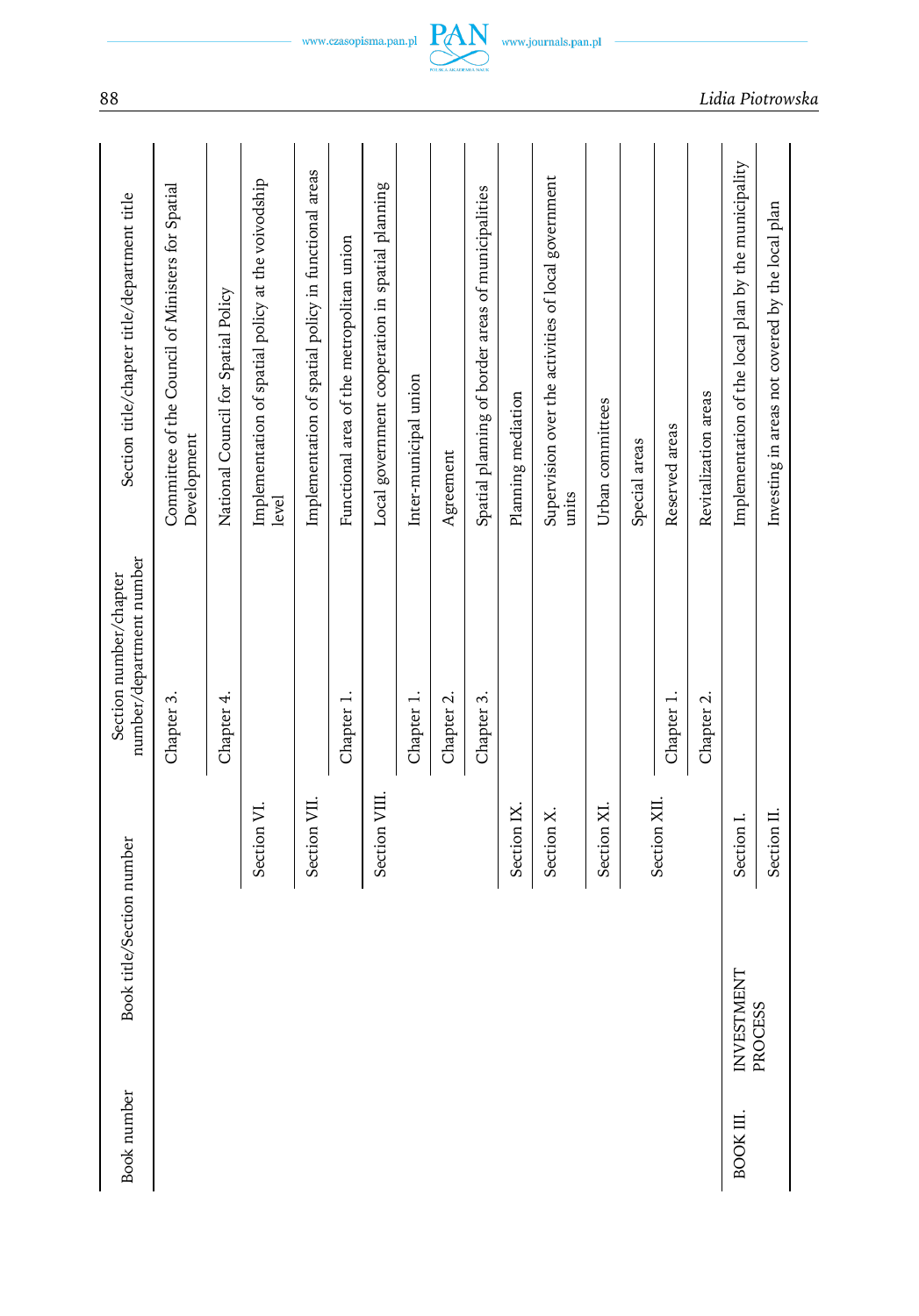| <b>Book</b> number | Book title/Section number |            | number/department number<br>Section number/chapter | Section title/chapter title/department title                |
|--------------------|---------------------------|------------|----------------------------------------------------|-------------------------------------------------------------|
|                    | Section III.              |            |                                                    | Investment requirements                                     |
|                    |                           | Chapter 1. |                                                    | Basic requirements of building facilities                   |
|                    |                           | Chapter 2. |                                                    | Principles of placing objects and construction<br>equipment |
|                    |                           |            | Department 1.                                      | General regulations                                         |
|                    |                           |            | Department 2.                                      | Location of buildings                                       |
|                    |                           |            | Department 3.                                      | Location of other facilities                                |
|                    |                           |            | Department 4.                                      | Security zones                                              |
|                    |                           |            | Department 5.                                      | Wind power plants                                           |
|                    |                           | Chapter 3. |                                                    | Access to a public road                                     |
|                    |                           | Chapter 4. |                                                    | Technical conditions of the building facilities             |
|                    | Section IV.               |            |                                                    | Investment categories                                       |
|                    | Section V.                |            |                                                    | Preparation of the investment                               |
|                    |                           | Chapter 1. |                                                    | Investment design                                           |
|                    |                           | Chapter 2. |                                                    | Division of real estate                                     |
|                    |                           | Chapter 3. |                                                    | Determining the course of the infrastructure                |
|                    |                           | Chapter 4. |                                                    | Linking property to the network and the public road         |
|                    | Section VI.               |            |                                                    | Investment implementation                                   |
|                    |                           | Chapter 1. |                                                    | Participants in the investment process                      |
|                    |                           | Chapter 2. |                                                    | Geodetic studies and activities                             |

 $\text{www.czasopisma.pan.pl}\ \underset{\text{new}}{\underbrace{\mathbf{PAN}}} \ \ \text{www.journals.pan.pl}$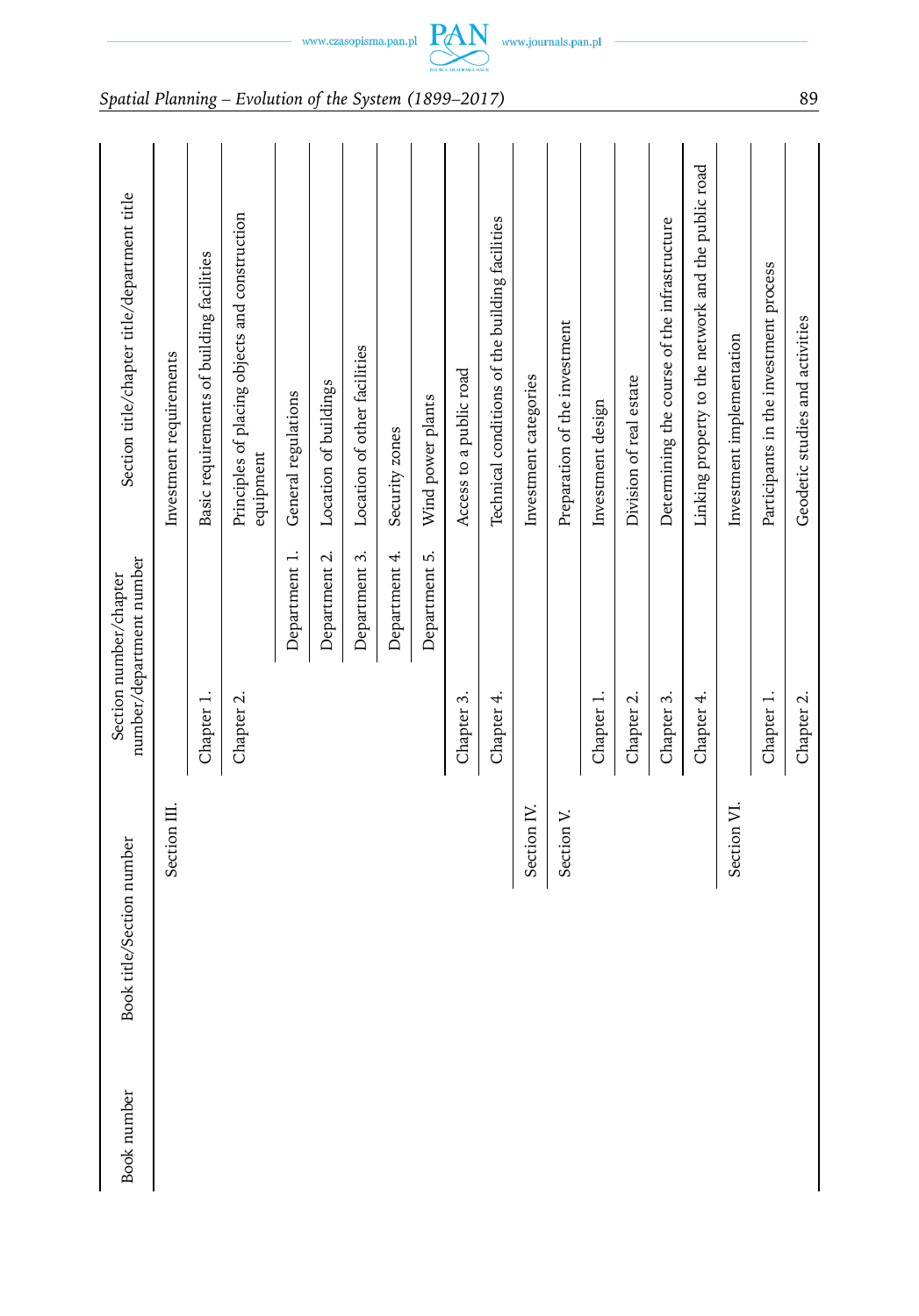| <b>Book</b> number | Book title/Section number |            | number/department number<br>Section number/chapter | Section title/chapter title/department title                      |
|--------------------|---------------------------|------------|----------------------------------------------------|-------------------------------------------------------------------|
|                    |                           | Chapter 3. |                                                    | Investment consent                                                |
|                    |                           |            | Department 1.                                      | Tacit consent                                                     |
|                    |                           |            | Department 2.                                      | Proceeding in the absence of a local plan                         |
|                    |                           |            | Department 3.                                      | Change of investment consent                                      |
|                    |                           | Chapter 4. |                                                    | Performance of construction works                                 |
|                    |                           | Chapter 5. |                                                    | Accession to use                                                  |
|                    |                           | Chapter 6. |                                                    | Proceedings in the investment process                             |
|                    | Section VII.              |            |                                                    | Public purpose investments                                        |
|                    |                           | Chapter 1. |                                                    | General provisions                                                |
|                    |                           | Chapter 2. |                                                    | Environmental-location decision                                   |
|                    |                           | Chapter 3. |                                                    | Integrated decision                                               |
|                    |                           |            | Department 1.                                      | An integrated decision locating the investment                    |
|                    |                           |            | Department 2.                                      | An integrated decision for non-investment public<br>purposes      |
|                    |                           |            | Department 3.                                      | Implementation of the integrated decision                         |
|                    |                           | Chapter 4. |                                                    | Acquiring property rights                                         |
|                    |                           |            | Department 1.                                      | Contractual acquisition of rights. Negotiations                   |
|                    |                           |            | Department 2.                                      | Expropriation                                                     |
|                    |                           |            | Department 3.                                      | Establishment of public restrictions on the use of real<br>estate |

 $-$  www.czasopisma.pan.pl  $\underbrace{PAN}_{\text{maxmaxmax}}$  www.journals.pan.pl  $-$ 

90 *Lidia Piotrowska*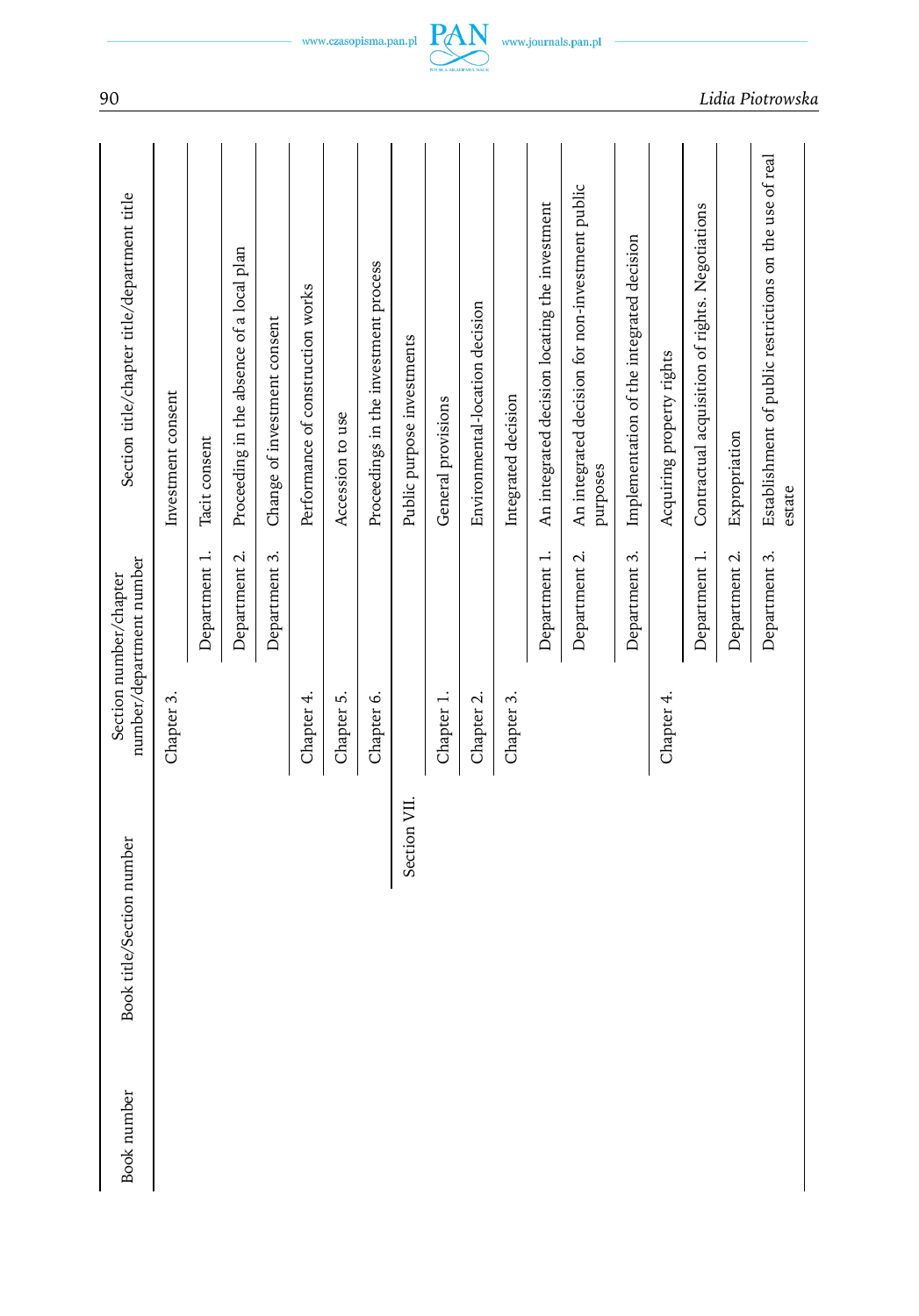| Book number     | Book title/Section number                                                              | number/department number<br>Section number/chapter | Section title/chapter title/department title                                           |
|-----------------|----------------------------------------------------------------------------------------|----------------------------------------------------|----------------------------------------------------------------------------------------|
|                 |                                                                                        |                                                    | Compensation                                                                           |
|                 |                                                                                        | Department 1.<br>Chapter 5.                        | Compensation for expropriation                                                         |
|                 |                                                                                        | Department 2.                                      | Compensation for the establishment of public<br>restrictions on the use of real estate |
|                 |                                                                                        | Chapter 6.                                         | Administrative proceedings on public purpose<br>investment matters                     |
|                 |                                                                                        | Chapter 7.                                         | Return of expropriated real estate                                                     |
|                 |                                                                                        | Chapter 8.                                         | Special provisions for investment in terms of public<br>housing stock                  |
| <b>BOOK IV.</b> | MAINTENANCE OF                                                                         | Chapter 1.                                         | Maintenance of building facilities                                                     |
|                 | CONSTRUCTION<br><b>BUILDINGS AND</b><br>CATASTROPHE                                    | Chapter 2.                                         | Construction disaster                                                                  |
| <b>BOOK V.</b>  | OF THE<br><b>BREACH</b>                                                                | Chapter 1.                                         | Legalization proceedings                                                               |
|                 | CODE PROVISIONS                                                                        | Chapter 2.                                         | Minor infringement                                                                     |
|                 |                                                                                        | Chapter 3.                                         | Corrective action                                                                      |
|                 |                                                                                        | Chapter 4.                                         | Violation of safety rules in the implementation of the<br>investment                   |
|                 |                                                                                        | Chapter 5.                                         | Violation of local urban regulations                                                   |
| BOOK VI.        | URBAN-BUILDING<br><b>REGISTER</b>                                                      |                                                    |                                                                                        |
| BOOK VII.       | <b>OVISION</b><br>FINAL PR                                                             |                                                    |                                                                                        |
|                 | Source: Own study based on the draft of the Urban and Construction Code of 30.09.2016. |                                                    |                                                                                        |

 $\text{www.czasopisma.pan.pl}\underbrace{\text{PAN}}_{\text{maxon,source}}\text{www.journals.pan.pl}$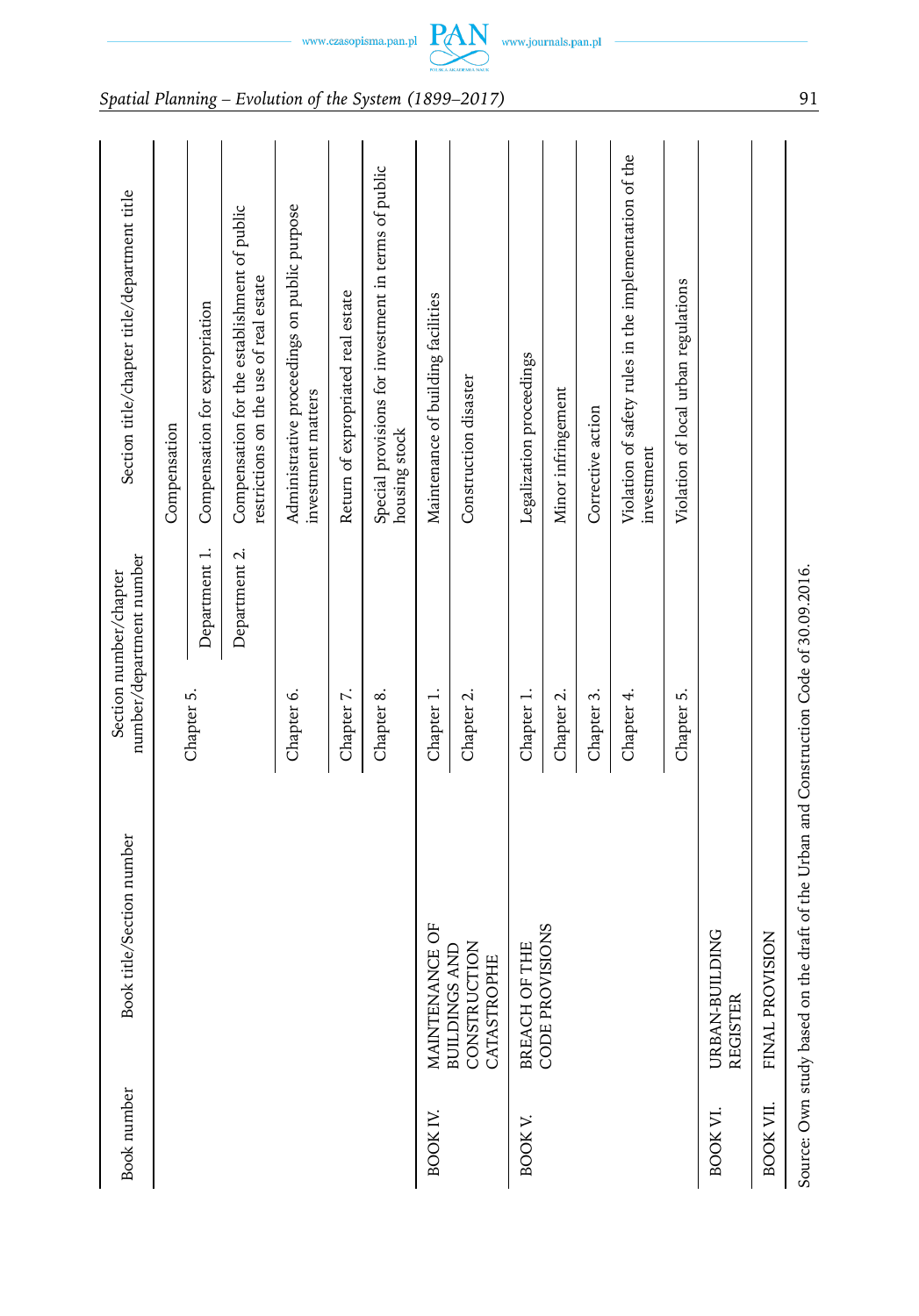

#### 92 *Lidia Piotrowska*



Fig. 17. The planned change of the spatial planning system in Poland Source: [www.mib.gov.pl].

As the project providers of *the draft of the Urban construction code* claim, it contains records postulated for years by the construction environment. It represents a common success of the environment, the effect of discussions and meetings with industry representatives<sup>129</sup>.

Evaluating the *draft of the Urban construction code,* with regard to the initiative to change the current spatial development and management system, it should be assessed positively. Changes to the current system are necessary. However, its records do not fully reflect (and in some respects at all) the changes that appear necessary. In addition, some of the entries in this project seem questionable in terms of their compliance with the Basic Law – *Constitution of the Republic of Poland.*

The concept of consolidation of one of the branches of wide-ranging administrative law, particularly in the context of a growing tendency, dangerous to the entire national legal system, to decentralize the norms of fundamental laws in a given field of affairs130.

<sup>&</sup>lt;sup>129</sup> Statement of Andrzej Adamczyk – Minister of Infrastructure and Construction on the Construction Fair (30.09.2016 ).

<sup>130</sup> Opinion of the Legislative Council at the Prime Minister of 5 December 2006 *about the law draft – Urban construction code*, RL-0303-34/16.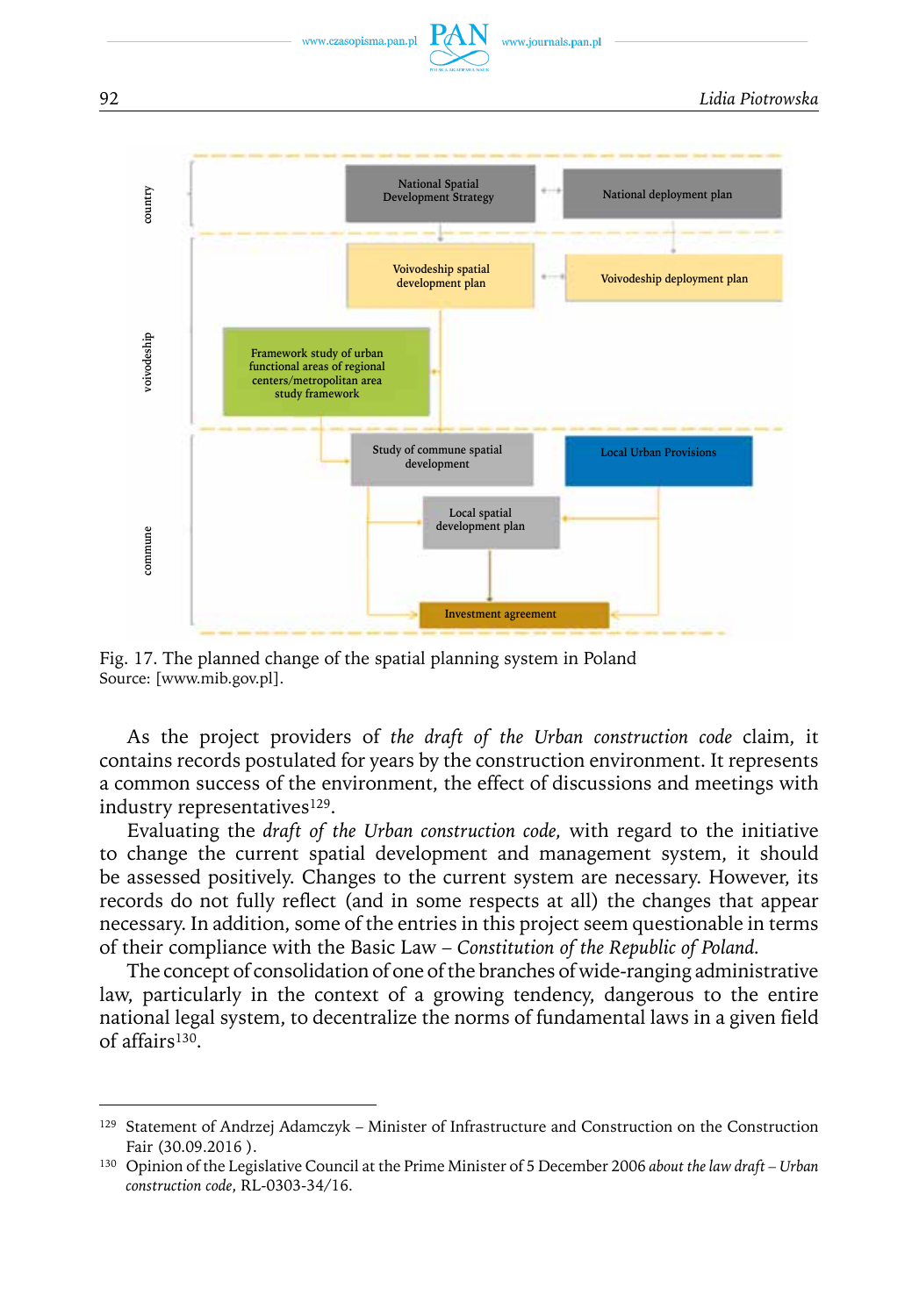www.czasopisma.pan.pl  $PAN$  www.journals.pan.pl

*Spatial Planning – Evolution of the System (1899–2017)* 93

However, the project requires ongoing in-depth analysis and debate, for instance due to introducing a number of new legal institutions into the spatial development and management system.

As stated in the opinion of the Society of Polish Town Planners, matters relating to spatial planning and development and location processes cannot be separated from the binding decisions of the voivodeship and national level planning entities in the regulation sphere and integration with the sphere of public social planning and economy131. In this regard, it may be helpful to analyze historical regulations concerning this subject.

### **Summary**

The essence of a systemic approach is that it examines not the individual elements of reality, but a whole that is possible to be externalized by analyzing the relationships between the elements of the whole and the relationships with the environment. In this way, a systemic approach is a protest against a mere statement, and is sensitive to the existence of such qualitative and quantitative qualities that arise only at the moment of the particular linkage of the joined elements (Zipser 1983). Has the essence of such an approach been fulfilled both in historical and present acts? You may have doubts here. Despite numerous legislative changes, the objectives set by individual legislation for spatial development and planning have not been achieved. Will *the Urban construction code* provide a remedy for this? The goals of its implementation are justified, but their refinement is not enough to repair the system. Rules should be introduced based on a thorough and comprehensive analysis of the existing condition, taking into account the experience and practice of applying current solutions and the problems and errors identified so far. Such an analysis, however, is absent (this is a basic objection, which can be put forward to date attempts to amend the spatial development law).

### **References**

- Bąkowski T. (2001) Decision on Spatial Development and Management Conditions. Legal Publishing House, Warsaw.
- Brzezicki T., Brzezińska-Rawa A., Kucharski K., Maszewski Ł., Nowicki H. (2013) Legal Aspects of Planning and Spatial Development. W. Szwajdler. LEX a Wolters Kluwer business, Warsaw.
- Chmielewski J. M. (2016) Theory and Practice of Spatial Planning. Urbanism of Europe. Publishing House of the Warsaw, University of Technology, Warsaw.
- Dąbrowska-Milewska G., 2010, Urban Standards for Residential Areas Selected Issues. Faculty of Architecture of the Technical University of Białystok, Publishing House of Bialystok Technical University, Magazine: Architecturae et Artibus, Vol. 2, No. 1, Białystok.

<sup>131</sup> Opinion of the Society of Polish Town Planners *of the Urban construction code draft* – [www.tup.org.pl].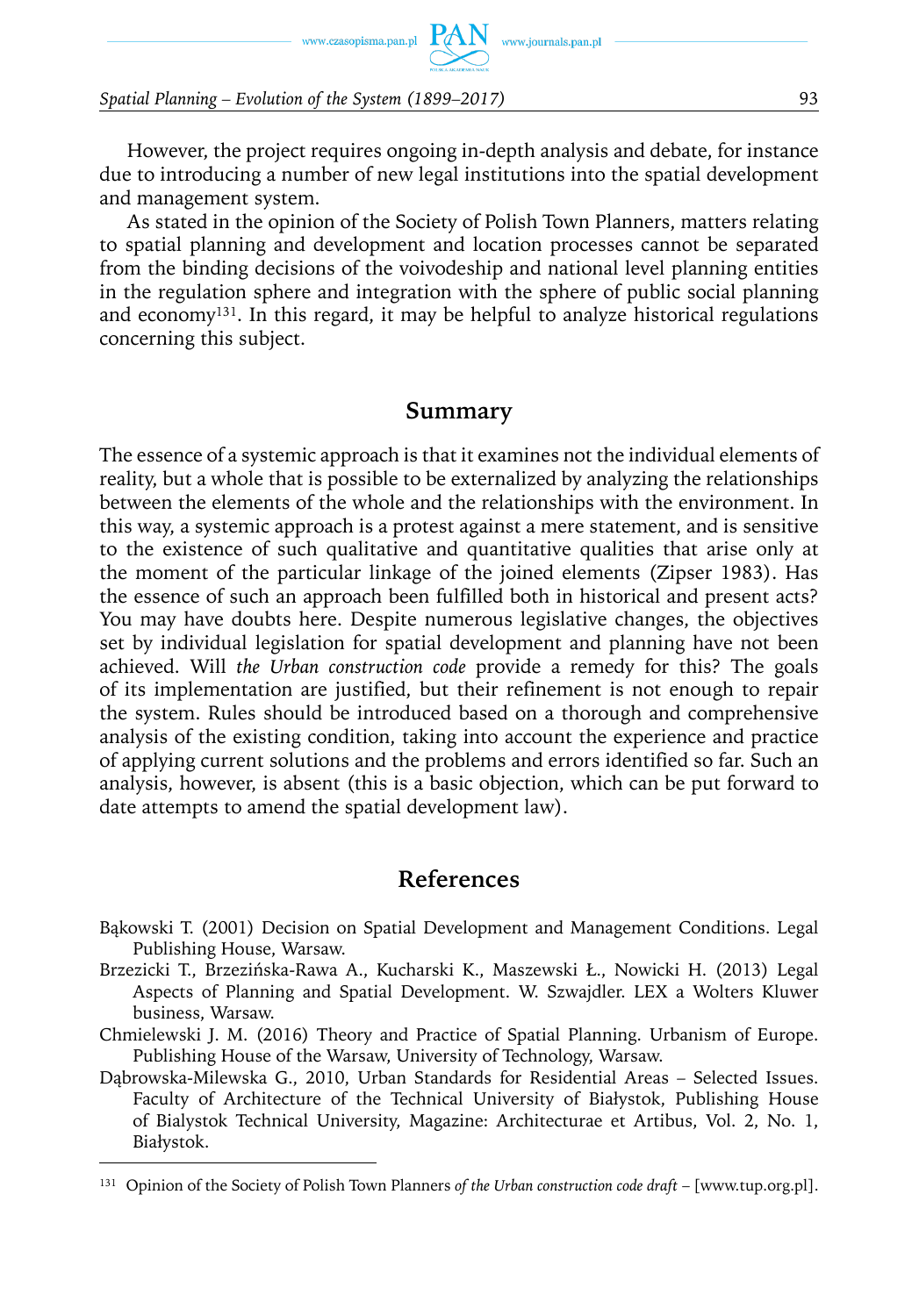Gabriel K. (2017) Opportunities and Threats Resulting from the Urban and Construction Act. Nationwide Quarterly Journal Property and Business Valuation, No. 1 (1).

Gondorek K. (1949) Construction Administration and Spatial planning. Cracow.

- Gorzym-Wilkowski W. A. (2011) Half Century of Evolution of Spatial Planning theory and Practice in Poland (1961-2010). Institute of Geography University of Maria Curie-Skłodowska in Lublin.
- Górczyńska M. (2014) Changes in Social and Spatial Differentiation in Selected Districts of Warsaw and the Parisian Agglomeration: Dynamics and Actors. Institute of Geography and Spatial Organization, Polish Academy of the Sciences, Warsaw
- Gzell S. (2002) Architectural Landscape of Late 20th Century Warsaw. Polish Town Planners Association, Warsaw Branch. Akapit-DTP, Warsaw.
- Hauser J., Mzyk, E.,. Niewiadomski Z,. Rzążewska M. (1995) Spatial Development Act with Commentary and Executive Regulations. Warsaw.
- Karbownik W. (1967) Local Plans and Implementation Plans. Materials from a conference organized by the TUP Circle in Łódź and the Łódź SARP Department on 22 and 23.
- Kolipiński B. (2015) Methodical Issues of Local Spatial Planning in the Light of the Law. Society of Polish Town Planners in Warsaw, Bulletin of KPZK, No. 257/258, Warsaw.
- Korbel W., (2012) Three Basic Problems of Modern Polish Spatial Planning Legislation in the Context of the Possibility of Realization of Investments in Areas Devoid of Local Spatial Development Plans In: Zachariasz I. (ed.), *Directions of the Reform of the Law of Spatial Planning and Development*, Warsaw.
- Korzeniewski W. (1980) Urban and Housing Norm 1974. Informator, COIB, Warsaw.
- *Laws Concerning Local Spatial Planning, Institute of Urban Planning and Architecture*, Edition II, Publishing House of Catalogs and Price Lists, Warsaw, 1968.
- Leoński Z., Szewczyk M., Kruś M. (2012), Space Management Law. LEX a Wolters Kluwer business, Warsaw.
- Leśniak J. (1985) Spatial Planning. PWN, Warsaw.
- Malisz B. (1964) Urban Normative as a Tool of Rational Use of Urban Areas. Institute of Urban Planning and Architecture, scientific session June 5-6, Warsaw.
- Miller J. G. (1969) Live Systems. Praxeology, No. 34.
- Niewiadomski Z. (2016) Spatial Planning and Management. Commentary. 9th issue, C. H. Beck, Warsaw.
- Piotrowska L. (2017) Rational Spatial Planning and Management in Floodplain Areas as a Provision of Security for Citizens. Law and environment, No. 1 (89), Warsaw January-March.
- Piotrowska L. (2017a) Considering the Needs of the State's Defense and Security in Spatial Planning and Development – a Necessary or Unnecessary Requirement?. In: P. Maśloch, K. Jędruszczak, G. Maśloch (eds,), *Factors and Determinants of State Defense and Security against the Challenges of the Future.* Warsaw.
- Piotrowska L. (2017b) The Financial Implications of the Local Spatial Development Plan. Asset valuer*, No 2,* Warsaw.
- Piotrowska L., Wilkowski W. (2016) The Principles of Calculating Planning Fees, Following the Decision by the Constitutional Tribunal of 2010. Geomatisc, Landmanagement and Landscape, No. 1, Cracow.
- *Summary of Uniform Markings in the Plan Drawing*, Ministry of Construction and Building Materials Industry, Central Building Information Center, Warsaw, 1969.
- Szumska M. (2016) Space Management Issues in the Light of the Spatial Planning and Management Law. Military Housing Agency, Journal: Security Engineering of Anthropogenic Objects, Book, 2/2016.